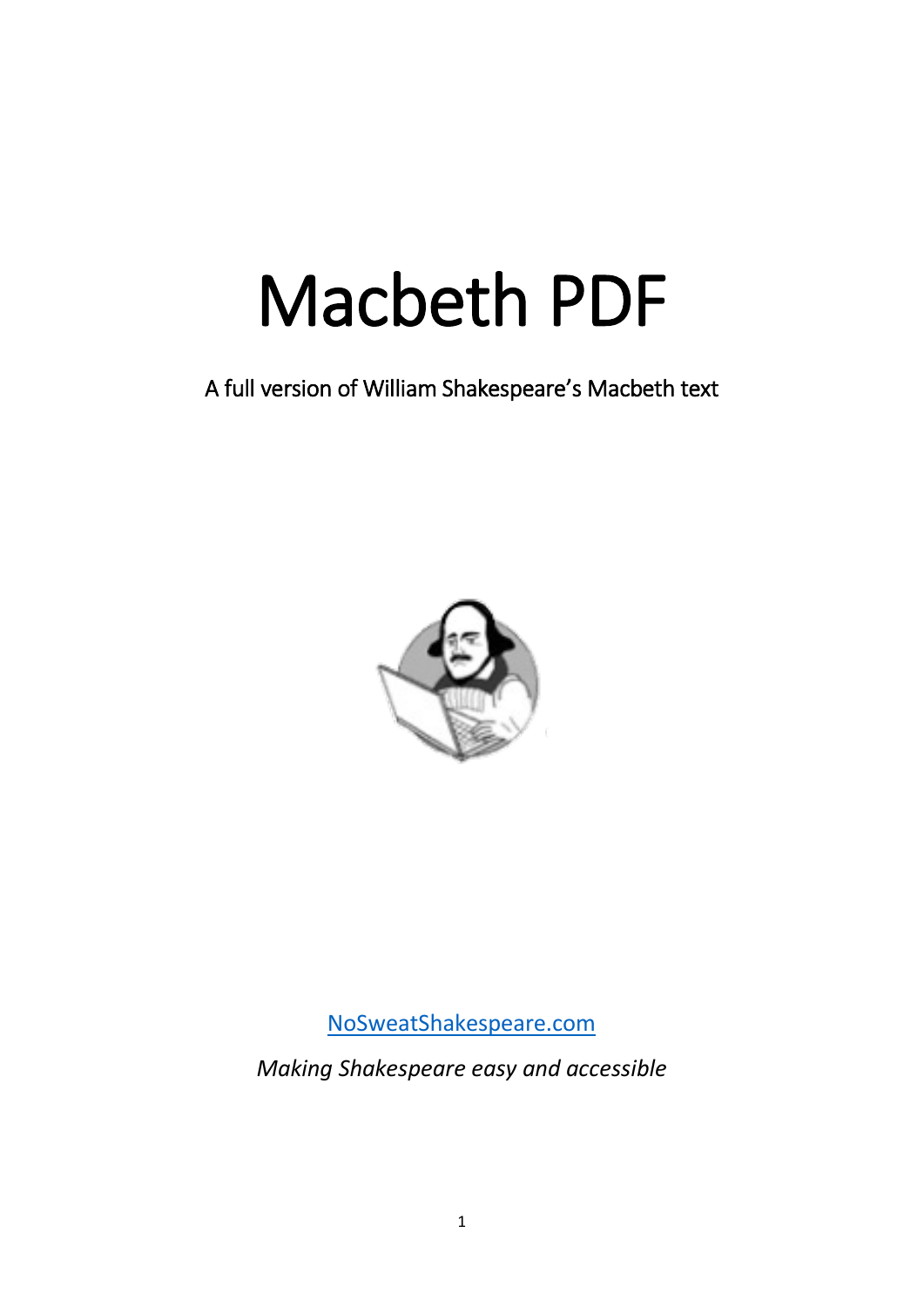# **ACT I**

# **SCENE I. A desert place.**

*Thunder and lightning. Enter three Witches* **First Witch** When shall we three meet again In thunder, lightning, or in rain? **Second Witch** When the hurlyburly's done, When the battle's lost and won. **Third Witch** That will be ere the set of sun. **First Witch** Where the place? **Second Witch** Upon the heath. **Third Witch** There to meet with Macbeth. **First Witch** I come, Graymalkin! **Second Witch** Paddock calls. **Third Witch** Anon. **ALL** Fair is foul, and foul is fair: Hover through the fog and filthy air. *Exeunt*

# **SCENE II. A camp near Forres.**

*Alarum within. Enter DUNCAN, MALCOLM, DONALBAIN, LENNOX, with Attendants, meeting a bleeding Sergeant* **DUNCAN** What bloody man is that? He can report, As seemeth by his plight, of the revolt The newest state. **MALCOLM** This is the sergeant Who like a good and hardy soldier fought 'Gainst my captivity. Hail, brave friend! Say to the king the knowledge of the broil As thou didst leave it. **Sergeant** Doubtful it stood; As two spent swimmers, that do cling together And choke their art. The merciless Macdonwald-- Worthy to be a rebel, for to that The multiplying villanies of nature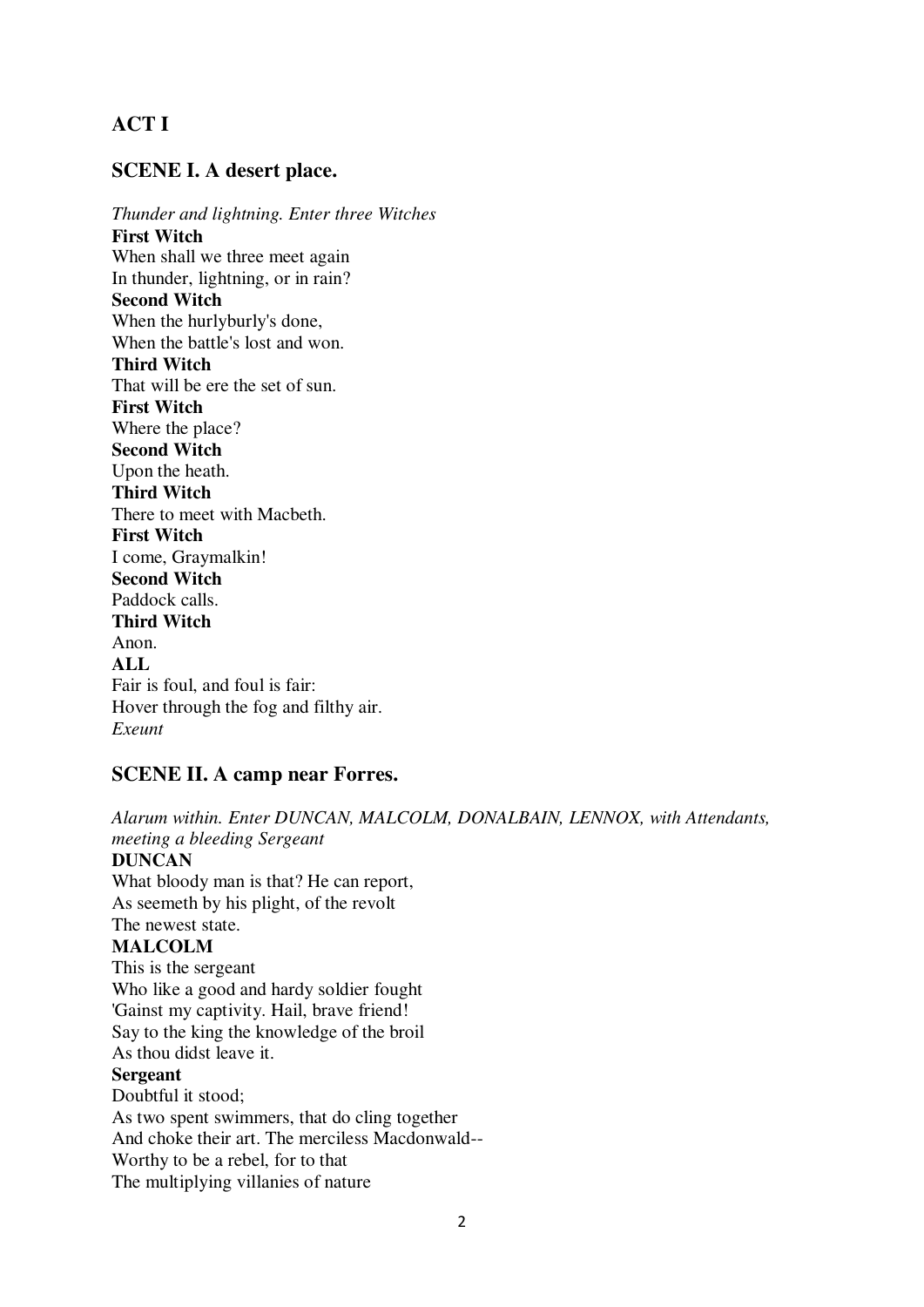Do swarm upon him--from the western isles Of kerns and gallowglasses is supplied; And fortune, on his damned quarrel smiling, Show'd like a rebel's whore: but all's too weak: For brave Macbeth--well he deserves that name-- Disdaining fortune, with his brandish'd steel, Which smoked with bloody execution, Like valour's minion carved out his passage Till he faced the slave; Which ne'er shook hands, nor bade farewell to him, Till he unseam'd him from the nave to the chaps, And fix'd his head upon our battlements. **DUNCAN** O valiant cousin! worthy gentleman! **Sergeant**

As whence the sun 'gins his reflection Shipwrecking storms and direful thunders break, So from that spring whence comfort seem'd to come Discomfort swells. Mark, king of Scotland, mark: No sooner justice had with valour arm'd Compell'd these skipping kerns to trust their heels, But the Norweyan lord surveying vantage, With furbish'd arms and new supplies of men Began a fresh assault.

#### **DUNCAN**

Dismay'd not this

Our captains, Macbeth and Banquo?

# **Sergeant**

Yes:

As sparrows eagles, or the hare the lion.

If I say sooth, I must report they were

As cannons overcharged with double cracks, so they

Doubly redoubled strokes upon the foe:

Except they meant to bathe in reeking wounds,

Or memorise another Golgotha,

I cannot tell.

But I am faint, my gashes cry for help.

# **DUNCAN**

So well thy words become thee as thy wounds; They smack of honour both. Go get him surgeons.

*Exit Sergeant, attended*

Who comes here?

*Enter ROSS*

# **MALCOLM**

The worthy thane of Ross.

# **LENNOX**

What a haste looks through his eyes! So should he look That seems to speak things strange.

# **ROSS**

God save the king!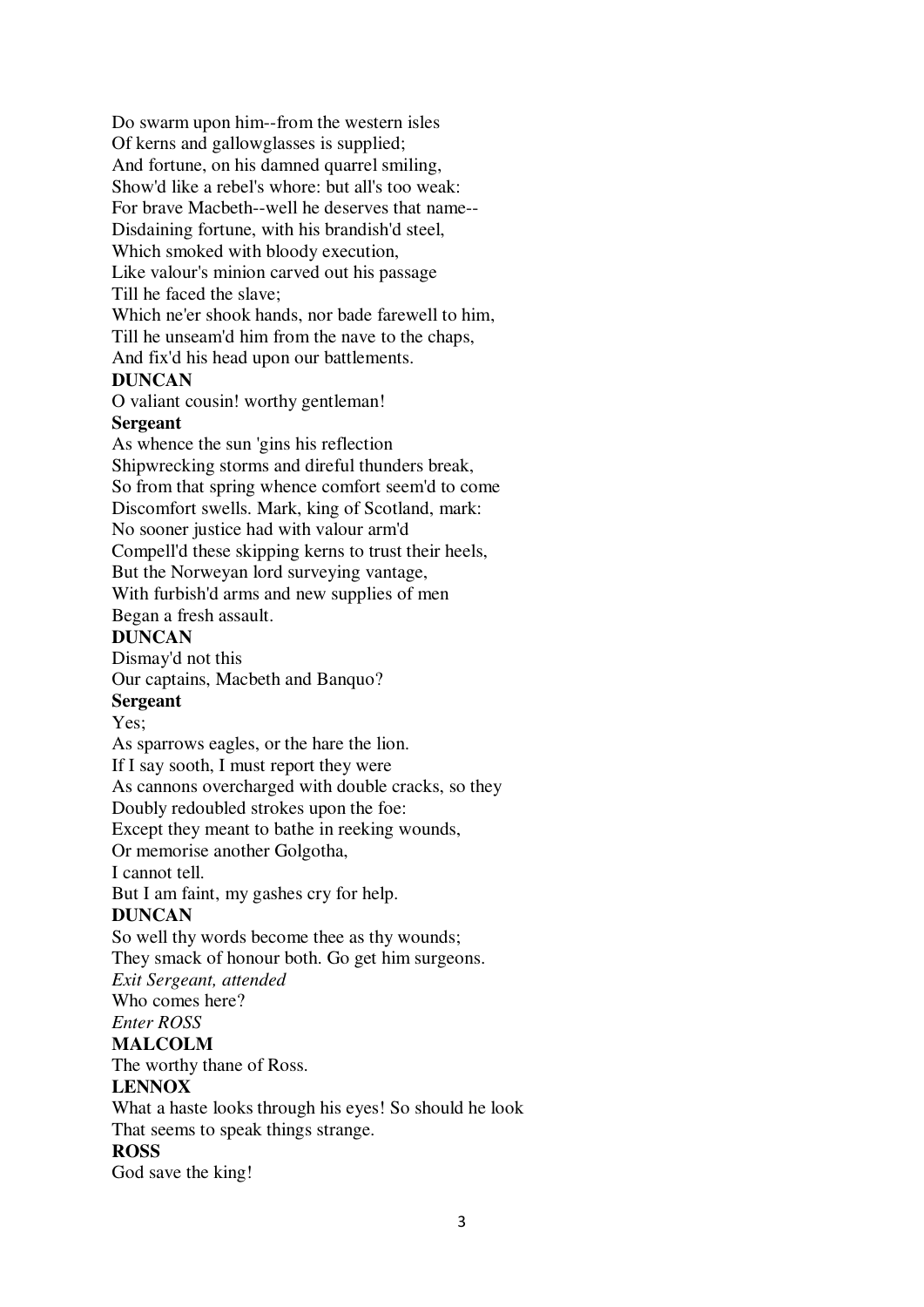# **DUNCAN**

Whence camest thou, worthy thane?

**ROSS**

From Fife, great king; Where the Norweyan banners flout the sky And fan our people cold. Norway himself, With terrible numbers, Assisted by that most disloyal traitor The thane of Cawdor, began a dismal conflict;

Till that Bellona's bridegroom, lapp'd in proof, Confronted him with self-comparisons, Point against point rebellious, arm 'gainst arm. Curbing his lavish spirit: and, to conclude,

The victory fell on us.

# **DUNCAN**

Great happiness!

# **ROSS**

That now

Sweno, the Norways' king, craves composition: Nor would we deign him burial of his men Till he disbursed at Saint Colme's inch Ten thousand dollars to our general use.

**DUNCAN**

No more that thane of Cawdor shall deceive Our bosom interest: go pronounce his present death, And with his former title greet Macbeth. **ROSS** I'll see it done. **DUNCAN** What he hath lost noble Macbeth hath won.

*Exeunt*

# **SCENE III. A heath near Forres.**

*Thunder. Enter the three Witches* **First Witch** Where hast thou been, sister? **Second Witch** Killing swine. **Third Witch** Sister, where thou? **First Witch** A sailor's wife had chestnuts in her lap, And munch'd, and munch'd, and munch'd:-- 'Give me,' quoth I: 'Aroint thee, witch!' the rump-fed ronyon cries. Her husband's to Aleppo gone, master o' the Tiger: But in a sieve I'll thither sail, And, like a rat without a tail, I'll do, I'll do, and I'll do.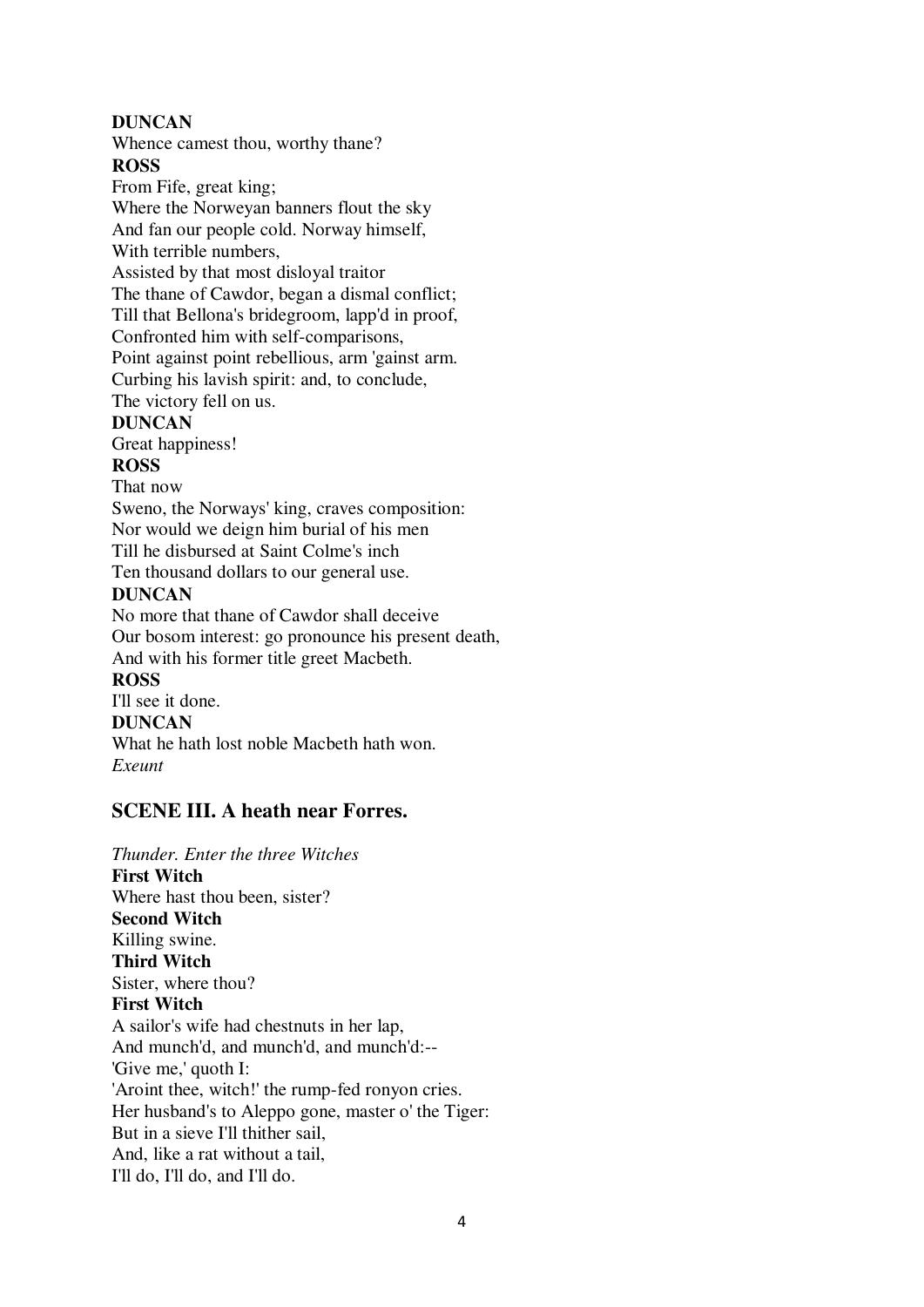**Second Witch** I'll give thee a wind. **First Witch** Thou'rt kind. **Third Witch** And I another. **First Witch** I myself have all the other, And the very ports they blow, All the quarters that they know I' the shipman's card. I will drain him dry as hay: Sleep shall neither night nor day Hang upon his pent-house lid; He shall live a man forbid: Weary se'nnights nine times nine Shall he dwindle, peak and pine: Though his bark cannot be lost, Yet it shall be tempest-tost. Look what I have. **Second Witch** Show me, show me. **First Witch** Here I have a pilot's thumb, Wreck'd as homeward he did come. *Drum within* **Third Witch** A drum, a drum! Macbeth doth come. **ALL** The weird sisters, hand in hand, Posters of the sea and land, Thus do go about, about: Thrice to thine and thrice to mine And thrice again, to make up nine. Peace! the charm's wound up. *Enter MACBETH and BANQUO* **MACBETH** So foul and fair a day I have not seen. **BANQUO** How far is't call'd to Forres? What are these So wither'd and so wild in their attire, That look not like the inhabitants o' the earth, And yet are on't? Live you? or are you aught That man may question? You seem to understand me, By each at once her chappy finger laying Upon her skinny lips: you should be women, And yet your beards forbid me to interpret That you are so. **MACBETH**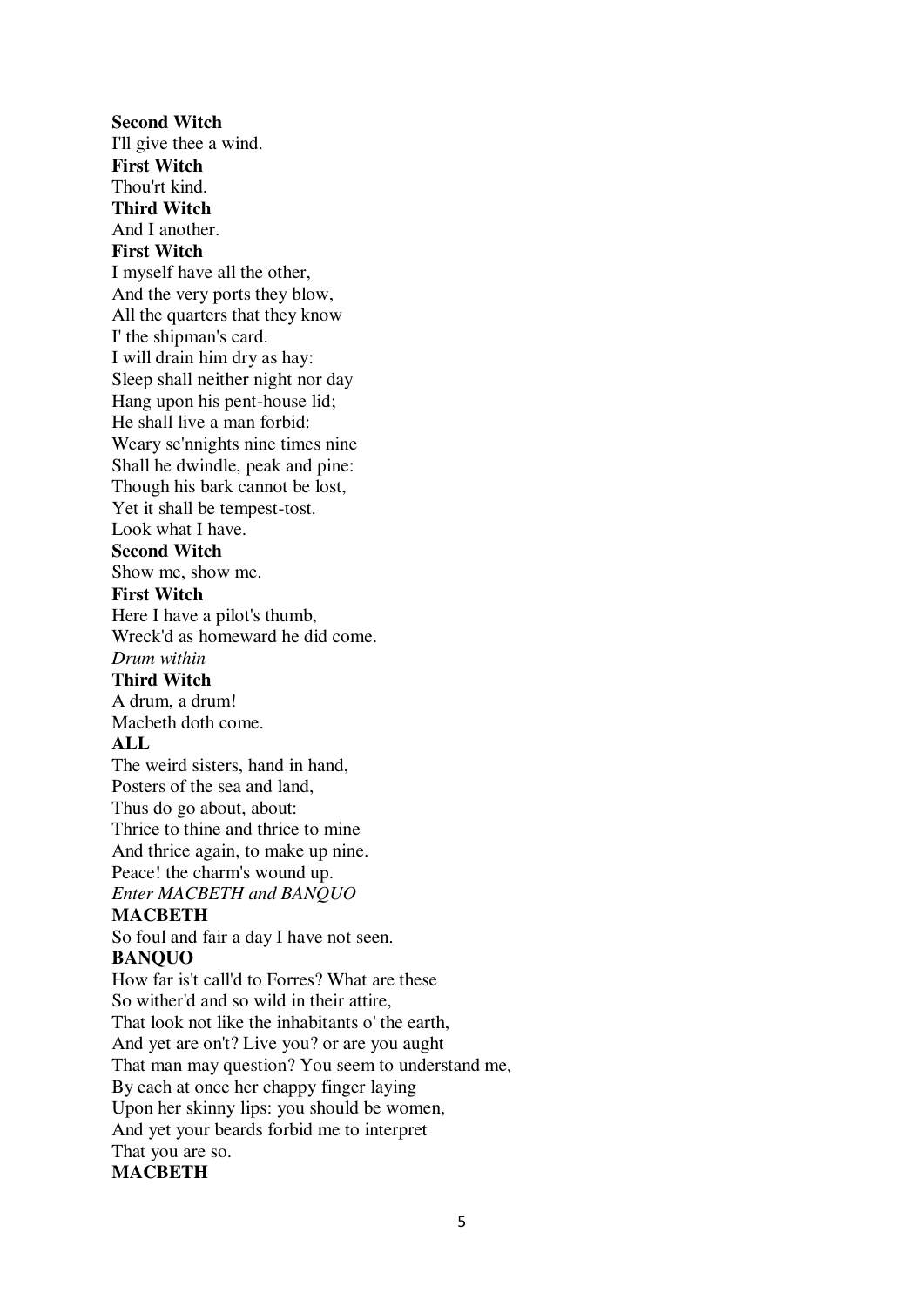Speak, if you can: what are you? **First Witch** All hail, Macbeth! hail to thee, thane of Glamis! **Second Witch** All hail, Macbeth, hail to thee, thane of Cawdor! **Third Witch** All hail, Macbeth, thou shalt be king hereafter! **BANQUO** Good sir, why do you start; and seem to fear Things that do sound so fair? I' the name of truth, Are ye fantastical, or that indeed Which outwardly ye show? My noble partner You greet with present grace and great prediction Of noble having and of royal hope, That he seems rapt withal: to me you speak not. If you can look into the seeds of time, And say which grain will grow and which will not, Speak then to me, who neither beg nor fear Your favours nor your hate. **First Witch** Hail! **Second Witch** Hail! **Third Witch** Hail! **First Witch** Lesser than Macbeth, and greater. **Second Witch** Not so happy, yet much happier. **Third Witch** Thou shalt get kings, though thou be none: So all hail, Macbeth and Banquo! **First Witch** Banquo and Macbeth, all hail! **MACBETH** Stay, you imperfect speakers, tell me more: By Sinel's death I know I am thane of Glamis; But how of Cawdor? the thane of Cawdor lives, A prosperous gentleman; and to be king Stands not within the prospect of belief, No more than to be Cawdor. Say from whence You owe this strange intelligence? or why Upon this blasted heath you stop our way With such prophetic greeting? Speak, I charge you. *Witches vanish* **BANQUO** The earth hath bubbles, as the water has, And these are of them. Whither are they vanish'd? **MACBETH** Into the air; and what seem'd corporal melted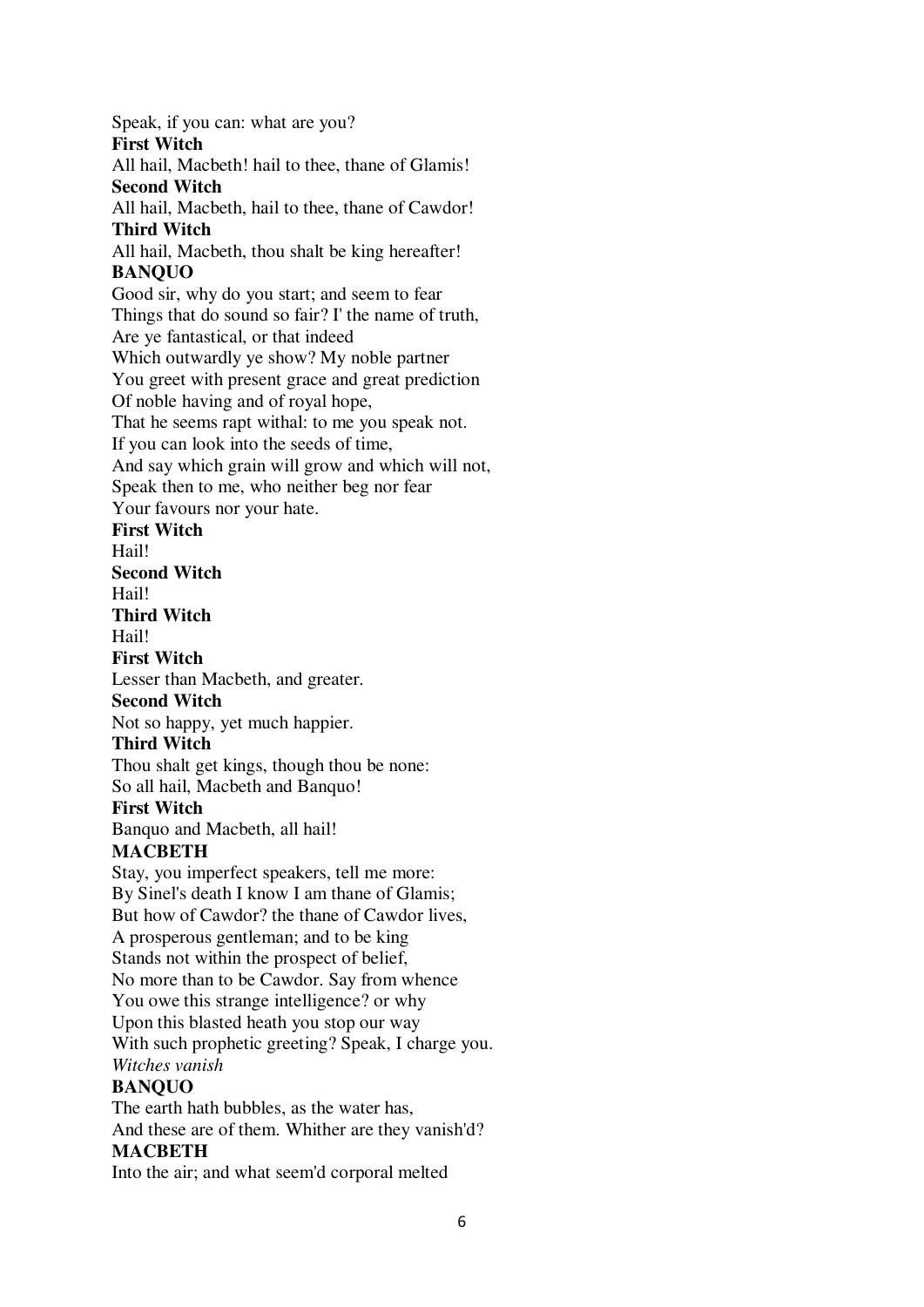As breath into the wind. Would they had stay'd! **BANQUO**

Were such things here as we do speak about? Or have we eaten on the insane root

That takes the reason prisoner?

# **MACBETH**

Your children shall be kings.

# **BANQUO**

You shall be king.

# **MACBETH**

And thane of Cawdor too: went it not so? **BANQUO**

To the selfsame tune and words. Who's here? *Enter ROSS and ANGUS*

# **ROSS**

The king hath happily received, Macbeth, The news of thy success; and when he reads Thy personal venture in the rebels' fight, His wonders and his praises do contend Which should be thine or his: silenced with that, In viewing o'er the rest o' the selfsame day, He finds thee in the stout Norweyan ranks, Nothing afeard of what thyself didst make, Strange images of death. As thick as hail Came post with post; and every one did bear Thy praises in his kingdom's great defence, And pour'd them down before him.

# **ANGUS**

We are sent

To give thee from our royal master thanks;

Only to herald thee into his sight,

Not pay thee.

# **ROSS**

And, for an earnest of a greater honour, He bade me, from him, call thee thane of Cawdor: In which addition, hail, most worthy thane! For it is thine.

# **BANQUO**

What, can the devil speak true?

# **MACBETH**

The thane of Cawdor lives: why do you dress me In borrow'd robes?

# **ANGUS**

Who was the thane lives yet;

But under heavy judgment bears that life Which he deserves to lose. Whether he was combined With those of Norway, or did line the rebel With hidden help and vantage, or that with both He labour'd in his country's wreck, I know not; But treasons capital, confess'd and proved,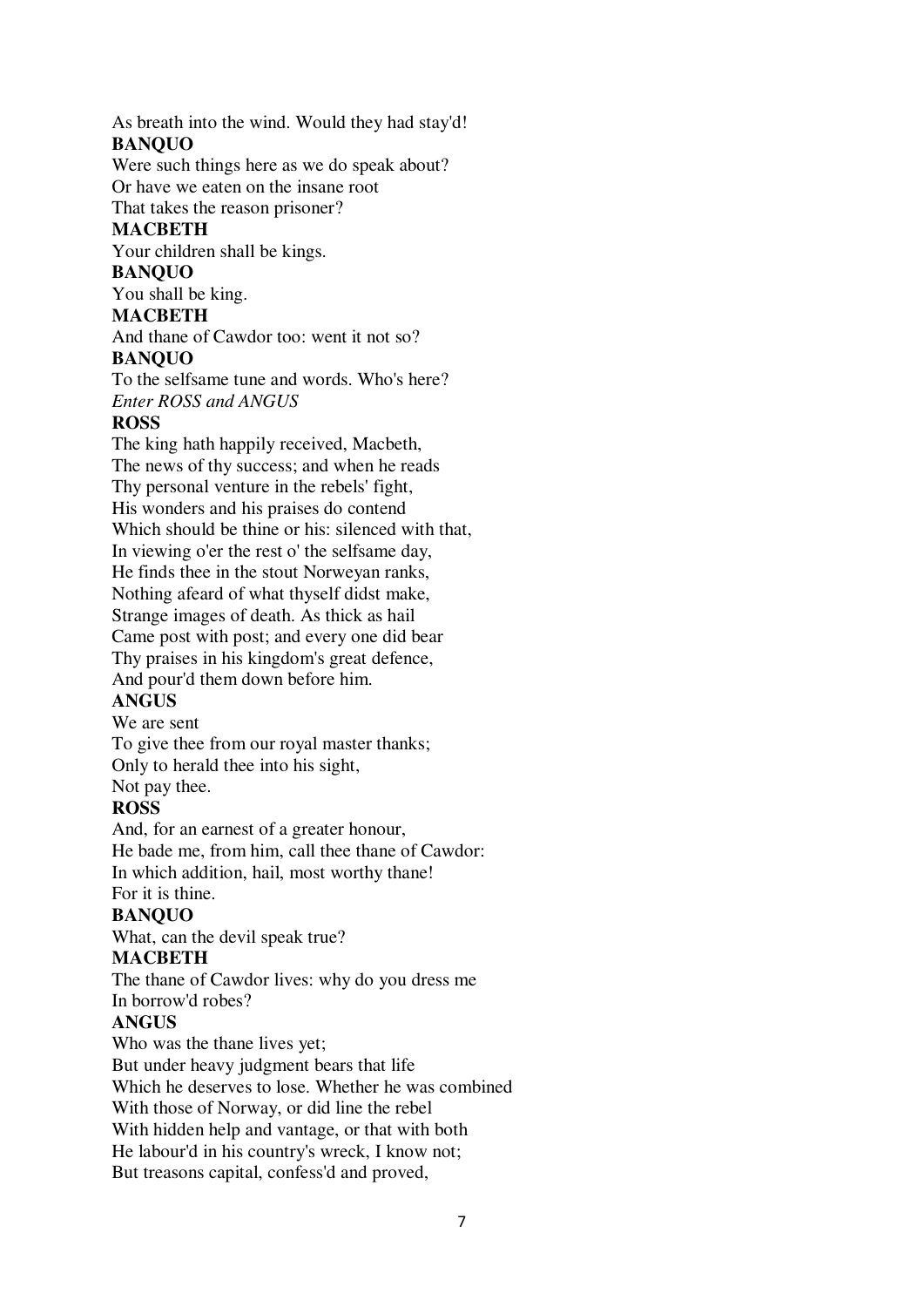# Have overthrown him. **MACBETH**

[Aside] Glamis, and thane of Cawdor! The greatest is behind. *To ROSS and ANGUS* Thanks for your pains. *To BANQUO* Do you not hope your children shall be kings, When those that gave the thane of Cawdor to me Promised no less to them?

# **BANQUO**

That trusted home Might yet enkindle you unto the crown, Besides the thane of Cawdor. But 'tis strange: And oftentimes, to win us to our harm, The instruments of darkness tell us truths, Win us with honest trifles, to betray's In deepest consequence. Cousins, a word, I pray you.

# **MACBETH**

[Aside] Two truths are told,

As happy prologues to the swelling act

Of the imperial theme.--I thank you, gentlemen. *Aside*

Cannot be ill, cannot be good: if ill,

Why hath it given me earnest of success,

Commencing in a truth? I am thane of Cawdor:

If good, why do I yield to that suggestion

Whose horrid image doth unfix my hair

And make my seated heart knock at my ribs,

Against the use of nature? Present fears

Are less than horrible imaginings:

My thought, whose murder yet is but fantastical,

Shakes so my single state of man that function

Is smother'd in surmise, and nothing is But what is not.

# **BANQUO**

Look, how our partner's rapt.

# **MACBETH**

[Aside] If chance will have me king, why, chance may crown me,

Without my stir.

# **BANQUO**

New horrors come upon him, Like our strange garments, cleave not to their mould

But with the aid of use.

# **MACBETH**

[Aside] Come what come may,

Time and the hour runs through the roughest day.

# **BANQUO**

Worthy Macbeth, we stay upon your leisure.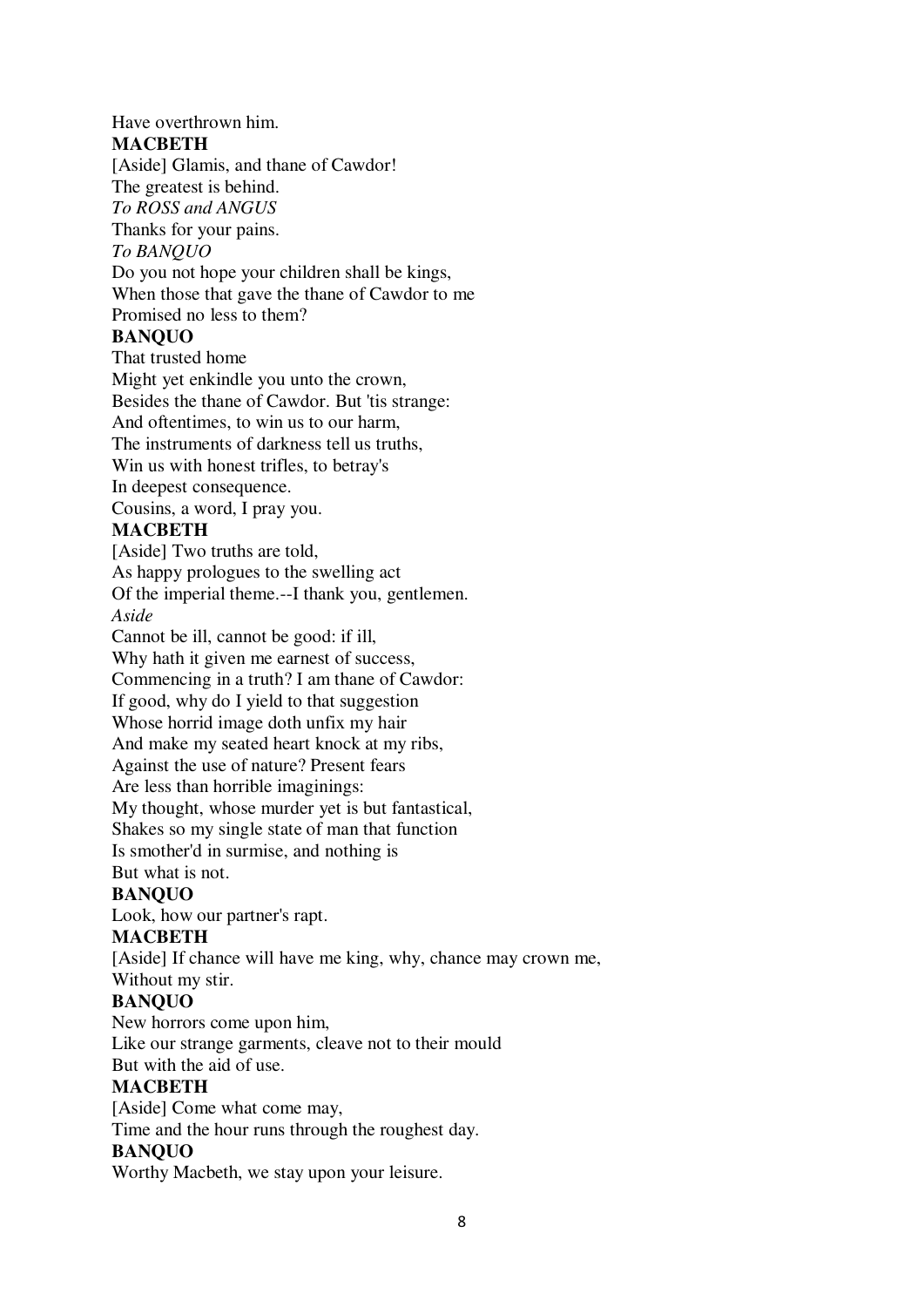# **MACBETH**

Give me your favour: my dull brain was wrought With things forgotten. Kind gentlemen, your pains Are register'd where every day I turn The leaf to read them. Let us toward the king. Think upon what hath chanced, and, at more time, The interim having weigh'd it, let us speak Our free hearts each to other. **BANQUO** Very gladly.

# **MACBETH**

Till then, enough. Come, friends. *Exeunt*

# **SCENE IV. Forres. The palace.**

# *Flourish. Enter DUNCAN, MALCOLM, DONALBAIN, LENNOX, and Attendants* **DUNCAN**

Is execution done on Cawdor? Are not Those in commission yet return'd?

# **MALCOLM**

My liege,

They are not yet come back. But I have spoke With one that saw him die: who did report That very frankly he confess'd his treasons, Implored your highness' pardon and set forth A deep repentance: nothing in his life Became him like the leaving it; he died As one that had been studied in his death To throw away the dearest thing he owed, As 'twere a careless trifle. **DUNCAN** There's no art To find the mind's construction in the face: He was a gentleman on whom I built An absolute trust. *Enter MACBETH, BANQUO, ROSS, and ANGUS* O worthiest cousin! The sin of my ingratitude even now Was heavy on me: thou art so far before That swiftest wing of recompense is slow

To overtake thee. Would thou hadst less deserved,

That the proportion both of thanks and payment

Might have been mine! only I have left to say,

# More is thy due than more than all can pay.

# **MACBETH**

The service and the loyalty I owe, In doing it, pays itself. Your highness' part Is to receive our duties; and our duties Are to your throne and state children and servants,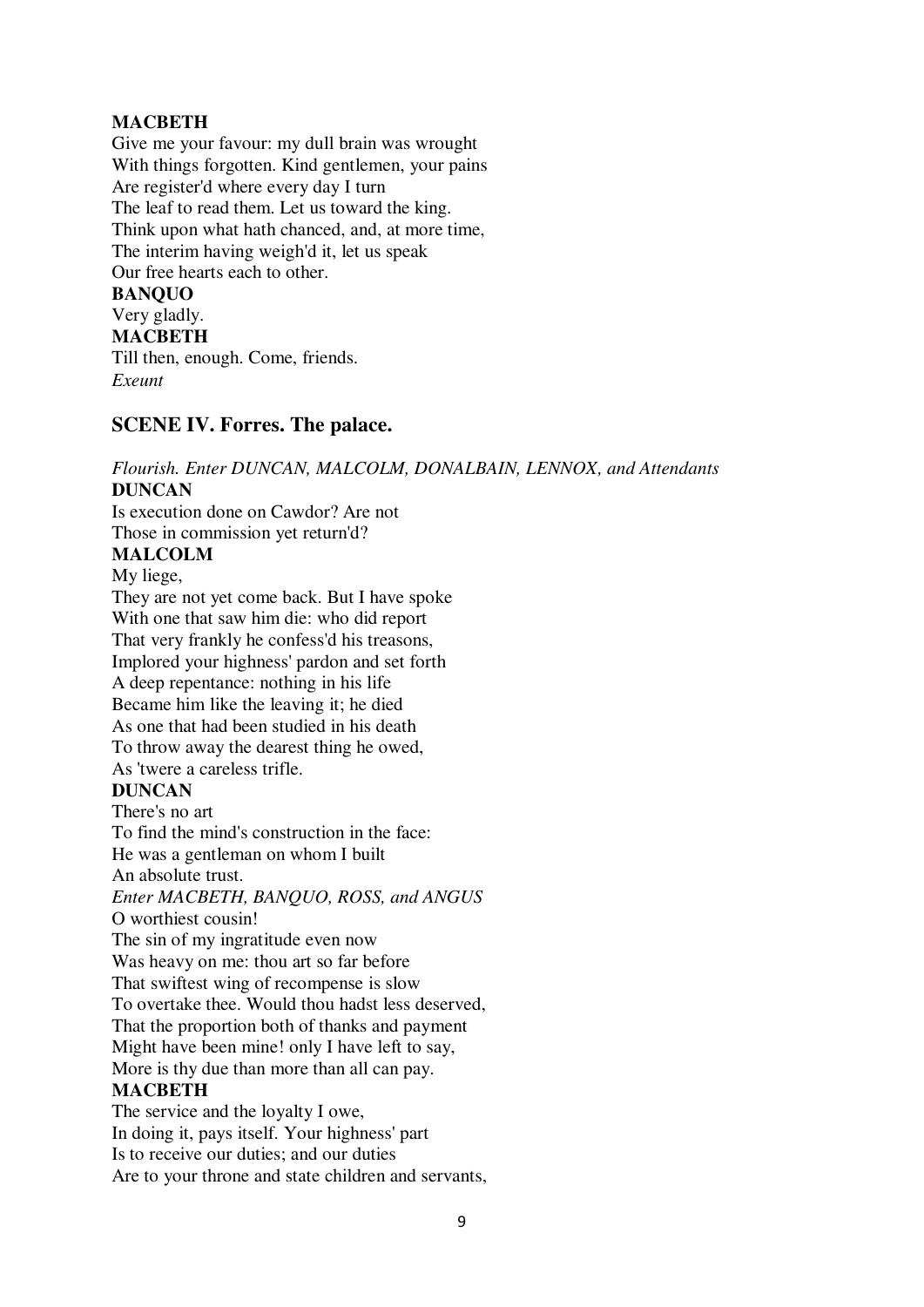Which do but what they should, by doing every thing Safe toward your love and honour.

# **DUNCAN**

Welcome hither: I have begun to plant thee, and will labour To make thee full of growing. Noble Banquo, That hast no less deserved, nor must be known No less to have done so, let me enfold thee And hold thee to my heart.

# **BANQUO**

There if I grow,

The harvest is your own.

# **DUNCAN**

My plenteous joys,

Wanton in fulness, seek to hide themselves

In drops of sorrow. Sons, kinsmen, thanes,

And you whose places are the nearest, know We will establish our estate upon

Our eldest, Malcolm, whom we name hereafter The Prince of Cumberland; which honour must Not unaccompanied invest him only,

But signs of nobleness, like stars, shall shine On all deservers. From hence to Inverness,

And bind us further to you.

# **MACBETH**

The rest is labour, which is not used for you: I'll be myself the harbinger and make joyful The hearing of my wife with your approach; So humbly take my leave.

# **DUNCAN**

My worthy Cawdor!

# **MACBETH**

[Aside] The Prince of Cumberland! that is a step On which I must fall down, or else o'erleap, For in my way it lies. Stars, hide your fires; Let not light see my black and deep desires: The eye wink at the hand; yet let that be, Which the eye fears, when it is done, to see. *Exit*

# **DUNCAN**

True, worthy Banquo; he is full so valiant, And in his commendations I am fed; It is a banquet to me. Let's after him, Whose care is gone before to bid us welcome: It is a peerless kinsman. *Flourish. Exeunt*

# **SCENE V. Inverness. Macbeth's castle.**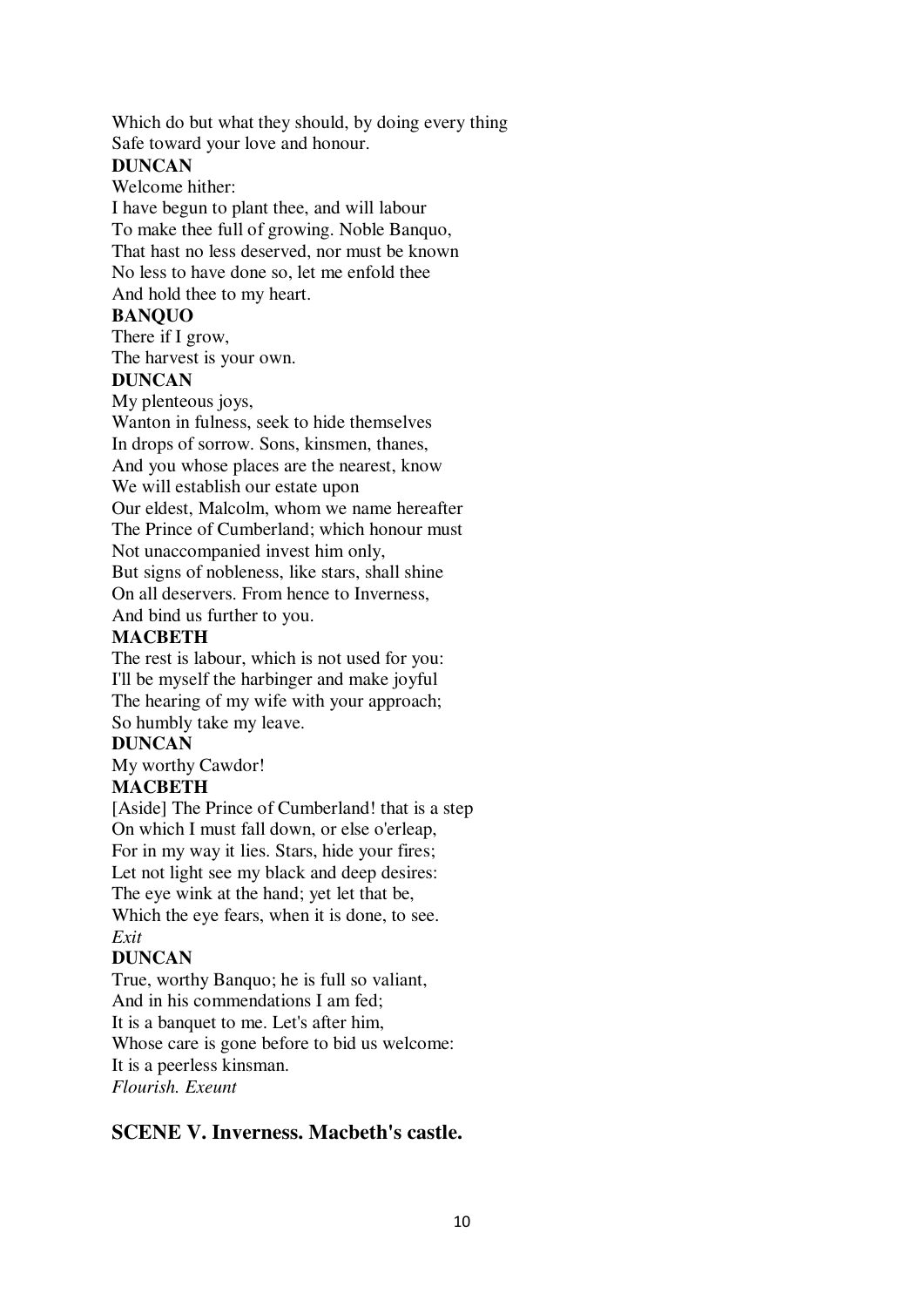# *Enter LADY MACBETH, reading a letter* **LADY MACBETH**

'They met me in the day of success: and I have learned by the perfectest report, they have more in them than mortal knowledge. When I burned in desire to question them further, they made themselves air, into which they vanished. Whiles I stood rapt in the wonder of it, came missives from the king, who all-hailed me 'Thane of Cawdor;' by which title, before, these weird sisters saluted me, and referred me to the coming on of time, with 'Hail, king that shalt be!' This have I thought good to deliver thee, my dearest partner of greatness, that thou mightst not lose the dues of rejoicing, by being ignorant of what greatness is promised thee. Lay it to thy heart, and farewell.'

Glamis thou art, and Cawdor; and shalt be What thou art promised: yet do I fear thy nature: It is too full o' the milk of human kindness To catch the nearest way: thou wouldst be great; Art not without ambition, but without The illness should attend it: what thou wouldst highly, That wouldst thou holily; wouldst not play false, And yet wouldst wrongly win: thou'ldst have, great Glamis, That which cries 'Thus thou must do, if thou have it; And that which rather thou dost fear to do Than wishest should be undone.' Hie thee hither, That I may pour my spirits in thine ear; And chastise with the valour of my tongue All that impedes thee from the golden round, Which fate and metaphysical aid doth seem To have thee crown'd withal.

*Enter a Messenger*

What is your tidings?

#### **Messenger**

The king comes here to-night.

# **LADY MACBETH**

Thou'rt mad to say it: Is not thy master with him? who, were't so, Would have inform'd for preparation.

#### **Messenger**

So please you, it is true: our thane is coming: One of my fellows had the speed of him, Who, almost dead for breath, had scarcely more Than would make up his message.

# **LADY MACBETH**

Give him tending;

He brings great news. *Exit Messenger* The raven himself is hoarse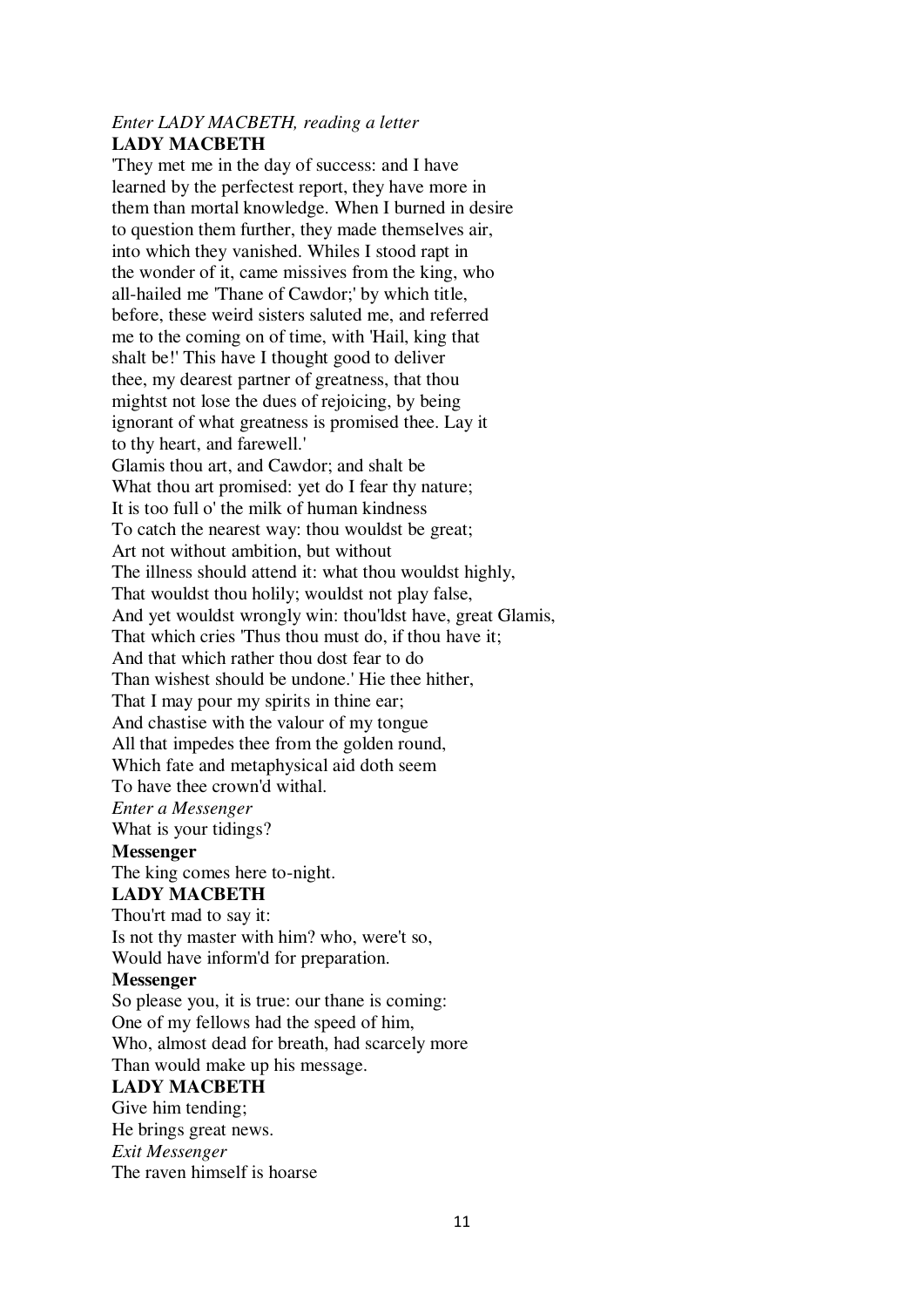That croaks the fatal entrance of Duncan Under my battlements. Come, you spirits That tend on mortal thoughts, unsex me here, And fill me from the crown to the toe top-full Of direst cruelty! make thick my blood; Stop up the access and passage to remorse, That no compunctious visitings of nature Shake my fell purpose, nor keep peace between The effect and it! Come to my woman's breasts, And take my milk for gall, you murdering ministers, Wherever in your sightless substances You wait on nature's mischief! Come, thick night, And pall thee in the dunnest smoke of hell, That my keen knife see not the wound it makes, Nor heaven peep through the blanket of the dark, To cry 'Hold, hold!' *Enter MACBETH* Great Glamis! worthy Cawdor! Greater than both, by the all-hail hereafter! Thy letters have transported me beyond This ignorant present, and I feel now The future in the instant. **MACBETH** My dearest love, Duncan comes here to-night. **LADY MACBETH** And when goes hence? **MACBETH** To-morrow, as he purposes. **LADY MACBETH** O, never Shall sun that morrow see! Your face, my thane, is as a book where men May read strange matters. To beguile the time, Look like the time; bear welcome in your eye, Your hand, your tongue: look like the innocent flower, But be the serpent under't. He that's coming Must be provided for: and you shall put This night's great business into my dispatch; Which shall to all our nights and days to come Give solely sovereign sway and masterdom. **MACBETH** We will speak further. **LADY MACBETH** Only look up clear;

# To alter favour ever is to fear: Leave all the rest to me. *Exeunt*

# **SCENE VI. Before Macbeth's castle.**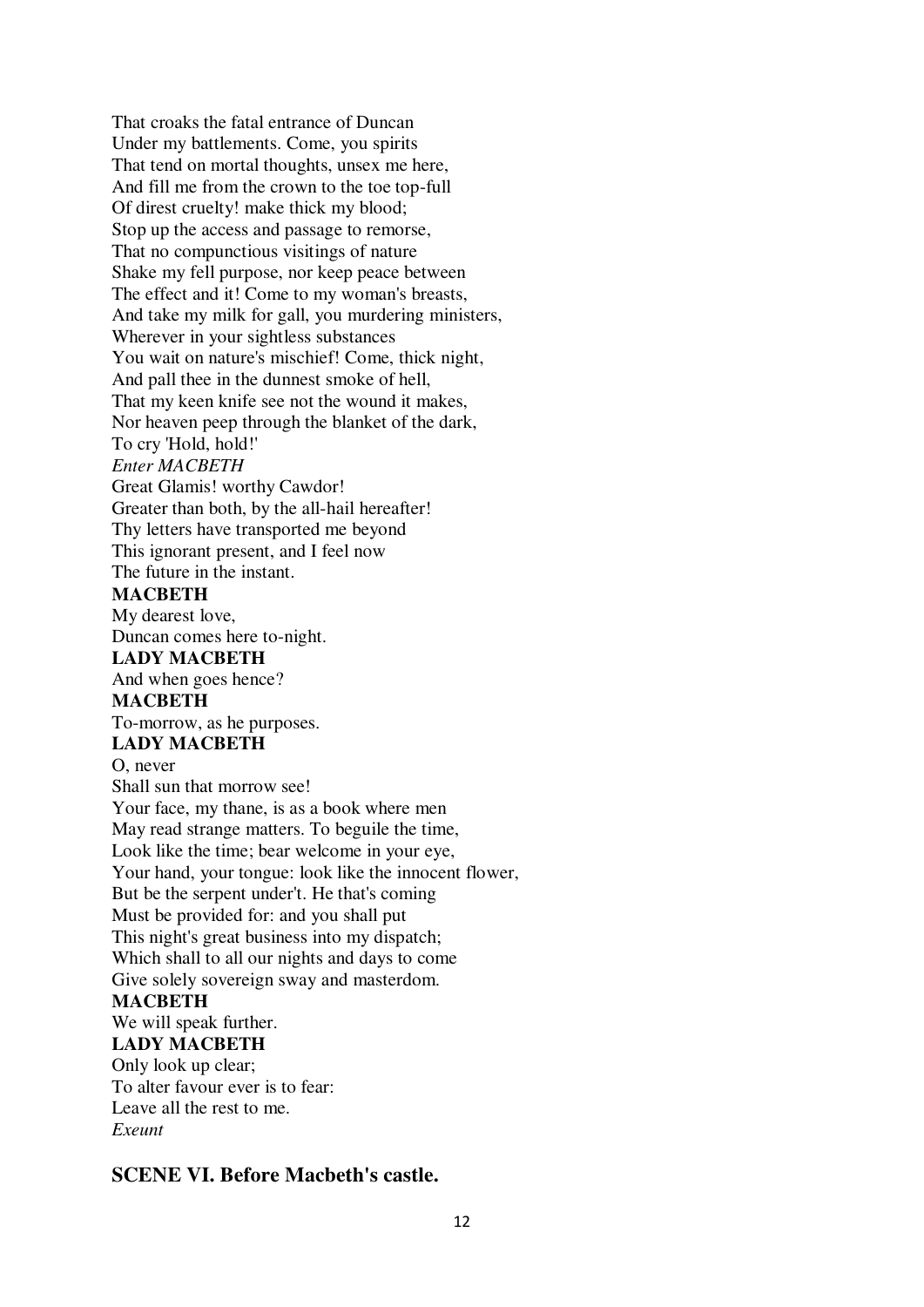*Hautboys and torches. Enter DUNCAN, MALCOLM, DONALBAIN, BANQUO, LENNOX, MACDUFF, ROSS, ANGUS, and Attendants*

# **DUNCAN**

This castle hath a pleasant seat; the air Nimbly and sweetly recommends itself Unto our gentle senses.

# **BANQUO**

This guest of summer,

The temple-haunting martlet, does approve,

By his loved mansionry, that the heaven's breath

Smells wooingly here: no jutty, frieze,

Buttress, nor coign of vantage, but this bird

Hath made his pendent bed and procreant cradle:

Where they most breed and haunt, I have observed,

The air is delicate.

# *Enter LADY MACBETH*

# **DUNCAN**

See, see, our honour'd hostess!

The love that follows us sometime is our trouble, Which still we thank as love. Herein I teach you How you shall bid God 'ild us for your pains, And thank us for your trouble.

# **LADY MACBETH**

All our service

In every point twice done and then done double Were poor and single business to contend Against those honours deep and broad wherewith Your majesty loads our house: for those of old, And the late dignities heap'd up to them, We rest your hermits.

# **DUNCAN**

Where's the thane of Cawdor? We coursed him at the heels, and had a purpose To be his purveyor: but he rides well; And his great love, sharp as his spur, hath holp him To his home before us. Fair and noble hostess, We are your guest to-night.

# **LADY MACBETH**

Your servants ever Have theirs, themselves and what is theirs, in compt, To make their audit at your highness' pleasure, Still to return your own. **DUNCAN**

Give me your hand; Conduct me to mine host: we love him highly, And shall continue our graces towards him. By your leave, hostess. *Exeunt*

# **SCENE VII. Macbeth's castle.**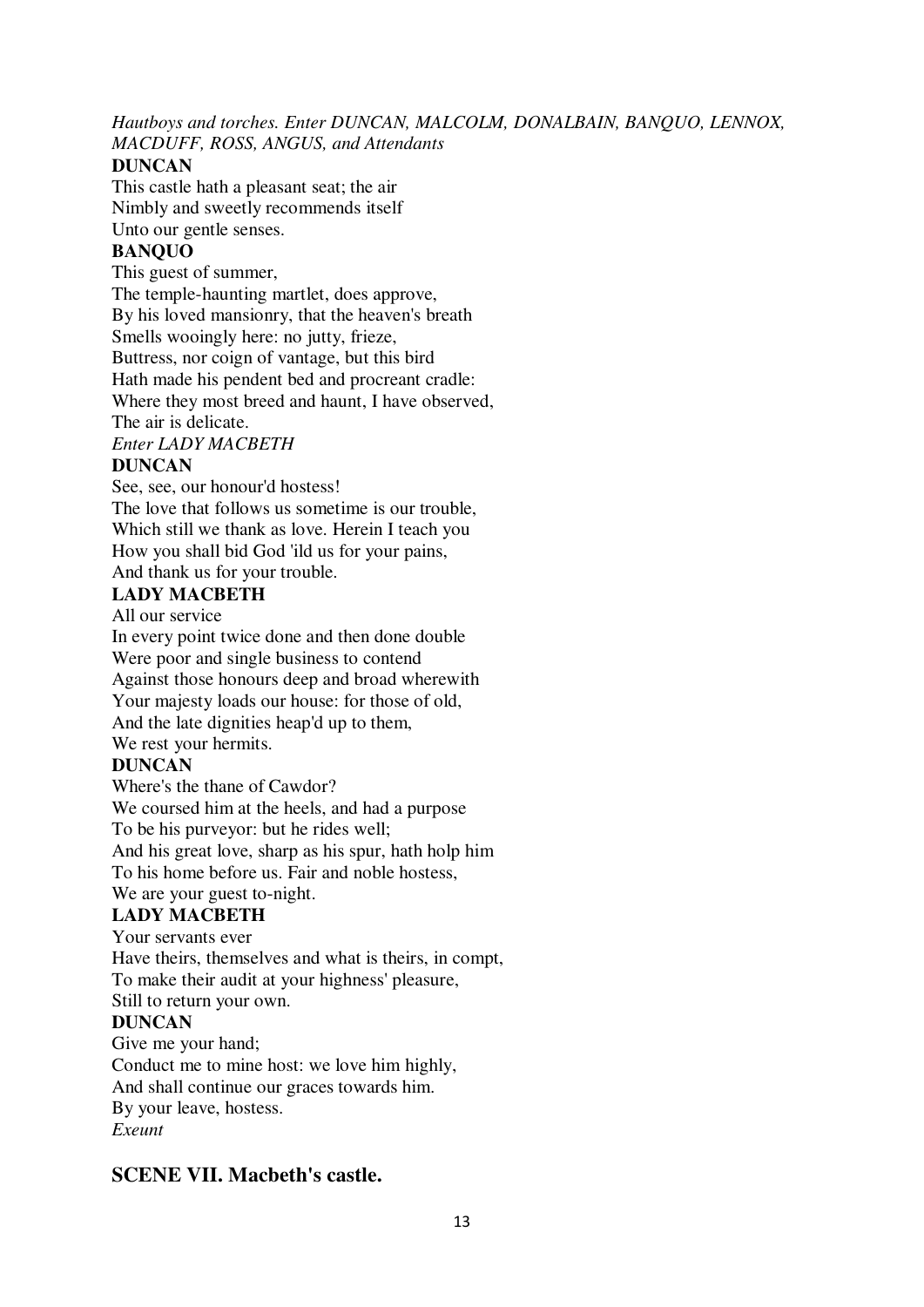*Hautboys and torches. Enter a Sewer, and divers Servants with dishes and service, and pass over the stage. Then enter MACBETH*

# **MACBETH**

If it were done when 'tis done, then 'twere well It were done quickly: if the assassination Could trammel up the consequence, and catch With his surcease success; that but this blow Might be the be-all and the end-all here, But here, upon this bank and shoal of time, We'ld jump the life to come. But in these cases We still have judgment here; that we but teach Bloody instructions, which, being taught, return To plague the inventor: this even-handed justice Commends the ingredients of our poison'd chalice To our own lips. He's here in double trust; First, as I am his kinsman and his subject, Strong both against the deed; then, as his host, Who should against his murderer shut the door, Not bear the knife myself. Besides, this Duncan Hath borne his faculties so meek, hath been So clear in his great office, that his virtues Will plead like angels, trumpet-tongued, against The deep damnation of his taking-off; And pity, like a naked new-born babe, Striding the blast, or heaven's cherubim, horsed Upon the sightless couriers of the air, Shall blow the horrid deed in every eye, That tears shall drown the wind. I have no spur To prick the sides of my intent, but only Vaulting ambition, which o'erleaps itself And falls on the other. *Enter LADY MACBETH* How now! what news? **LADY MACBETH** He has almost supp'd: why have you left the chamber? **MACBETH** Hath he ask'd for me? **LADY MACBETH** Know you not he has? **MACBETH** We will proceed no further in this business: He hath honour'd me of late; and I have bought Golden opinions from all sorts of people, Which would be worn now in their newest gloss, Not cast aside so soon. **LADY MACBETH** Was the hope drunk Wherein you dress'd yourself? hath it slept since? And wakes it now, to look so green and pale

At what it did so freely? From this time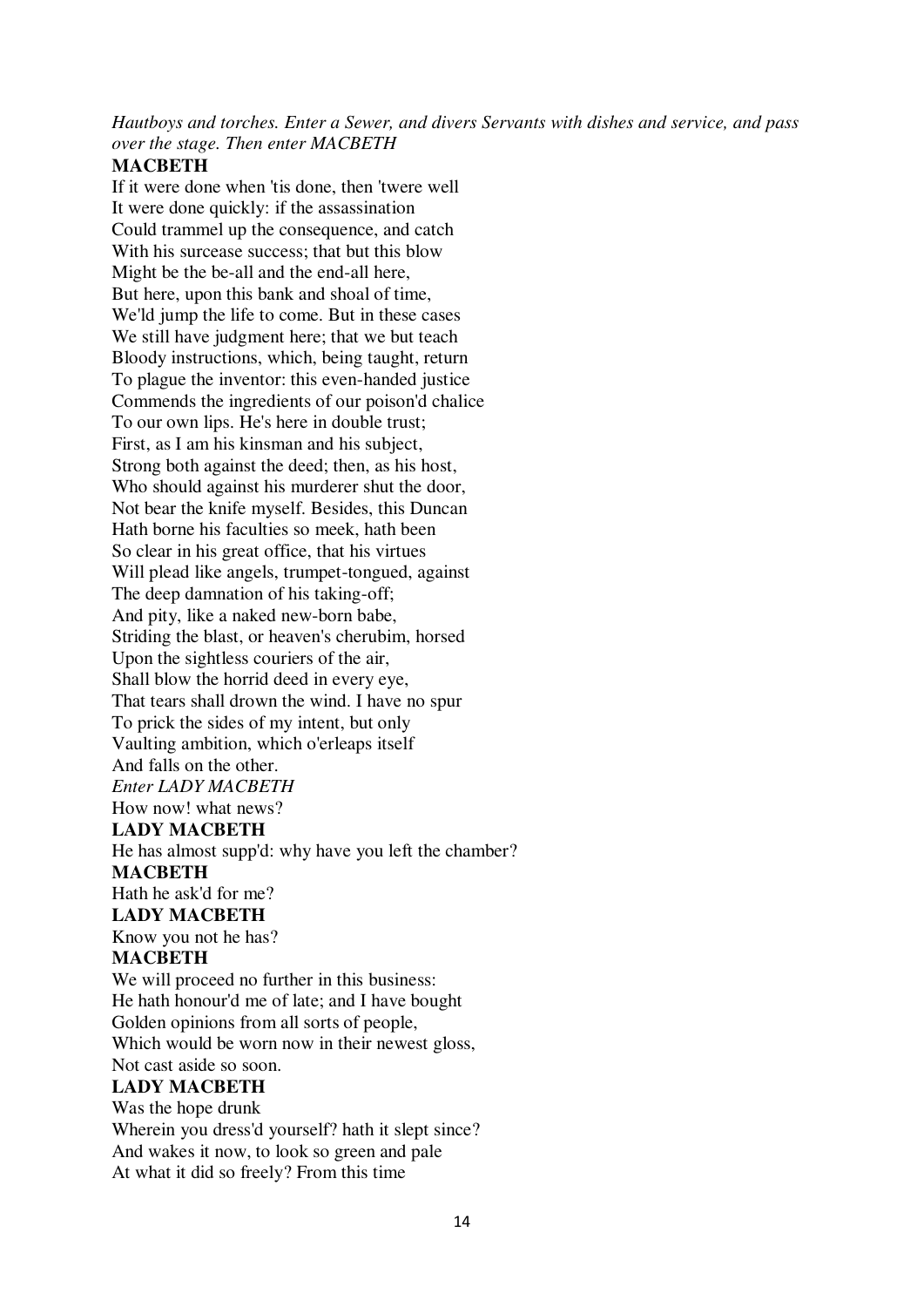Such I account thy love. Art thou afeard To be the same in thine own act and valour As thou art in desire? Wouldst thou have that Which thou esteem'st the ornament of life, And live a coward in thine own esteem, Letting 'I dare not' wait upon 'I would,' Like the poor cat i' the adage? **MACBETH**

Prithee, peace: I dare do all that may become a man; Who dares do more is none.

#### **LADY MACBETH**

What beast was't, then,

That made you break this enterprise to me? When you durst do it, then you were a man; And, to be more than what you were, you would Be so much more the man. Nor time nor place Did then adhere, and yet you would make both: They have made themselves, and that their fitness now Does unmake you. I have given suck, and know How tender 'tis to love the babe that milks me: I would, while it was smiling in my face, Have pluck'd my nipple from his boneless gums, And dash'd the brains out, had I so sworn as you Have done to this.

#### **MACBETH**

# If we should fail?

# **LADY MACBETH**

#### We fail!

But screw your courage to the sticking-place, And we'll not fail. When Duncan is asleep-- Whereto the rather shall his day's hard journey Soundly invite him--his two chamberlains Will I with wine and wassail so convince That memory, the warder of the brain, Shall be a fume, and the receipt of reason A limbeck only: when in swinish sleep Their drenched natures lie as in a death, What cannot you and I perform upon The unguarded Duncan? what not put upon His spongy officers, who shall bear the guilt Of our great quell?

#### **MACBETH**

Bring forth men-children only; For thy undaunted mettle should compose Nothing but males. Will it not be received, When we have mark'd with blood those sleepy two Of his own chamber and used their very daggers, That they have done't? **LADY MACBETH**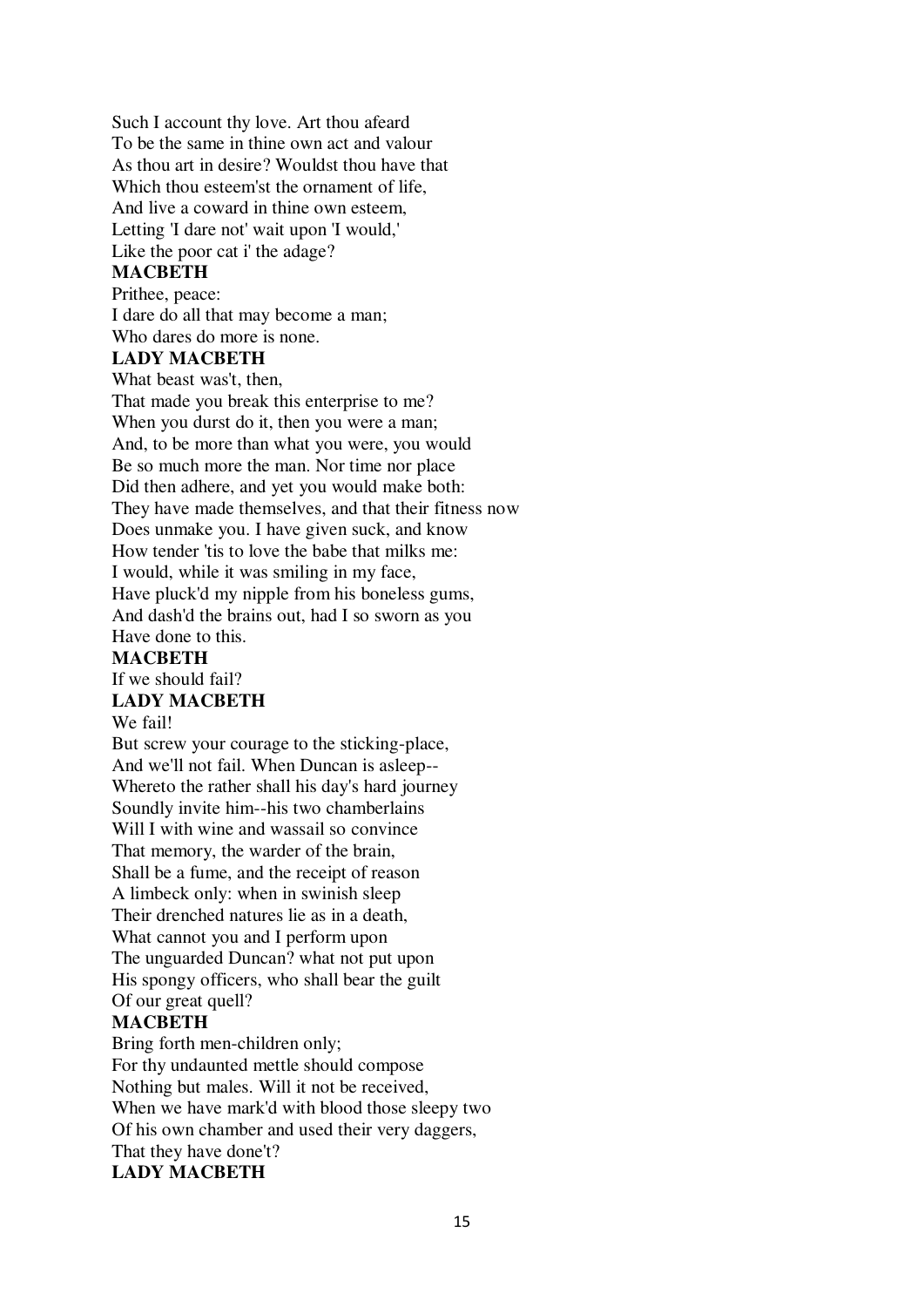Who dares receive it other, As we shall make our griefs and clamour roar Upon his death? **MACBETH**

I am settled, and bend up Each corporal agent to this terrible feat. Away, and mock the time with fairest show: False face must hide what the false heart doth know. *Exeunt*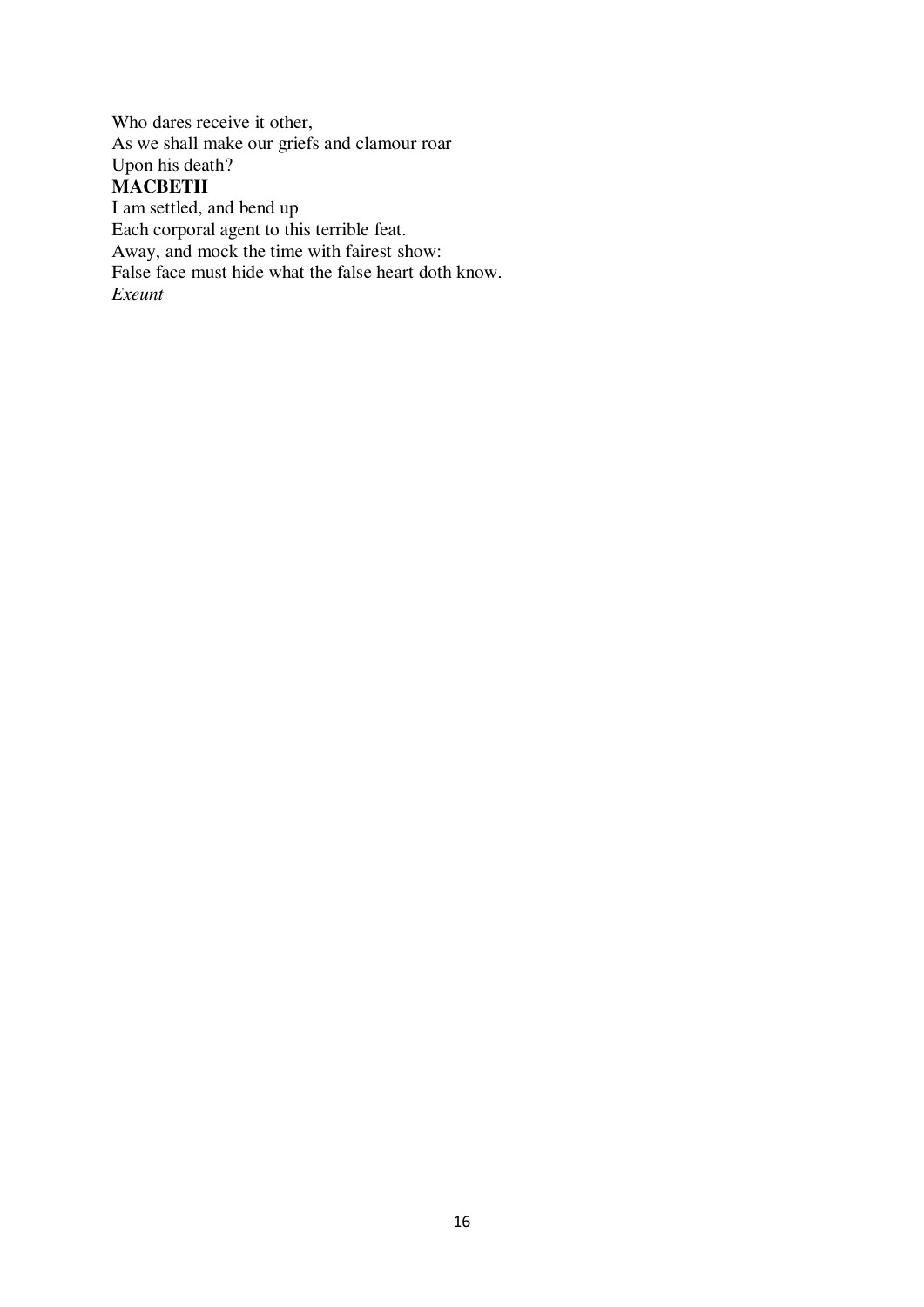# **ACT II**

# **SCENE I. Court of Macbeth's castle.**

*Enter BANQUO, and FLEANCE bearing a torch before him* **BANQUO** How goes the night, boy? **FLEANCE** The moon is down; I have not heard the clock. **BANQUO** And she goes down at twelve. **FLEANCE** I take't, 'tis later, sir. **BANQUO** Hold, take my sword. There's husbandry in heaven; Their candles are all out. Take thee that too. A heavy summons lies like lead upon me, And yet I would not sleep: merciful powers, Restrain in me the cursed thoughts that nature Gives way to in repose! *Enter MACBETH, and a Servant with a torch* Give me my sword. Who's there? **MACBETH** A friend. **BANQUO** What, sir, not yet at rest? The king's a-bed: He hath been in unusual pleasure, and Sent forth great largess to your offices. This diamond he greets your wife withal, By the name of most kind hostess; and shut up In measureless content. **MACBETH** Being unprepared, Our will became the servant to defect;

Which else should free have wrought.

# **BANQUO**

All's well.

I dreamt last night of the three weird sisters: To you they have show'd some truth.

# **MACBETH**

I think not of them: Yet, when we can entreat an hour to serve, We would spend it in some words upon that business, If you would grant the time.

#### **BANQUO**

At your kind'st leisure.

# **MACBETH**

If you shall cleave to my consent, when 'tis, It shall make honour for you.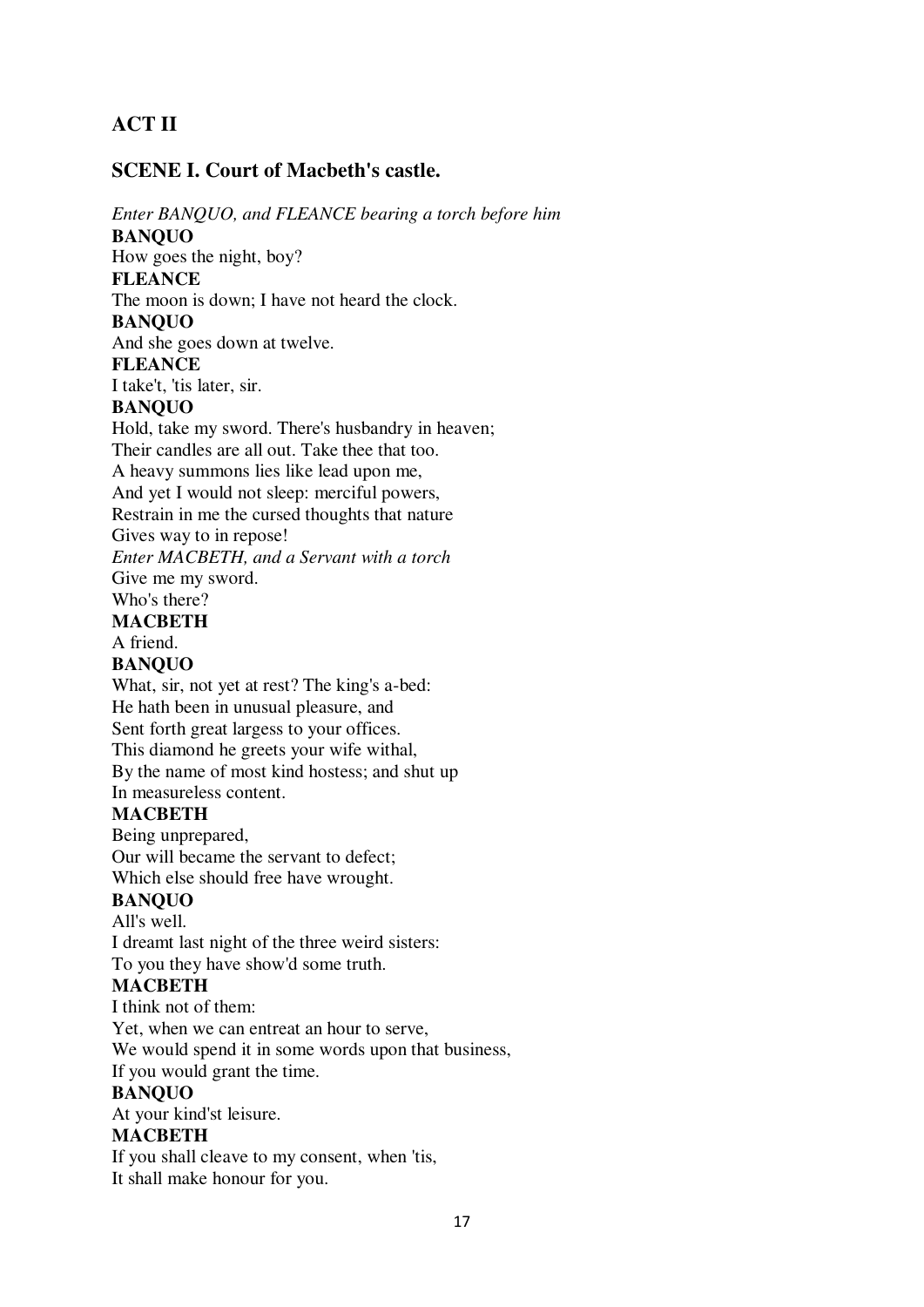# **BANQUO**

So I lose none In seeking to augment it, but still keep My bosom franchised and allegiance clear, I shall be counsell'd.

# **MACBETH**

Good repose the while!

# **BANQUO**

Thanks, sir: the like to you! *Exeunt BANQUO and FLEANCE*

# **MACBETH**

Go bid thy mistress, when my drink is ready, She strike upon the bell. Get thee to bed. *Exit Servant* Is this a dagger which I see before me, The handle toward my hand? Come, let me clutch thee. I have thee not, and yet I see thee still. Art thou not, fatal vision, sensible To feeling as to sight? or art thou but A dagger of the mind, a false creation, Proceeding from the heat-oppressed brain? I see thee yet, in form as palpable As this which now I draw. Thou marshall'st me the way that I was going; And such an instrument I was to use. Mine eyes are made the fools o' the other senses, Or else worth all the rest; I see thee still, And on thy blade and dudgeon gouts of blood, Which was not so before. There's no such thing: It is the bloody business which informs Thus to mine eyes. Now o'er the one halfworld Nature seems dead, and wicked dreams abuse The curtain'd sleep; witchcraft celebrates Pale Hecate's offerings, and wither'd murder, Alarum'd by his sentinel, the wolf, Whose howl's his watch, thus with his stealthy pace. With Tarquin's ravishing strides, towards his design Moves like a ghost. Thou sure and firm-set earth, Hear not my steps, which way they walk, for fear Thy very stones prate of my whereabout, And take the present horror from the time, Which now suits with it. Whiles I threat, he lives: Words to the heat of deeds too cold breath gives. *A bell rings* I go, and it is done; the bell invites me. Hear it not, Duncan; for it is a knell That summons thee to heaven or to hell. *Exit*

# **SCENE II. The same.**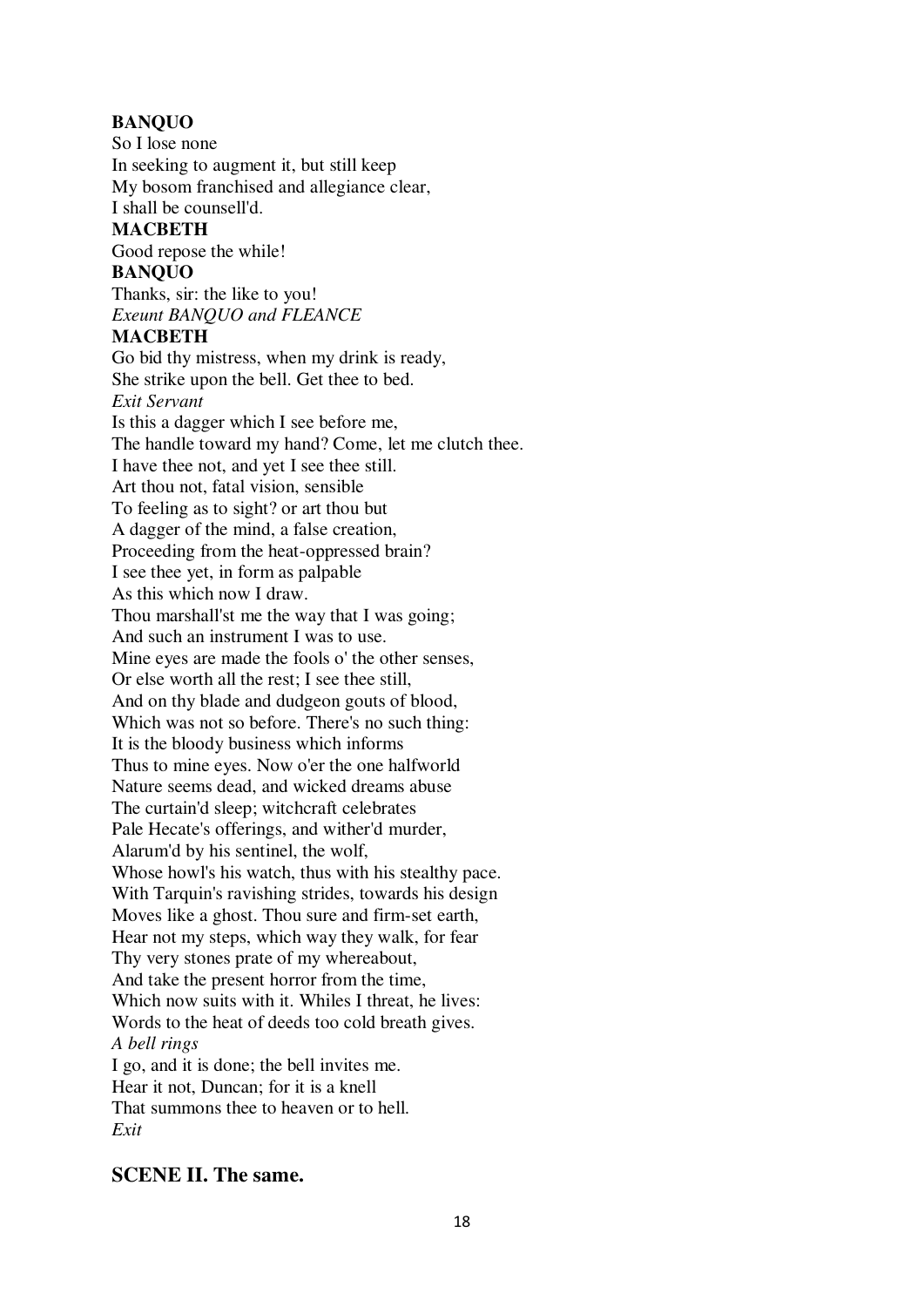# *Enter LADY MACBETH*

# **LADY MACBETH**

That which hath made them drunk hath made me bold; What hath quench'd them hath given me fire. Hark! Peace! It was the owl that shriek'd, the fatal bellman, Which gives the stern'st good-night. He is about it: The doors are open; and the surfeited grooms Do mock their charge with snores: I have drugg'd their possets, That death and nature do contend about them, Whether they live or die. **MACBETH** [Within] Who's there? what, ho! **LADY MACBETH** Alack, I am afraid they have awaked, And 'tis not done. The attempt and not the deed Confounds us. Hark! I laid their daggers ready; He could not miss 'em. Had he not resembled My father as he slept, I had done't. *Enter MACBETH* My husband! **MACBETH** I have done the deed. Didst thou not hear a noise? **LADY MACBETH** I heard the owl scream and the crickets cry. Did not you speak? **MACBETH** When? **LADY MACBETH** Now. **MACBETH** As I descended? **LADY MACBETH** Ay. **MACBETH** Hark! Who lies i' the second chamber? **LADY MACBETH** Donalbain. **MACBETH** This is a sorry sight. *Looking on his hands* **LADY MACBETH** A foolish thought, to say a sorry sight. **MACBETH** There's one did laugh in's sleep, and one cried 'Murder!' That they did wake each other: I stood and heard them: But they did say their prayers, and address'd them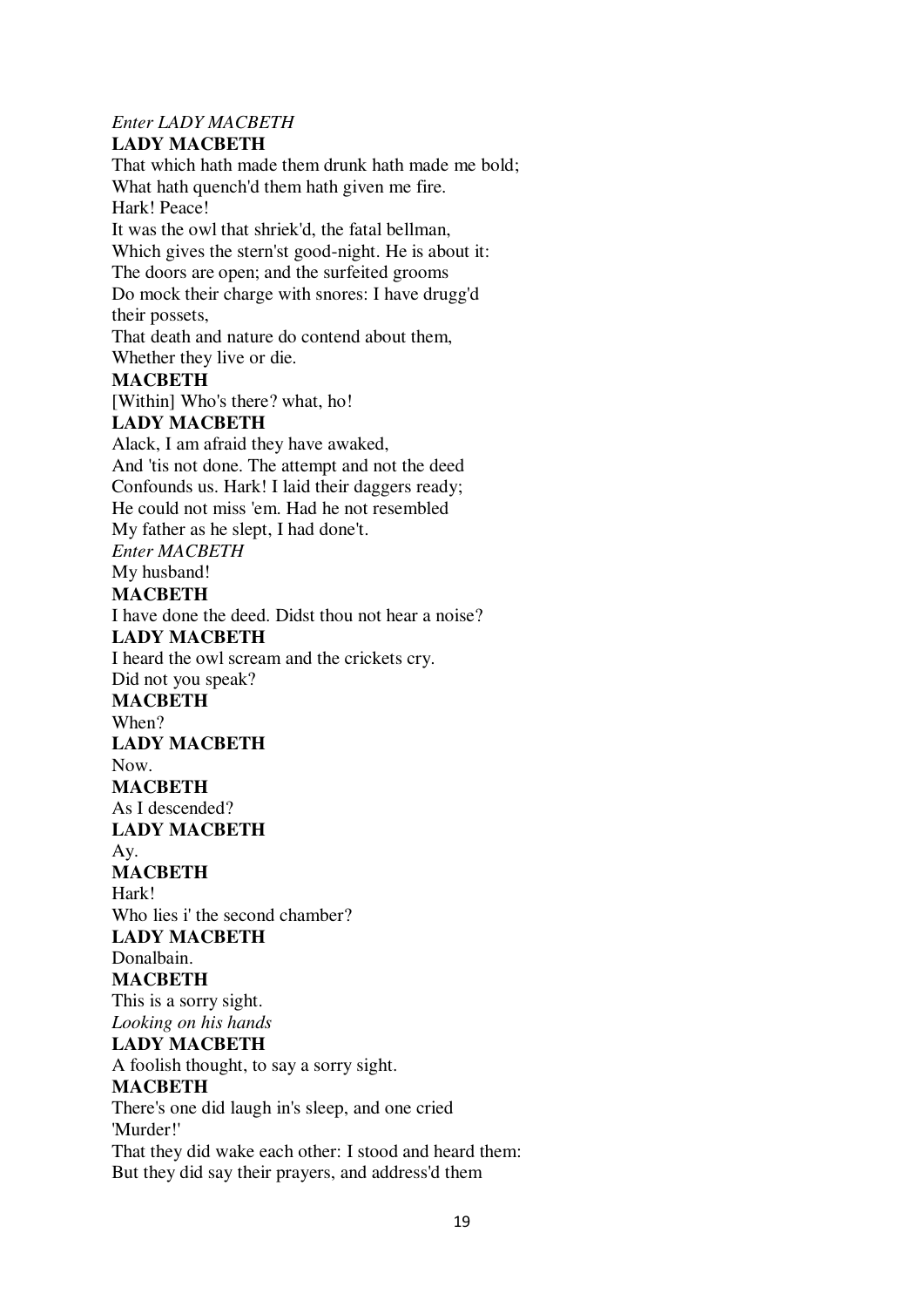Again to sleep.

#### **LADY MACBETH**

There are two lodged together.

# **MACBETH**

One cried 'God bless us!' and 'Amen' the other; As they had seen me with these hangman's hands. Listening their fear, I could not say 'Amen,' When they did say 'God bless us!'

# **LADY MACBETH**

Consider it not so deeply.

# **MACBETH**

But wherefore could not I pronounce 'Amen'? I had most need of blessing, and 'Amen' Stuck in my throat.

# **LADY MACBETH**

These deeds must not be thought After these ways; so, it will make us mad.

# **MACBETH**

Methought I heard a voice cry 'Sleep no more! Macbeth does murder sleep', the innocent sleep, Sleep that knits up the ravell'd sleeve of care, The death of each day's life, sore labour's bath, Balm of hurt minds, great nature's second course, Chief nourisher in life's feast,--

# **LADY MACBETH**

What do you mean?

# **MACBETH**

Still it cried 'Sleep no more!' to all the house: 'Glamis hath murder'd sleep, and therefore Cawdor Shall sleep no more; Macbeth shall sleep no more.'

# **LADY MACBETH**

Who was it that thus cried? Why, worthy thane, You do unbend your noble strength, to think So brainsickly of things. Go get some water, And wash this filthy witness from your hand. Why did you bring these daggers from the place? They must lie there: go carry them; and smear The sleepy grooms with blood.

# **MACBETH**

I'll go no more: I am afraid to think what I have done; Look on't again I dare not.

# **LADY MACBETH**

Infirm of purpose!

Give me the daggers: the sleeping and the dead Are but as pictures: 'tis the eye of childhood That fears a painted devil. If he do bleed, I'll gild the faces of the grooms withal; For it must seem their guilt. *Exit. Knocking within*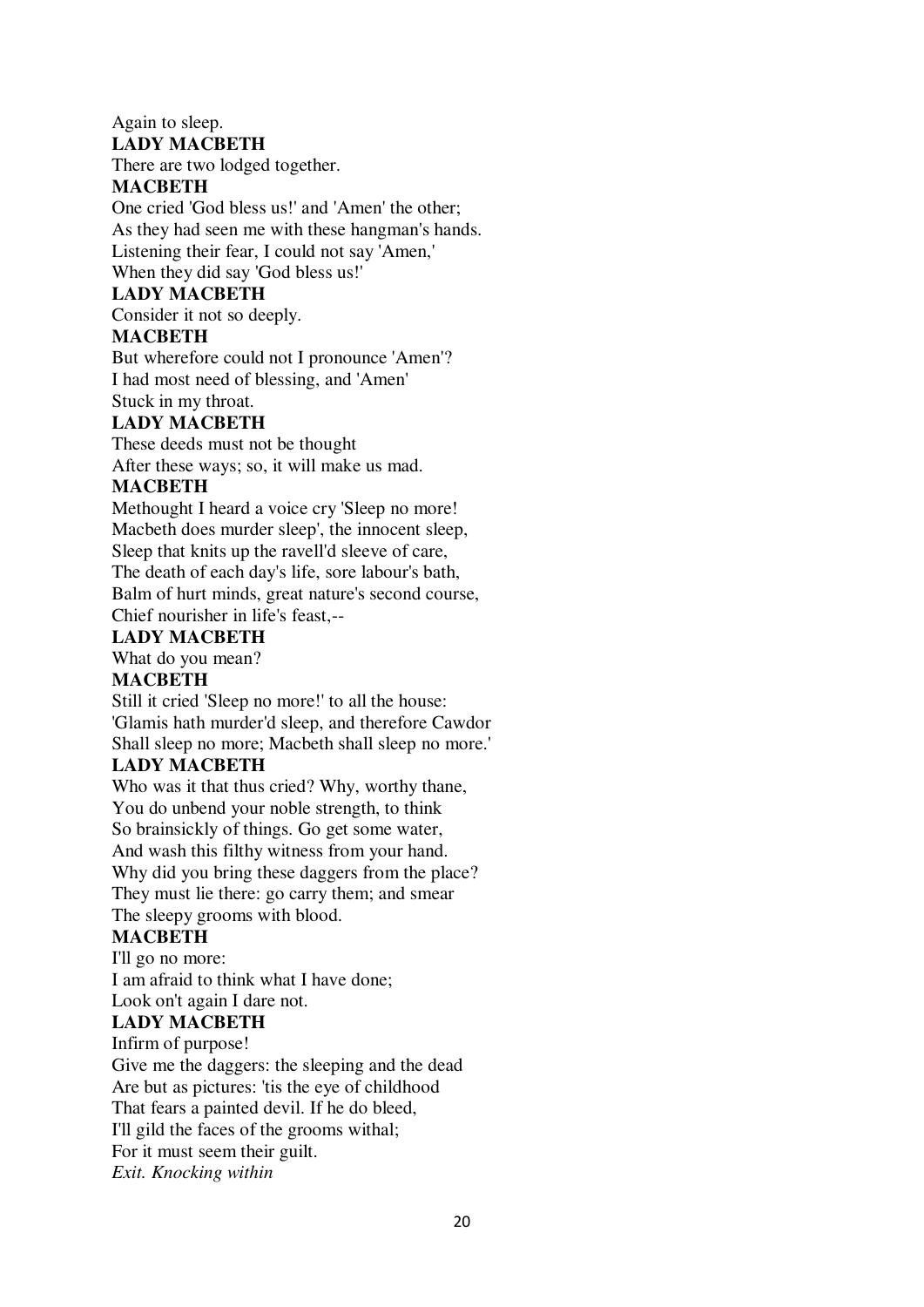# **MACBETH**

Whence is that knocking? How is't with me, when every noise appals me? What hands are here? ha! they pluck out mine eyes. Will all great Neptune's ocean wash this blood Clean from my hand? No, this my hand will rather The multitudinous seas in incarnadine, Making the green one red. *Re-enter LADY MACBETH* **LADY MACBETH** My hands are of your colour; but I shame To wear a heart so white. *Knocking within* I hear a knocking At the south entry: retire we to our chamber; A little water clears us of this deed: How easy is it, then! Your constancy Hath left you unattended. *Knocking within* Hark! more knocking. Get on your nightgown, lest occasion call us, And show us to be watchers. Be not lost

So poorly in your thoughts.

# **MACBETH**

To know my deed, 'twere best not know myself. *Knocking within* Wake Duncan with thy knocking! I would thou couldst! *Exeunt*

# **SCENE III. The same.**

*Knocking within. Enter a Porter* **Porter** Here's a knocking indeed! If a man were porter of hell-gate, he should have old turning the key. *Knocking within* Knock, knock, knock! Who's there, i' the name of Beelzebub? Here's a farmer, that hanged himself on the expectation of plenty: come in time; have napkins enow about you; here you'll sweat for't. *Knocking within* Knock, knock! Who's there, in the other devil's name? Faith, here's an equivocator, that could swear in both the scales against either scale; who committed treason enough for God's sake, yet could not equivocate to heaven: O, come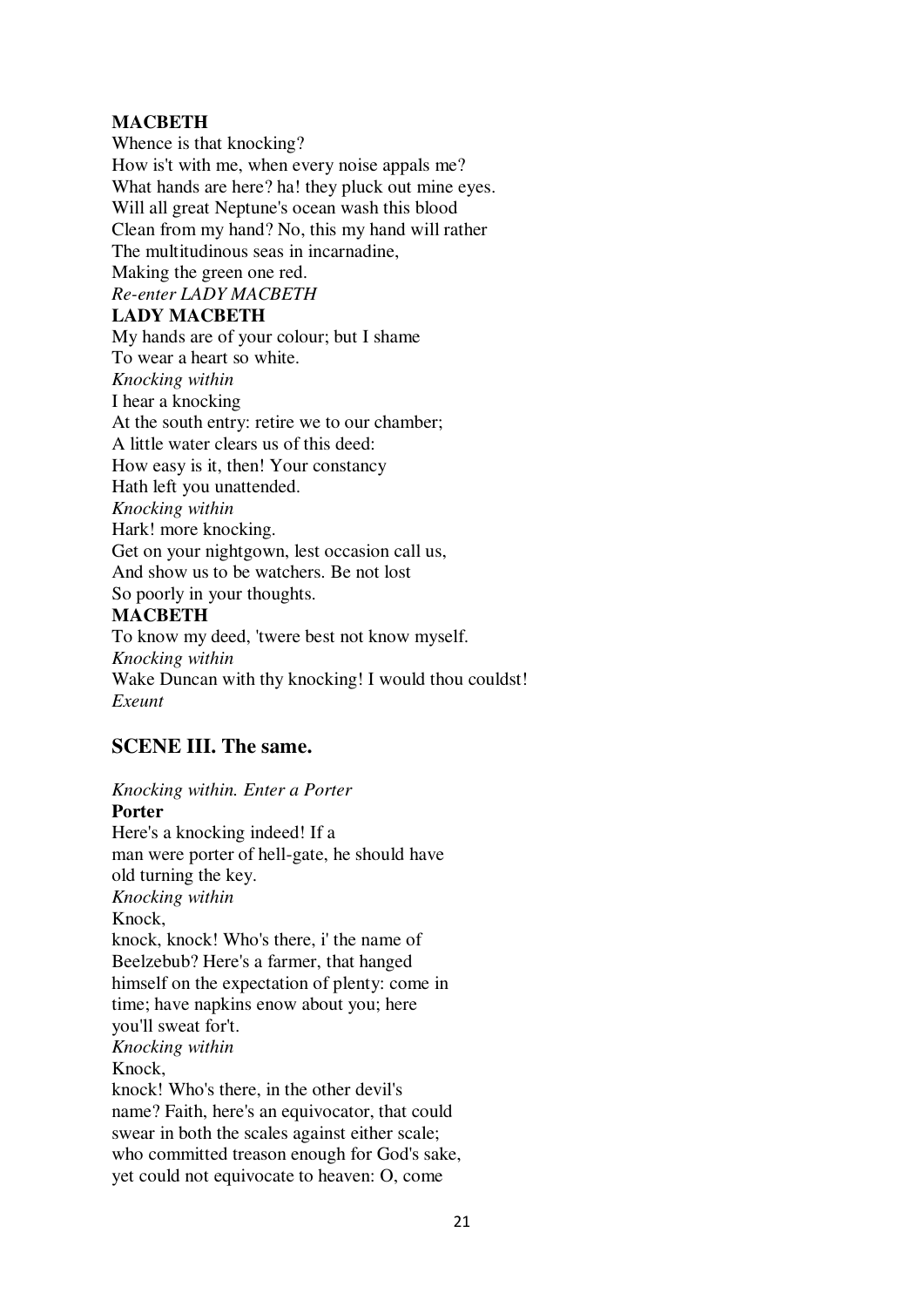in, equivocator.

*Knocking within*

Knock,

knock, knock! Who's there? Faith, here's an English tailor come hither, for stealing out of a French hose: come in, tailor; here you may roast your goose.

*Knocking within*

# Knock,

knock; never at quiet! What are you? But this place is too cold for hell. I'll devil-porter it no further: I had thought to have let in some of all professions that go the primrose way to the everlasting bonfire.

*Knocking within*

Anon, anon! I pray you, remember the porter. *Opens the gate*

*Enter MACDUFF and LENNOX*

# **MACDUFF**

Was it so late, friend, ere you went to bed, That you do lie so late?

# **Porter**

'Faith sir, we were carousing till the second cock: and drink, sir, is a great provoker of three things.

# **MACDUFF**

What three things does drink especially provoke? **Porter**

Marry, sir, nose-painting, sleep, and urine. Lechery, sir, it provokes, and unprovokes; it provokes the desire, but it takes away the performance: therefore, much drink may be said to be an equivocator with lechery: it makes him, and it mars him; it sets him on, and it takes him off; it persuades him,

and disheartens him; makes him stand to, and not stand to; in conclusion, equivocates him in a sleep, and, giving him the lie, leaves him.

# **MACDUFF**

I believe drink gave thee the lie last night.

# **Porter**

That it did, sir, i' the very throat on me: but I requited him for his lie; and, I think, being too strong for him, though he took up my legs sometime, yet I made a shift to cast him.

# **MACDUFF**

Is thy master stirring? *Enter MACBETH* Our knocking has awaked him; here he comes.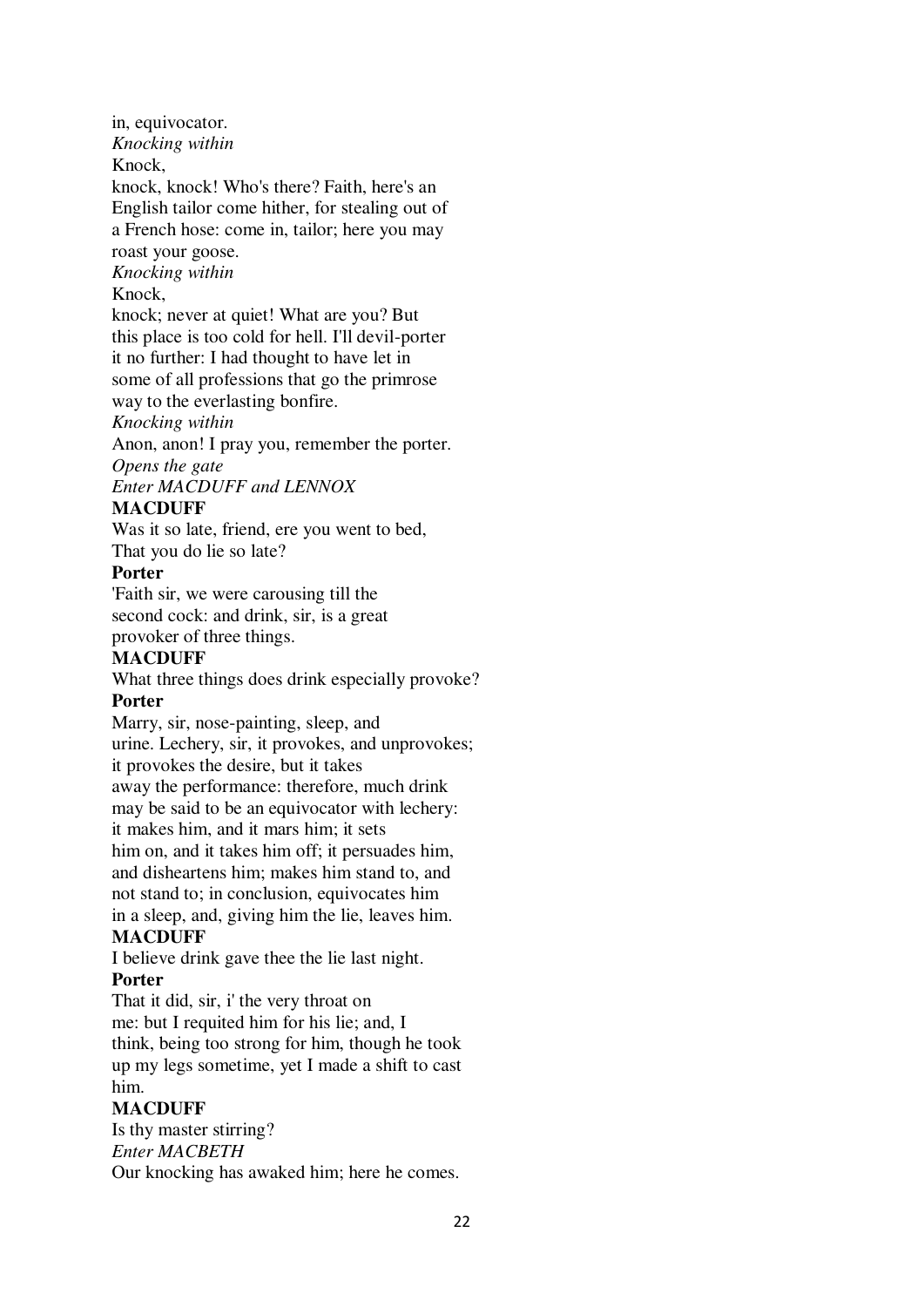**LENNOX** Good morrow, noble sir. **MACBETH** Good morrow, both. **MACDUFF** Is the king stirring, worthy thane? **MACBETH** Not yet. **MACDUFF** He did command me to call timely on him: I have almost slipp'd the hour. **MACBETH** I'll bring you to him. **MACDUFF** I know this is a joyful trouble to you; But yet 'tis one. **MACBETH** The labour we delight in physics pain. This is the door. **MACDUFF** I'll make so bold to call, For 'tis my limited service. *Exit* **LENNOX** Goes the king hence to-day? **MACBETH** He does: he did appoint so. **LENNOX** The night has been unruly: where we lay, Our chimneys were blown down; and, as they say, Lamentings heard i' the air; strange screams of death, And prophesying with accents terrible Of dire combustion and confused events New hatch'd to the woeful time: the obscure bird Clamour'd the livelong night: some say, the earth Was feverous and did shake. **MACBETH** 'Twas a rough night. **LENNOX** My young remembrance cannot parallel A fellow to it. *Re-enter MACDUFF* **MACDUFF** O horror, horror, horror! Tongue nor heart Cannot conceive nor name thee! **MACBETH** What's the matter. **MACDUFF** Confusion now hath made his masterpiece! Most sacrilegious murder hath broke ope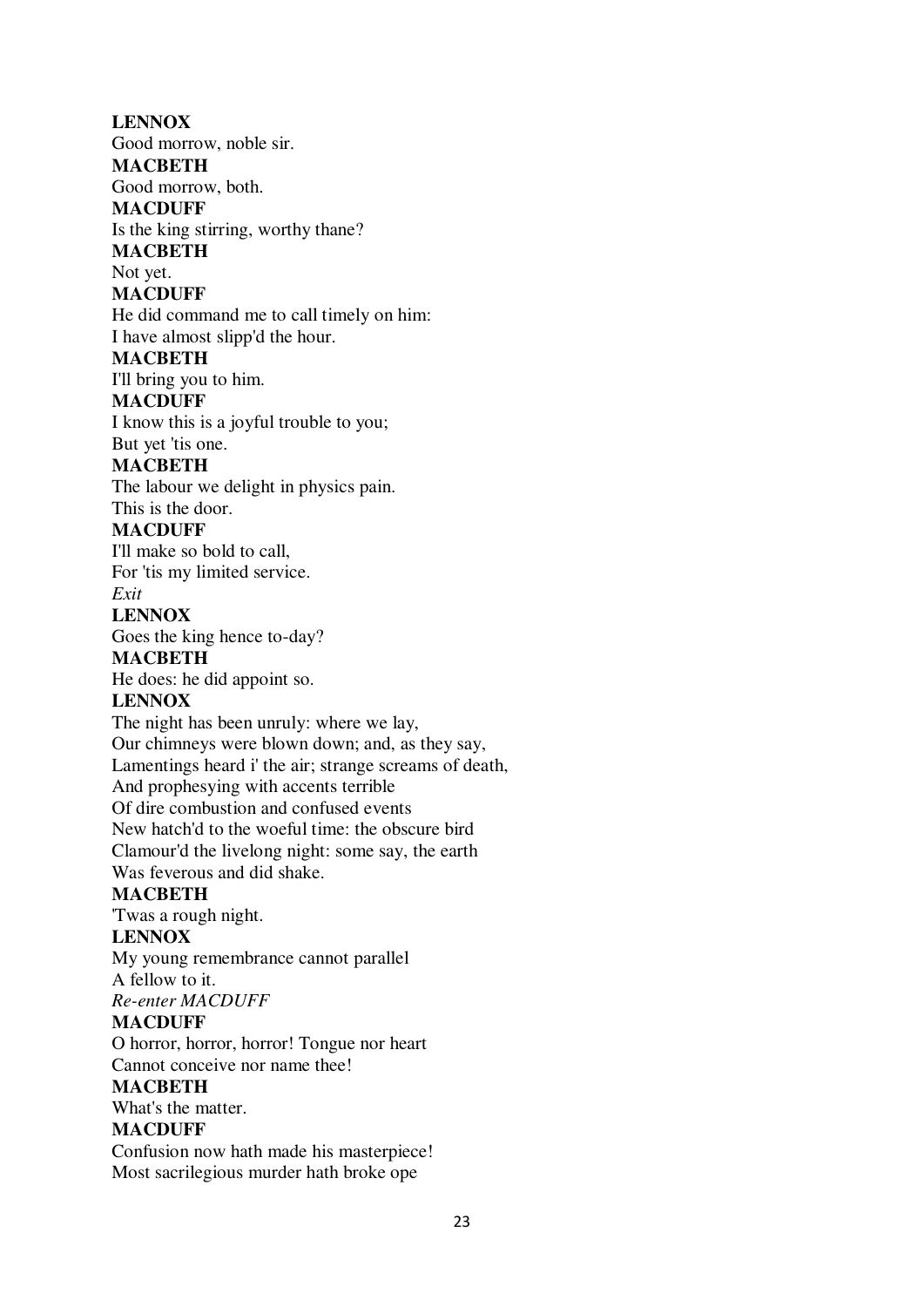The Lord's anointed temple, and stole thence The life o' the building! **MACBETH** What is 't you say? the life? **LENNOX** Mean you his majesty? **MACDUFF** Approach the chamber, and destroy your sight With a new Gorgon: do not bid me speak; See, and then speak yourselves. *Exeunt MACBETH and LENNOX* Awake, awake! Ring the alarum-bell. Murder and treason! Banquo and Donalbain! Malcolm! awake! Shake off this downy sleep, death's counterfeit, And look on death itself! up, up, and see The great doom's image! Malcolm! Banquo! As from your graves rise up, and walk like sprites, To countenance this horror! Ring the bell. *Bell rings*

# *Enter LADY MACBETH* **LADY MACBETH**

What's the business, That such a hideous trumpet calls to parley The sleepers of the house? speak, speak!

# **MACDUFF**

O gentle lady, 'Tis not for you to hear what I can speak: The repetition, in a woman's ear, Would murder as it fell. *Enter BANQUO* O Banquo, Banquo, Our royal master 's murder'd!

# **LADY MACBETH**

Woe, alas! What, in our house?

# **BANQUO**

Too cruel any where. Dear Duff, I prithee, contradict thyself,

And say it is not so.

*Re-enter MACBETH and LENNOX, with ROSS*

# **MACBETH**

Had I but died an hour before this chance, I had lived a blessed time; for, from this instant, There 's nothing serious in mortality: All is but toys: renown and grace is dead; The wine of life is drawn, and the mere lees Is left this vault to brag of. *Enter MALCOLM and DONALBAIN* **DONALBAIN**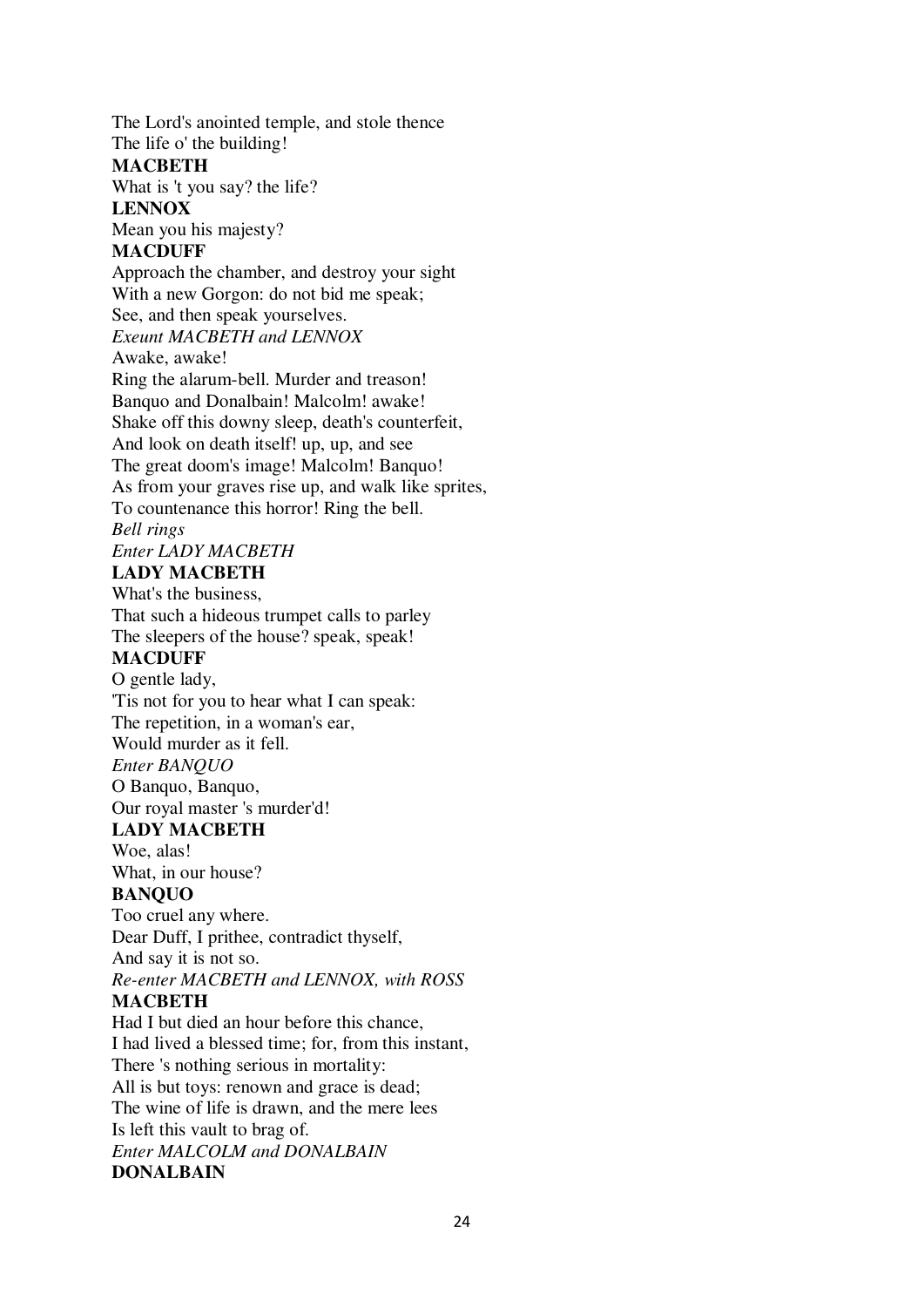# What is amiss?

# **MACBETH**

You are, and do not know't:

The spring, the head, the fountain of your blood Is stopp'd; the very source of it is stopp'd.

# **MACDUFF**

Your royal father 's murder'd.

# **MALCOLM**

O, by whom?

# **LENNOX**

Those of his chamber, as it seem'd, had done 't: Their hands and faces were an badged with blood; So were their daggers, which unwiped we found Upon their pillows:

They stared, and were distracted; no man's life Was to be trusted with them.

# **MACBETH**

O, yet I do repent me of my fury, That I did kill them.

# **MACDUFF**

Wherefore did you so?

# **MACBETH**

Who can be wise, amazed, temperate and furious, Loyal and neutral, in a moment? No man:

The expedition my violent love

Outrun the pauser, reason. Here lay Duncan,

His silver skin laced with his golden blood;

And his gash'd stabs look'd like a breach in nature

For ruin's wasteful entrance: there, the murderers,

Steep'd in the colours of their trade, their daggers

Unmannerly breech'd with gore: who could refrain,

That had a heart to love, and in that heart

Courage to make 's love kno wn?

# **LADY MACBETH**

Help me hence, ho! **MACDUFF**

# Look to the lady.

# **MALCOLM**

[Aside to DONALBAIN] Why do we hold our tongues,

That most may claim this argument for ours?

# **DONALBAIN**

[Aside to MALCOLM] What should be spoken here,

# where our fate,

Hid in an auger-hole, may rush, and seize us?

Let 's away;

Our tears are not yet brew'd.

# **MALCOLM**

[Aside to DONALBAIN] Nor our strong sorrow Upon the foot of motion.

# **BANQUO**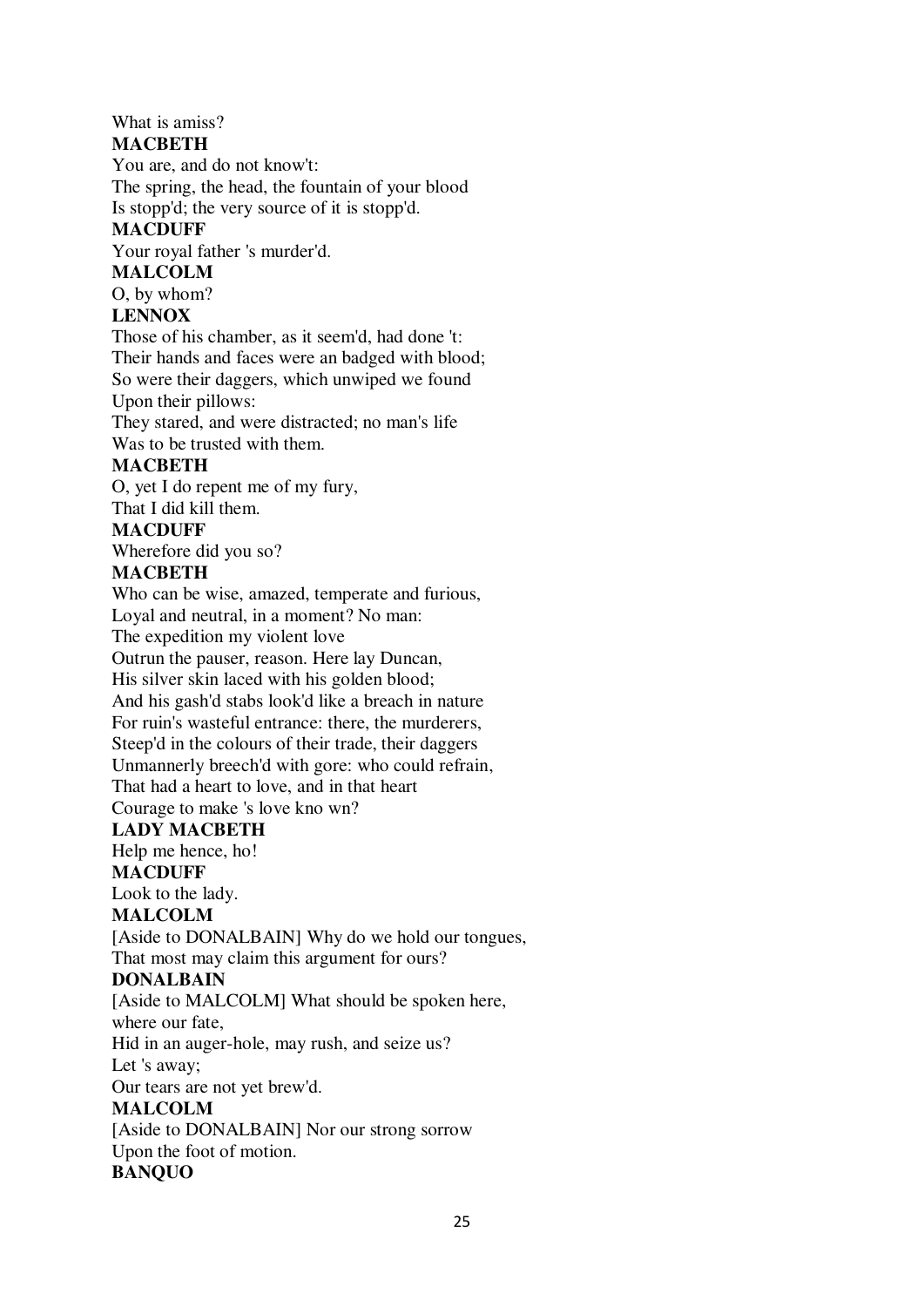Look to the lady: *LADY MACBETH is carried out* And when we have our naked frailties hid, That suffer in exposure, let us meet, And question this most bloody piece of work, To know it further. Fears and scruples shake us: In the great hand of God I stand; and thence Against the undivulged pretence I fight Of treasonous malice.

# **MACDUFF**

And so do I. **ALL**

So all.

# **MACBETH**

Let's briefly put on manly readiness, And meet i' the hall together.

# **ALL**

Well contented.

*Exeunt all but Malcolm and Donalbain.*

# **MALCOLM**

What will you do? Let's not consort with them: To show an unfelt sorrow is an office

Which the false man does easy. I'll to England.

# **DONALBAIN**

To Ireland, I; our separated fortune Shall keep us both the safer: where we are, There's daggers in men's smiles: the near in blood, The nearer bloody.

# **MALCOLM**

This murderous shaft that's shot Hath not yet lighted, and our safest way Is to avoid the aim. Therefore, to horse; And let us not be dainty of leave-taking, But shift away: there's warrant in that theft Which steals itself, when there's no mercy left. *Exeunt*

# **SCENE IV. Outside Macbeth's castle.**

# *Enter ROSS and an old Man*

# **Old Man**

Threescore and ten I can remember well: Within the volume of which time I have seen Hours dreadful and things strange; but this sore night Hath trifled former knowings. **ROSS** Ah, good father,

Thou seest, the heavens, as troubled with man's act, Threaten his bloody stage: by the clock, 'tis day, And yet dark night strangles the travelling lamp: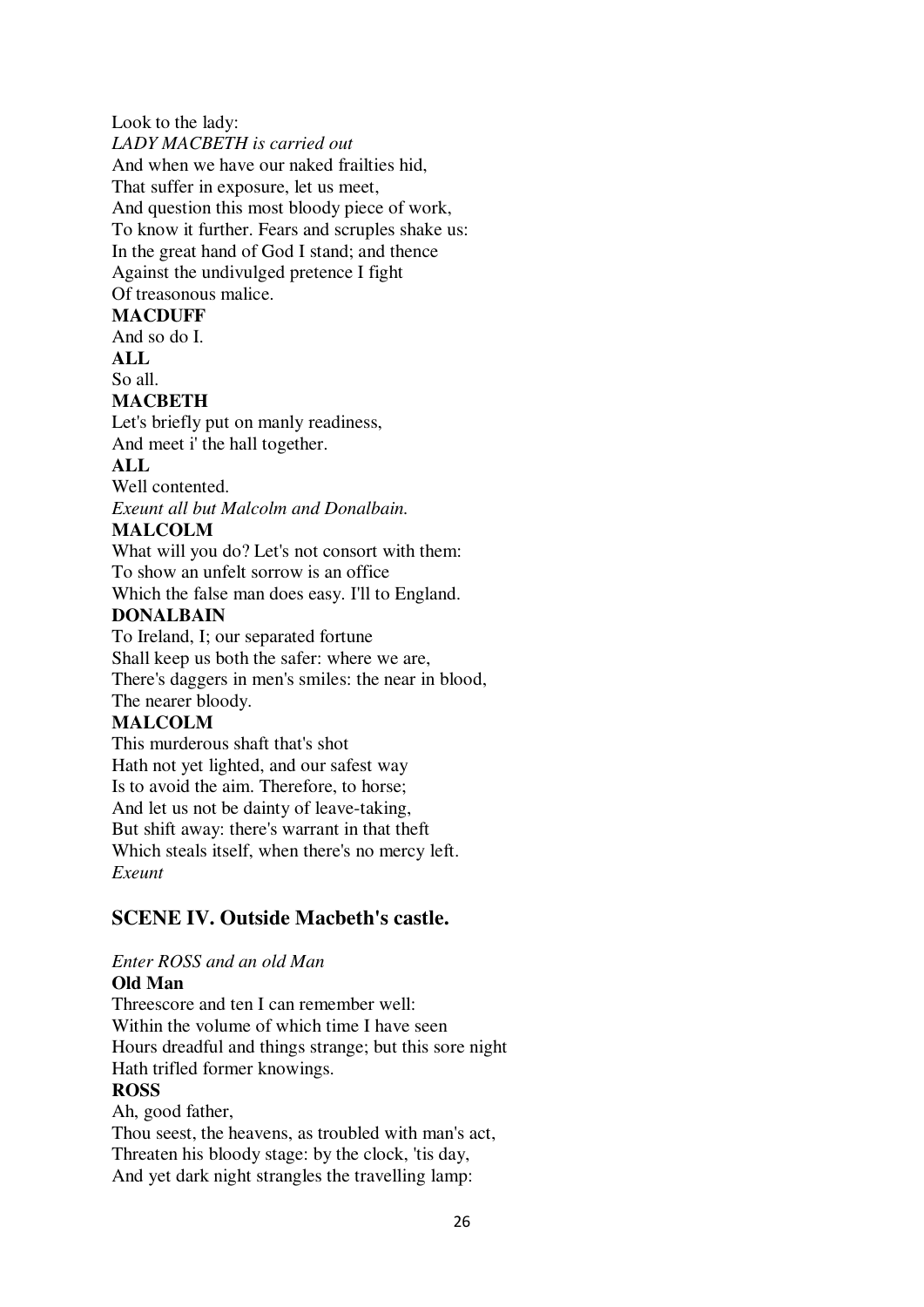Is't night's predominance, or the day's shame, That darkness does the face of earth entomb, When living light should kiss it?

# **Old Man**

'Tis unnatural,

Even like the deed that's done. On Tuesday last,

A falcon, towering in her pride of place,

Was by a mousing owl hawk'd at and kill'd.

# **ROSS**

And Duncan's horses--a thing most strange and certain-- Beauteous and swift, the minions of their race, Turn'd wild in nature, broke their stalls, flung out, Contending 'gainst obedience, as they would make War with mankind.

# **Old Man**

'Tis said they eat each other.

# **ROSS**

They did so, to the amazement of mine eyes That look'd upon't. Here comes the good Macduff. *Enter MACDUFF*

How goes the world, sir, now?

# **MACDUFF**

Why, see you not?

# **ROSS**

Is't known who did this more than bloody deed?

# **MACDUFF**

Those that Macbeth hath slain.

# **ROSS**

Alas, the day! What good could they pretend?

# **MACDUFF**

They were suborn'd: Malcolm and Donalbain, the king's two sons, Are stol'n away and fled; which puts upon them Suspicion of the deed.

# **ROSS**

'Gainst nature still! Thriftless ambition, that wilt ravin up Thine own life's means! Then 'tis most like The sovereignty will fall upon Macbeth.

# **MACDUFF**

He is already named, and gone to Scone To be invested.

# **ROSS**

Where is Duncan's body?

# **MACDUFF**

Carried to Colmekill, The sacred storehouse of his predecessors, And guardian of their bones. **ROSS**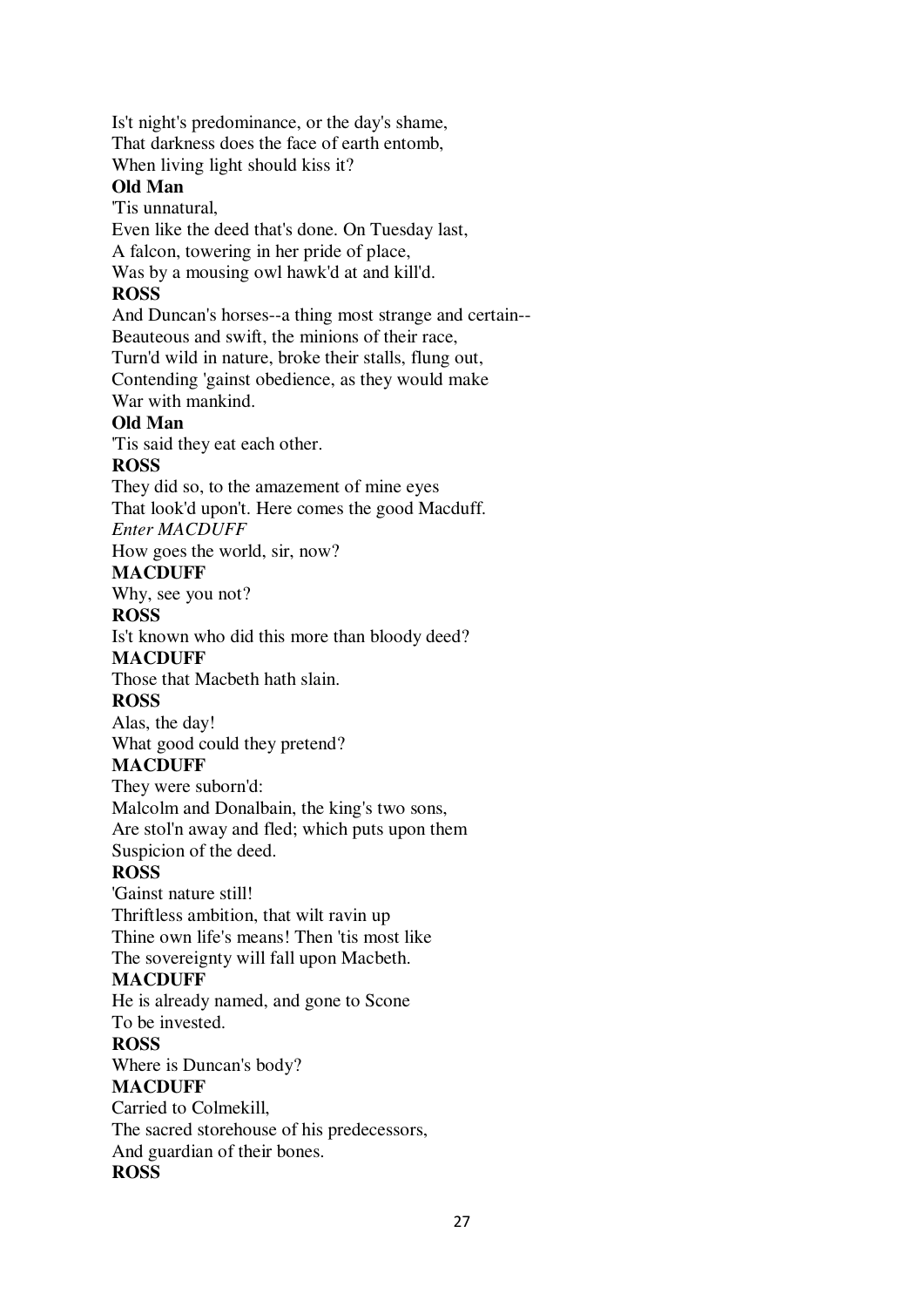# Will you to Scone?

# **MACDUFF**

No, cousin, I'll to Fife.

# **ROSS**

Well, I will thither.

# **MACDUFF**

Well, may you see things well done there: adieu! Lest our old robes sit easier than our new! **ROSS** Farewell, father. **Old Man** God's benison go with you; and with those

That would make good of bad, and friends of foes! *Exeunt*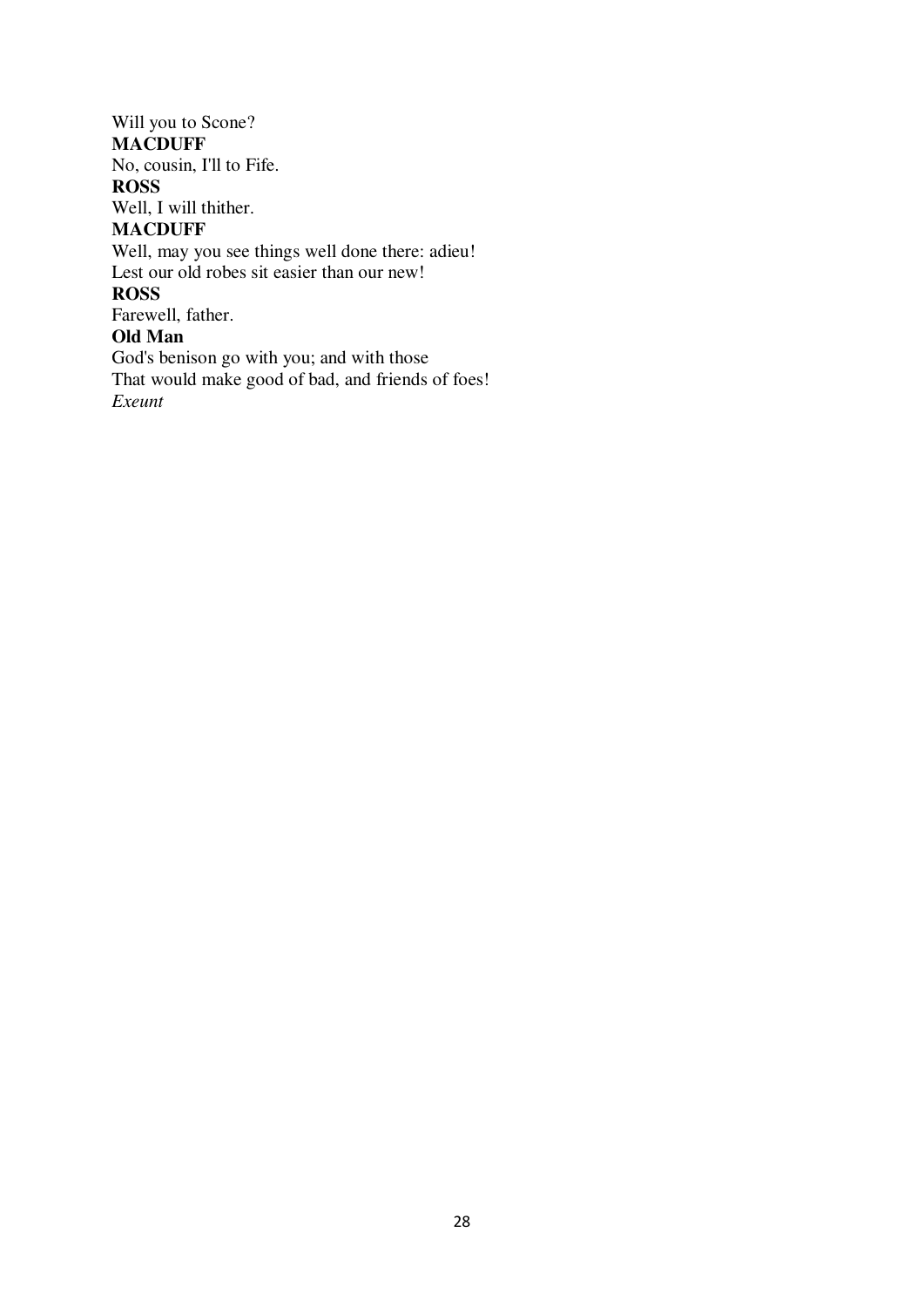# **ACT III**

# **SCENE I. Forres. The palace.**

# *Enter BANQUO*

# **BANQUO**

Thou hast it now: king, Cawdor, Glamis, all, As the weird women promised, and, I fear, Thou play'dst most foully for't: yet it was said It should not stand in thy posterity, But that myself should be the root and father Of many kings. If there come truth from them-- As upon thee, Macbeth, their speeches shine-- Why, by the verities on thee made good, May they not be my oracles as well, And set me up in hope? But hush! no more. *Sennet sounded. Enter MACBETH, as king, LADY MACBETH, as queen, LENNOX, ROSS, Lords, Ladies, and Attendants*

#### **MACBETH**

Here's our chief guest.

#### **LADY MACBETH**

If he had been forgotten, It had been as a gap in our great feast,

And all-thing unbecoming.

# **MACBETH**

To-night we hold a solemn supper sir, And I'll request your presence.

#### **BANQUO**

Let your highness Command upon me; to the which my duties Are with a most indissoluble tie For ever knit.

#### **MACBETH**

Ride you this afternoon?

#### **BANQUO**

Ay, my good lord.

# **MACBETH**

We should have else desired your good advice, Which still hath been both grave and prosperous, In this day's council; but we'll take to-morrow. Is't far you ride?

#### **BANQUO**

As far, my lord, as will fill up the time 'Twixt this and supper: go not my horse the better, I must become a borrower of the night For a dark hour or twain.

# **MACBETH**

Fail not our feast. **BANQUO** My lord, I will not.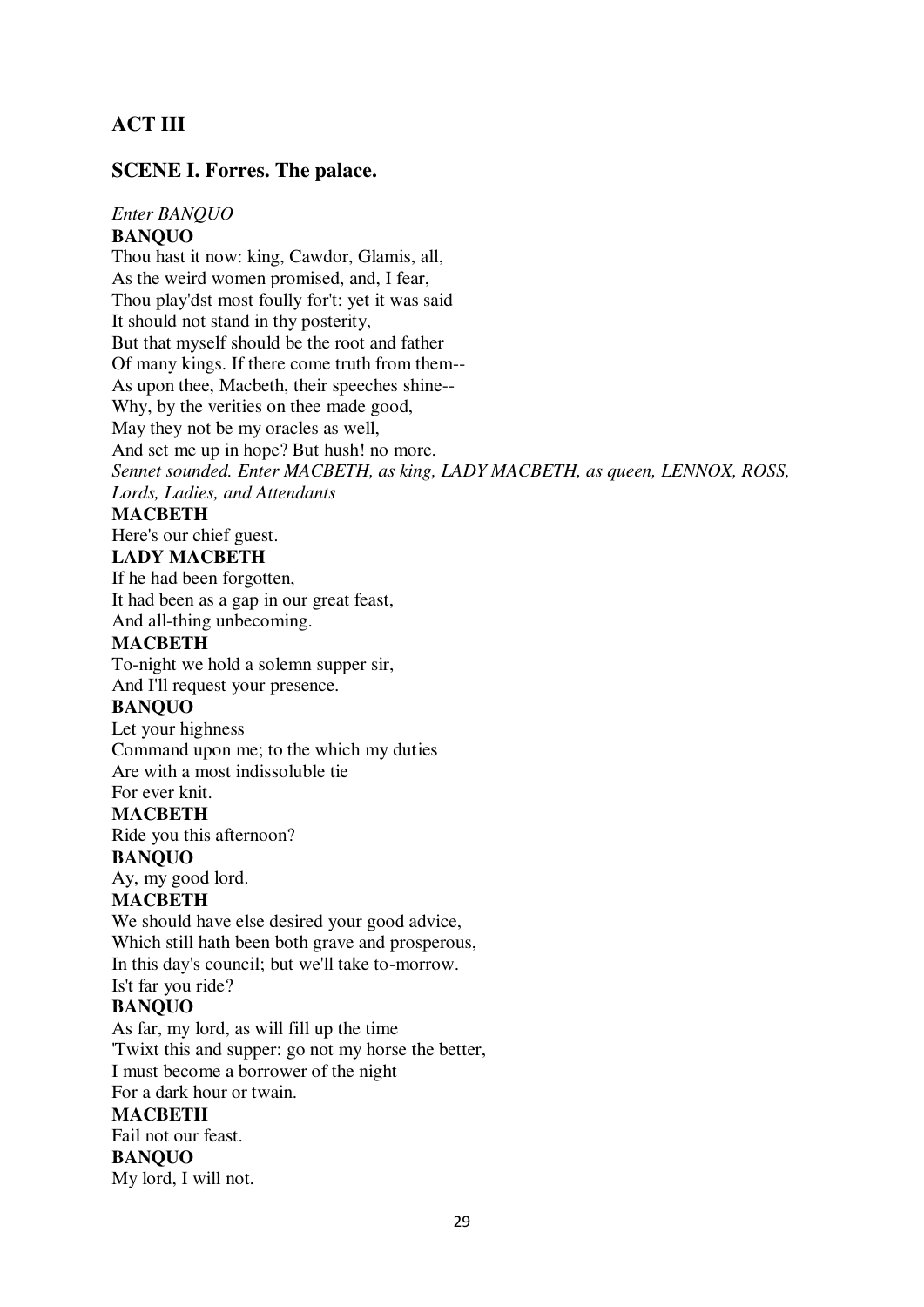# **MACBETH**

We hear, our bloody cousins are bestow'd In England and in Ireland, not confessing Their cruel parricide, filling their hearers With strange invention: but of that to-morrow, When therewithal we shall have cause of state Craving us jointly. Hie you to horse: adieu, Till you return at night. Goes Fleance with you? **BANQUO** Ay, my good lord: our time does call upon 's. **MACBETH** I wish your horses swift and sure of foot; And so I do commend you to their backs. Farewell. *Exit BANQUO* Let every man be master of his time Till seven at night: to make society The sweeter welcome, we will keep ourself Till supper-time alone: while then, God be with you! *Exeunt all but MACBETH, and an attendant* Sirrah, a word with you: attend those men Our pleasure? **ATTENDANT** They are, my lord, without the palace gate. **MACBETH** Bring them before us. *Exit Attendant* To be thus is nothing; But to be safely thus.--Our fears in Banquo Stick deep; and in his royalty of nature Reigns that which would be fear'd: 'tis much he dares; And, to that dauntless temper of his mind, He hath a wisdom that doth guide his valour To act in safety. There is none but he Whose being I do fear: and, under him, My Genius is rebuked; as, it is said, Mark Antony's was by Caesar. He chid the sisters When first they put the name of king upon me. And bade them speak to him: then prophet-like They hail'd him father to a line of kings: Upon my head they placed a fruitless crown, And put a barren sceptre in my gripe, Thence to be wrench'd with an unlineal hand, No son of mine succeeding. If 't be so, For Banquo's issue have I filed my mind; For them the gracious Duncan have I murder'd; Put rancours in the vessel of my peace Only for them; and mine eternal jewel Given to the common enemy of man, To make them kings, the seed of Banquo kings! Rather than so, come fate into the list.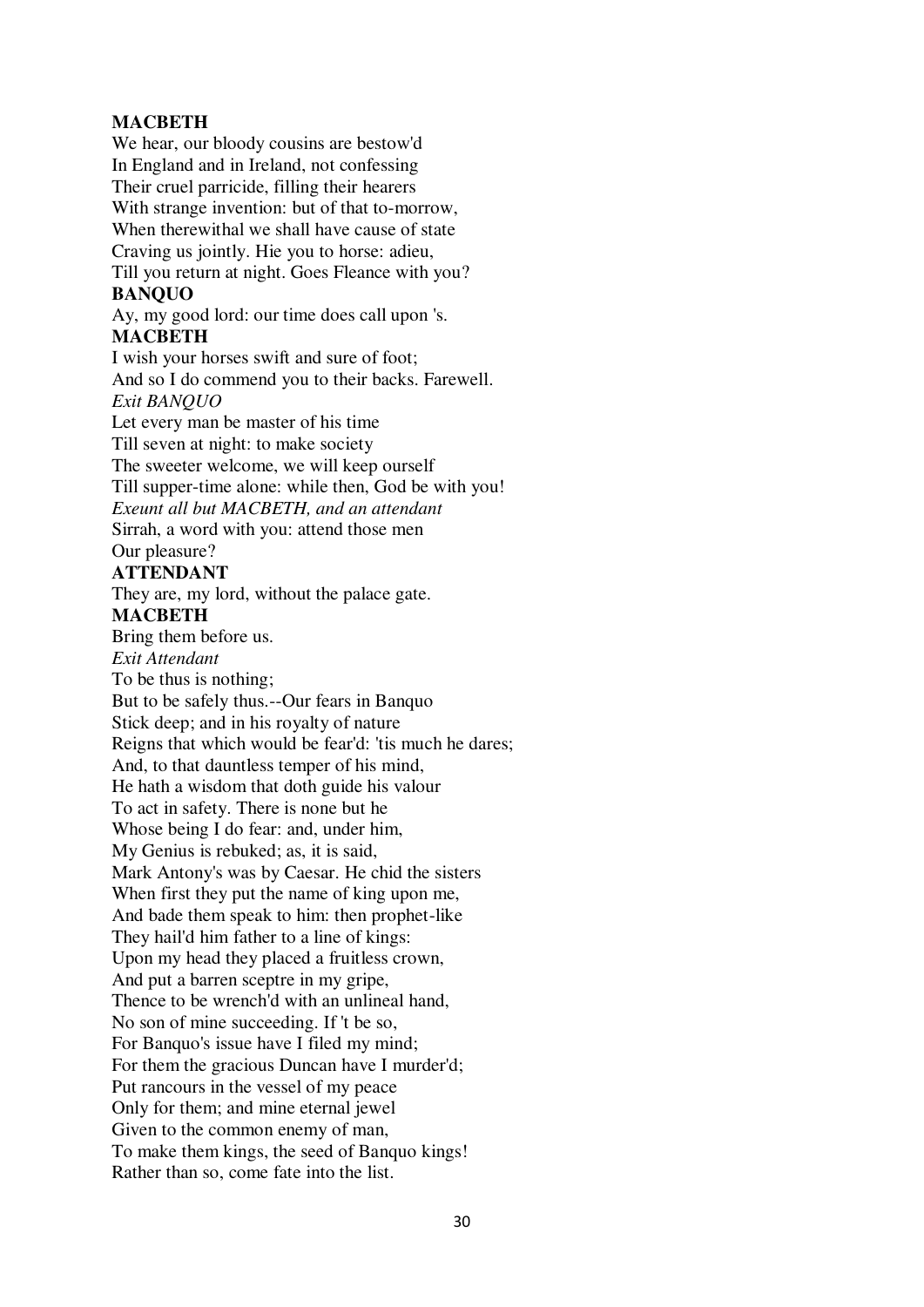And champion me to the utterance! Who's there!

*Re-enter Attendant, with two Murderers*

Now go to the door, and stay there till we call. *Exit Attendant*

Was it not yesterday we spoke together?

# **First Murderer**

It was, so please your highness.

# **MACBETH**

Well then, now

Have you consider'd of my speeches? Know That it was he in the times past which held you So under fortune, which you thought had been Our innocent self: this I made good to you In our last conference, pass'd in probation with you, How you were borne in hand, how cross'd, the instruments,

Who wrought with them, and all things else that might To half a soul and to a notion crazed

Say 'Thus did Banquo.'

# **First Murderer**

You made it known to us.

# **MACBETH**

I did so, and went further, which is now Our point of second meeting. Do you find Your patience so predominant in your nature That you can let this go? Are you so gospell'd To pray for this good man and for his issue, Whose heavy hand hath bow'd you to the grave And beggar'd yours for ever?

# **First Murderer**

We are men, my liege.

# **MACBETH**

Ay, in the catalogue ye go for men; As hounds and greyhounds, mongrels, spaniels, curs, Shoughs, water-rugs and demi-wolves, are clept All by the name of dogs: the valued file Distinguishes the swift, the slow, the subtle, The housekeeper, the hunter, every one According to the gift which bounteous nature Hath in him closed; whereby he does receive Particular addition. from the bill That writes them all alike: and so of men. Now, if you have a station in the file, Not i' the worst rank of manhood, say 't; And I will put that business in your bosoms, Whose execution takes your enemy off, Grapples you to the heart and love of us, Who wear our health but sickly in his life, Which in his death were perfect. **Second Murderer**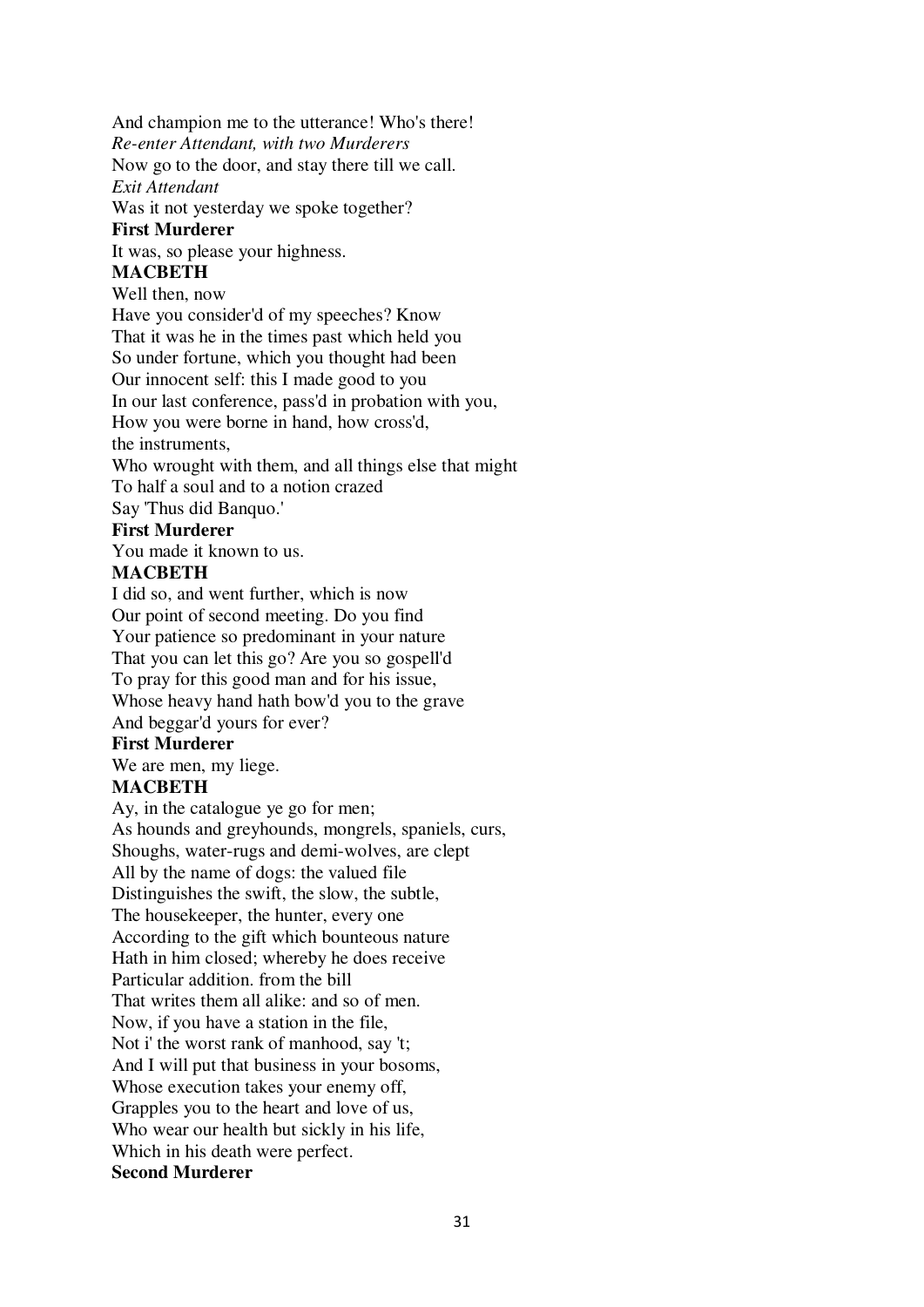I am one, my liege, Whom the vile blows and buffets of the world Have so incensed that I am reckless what I do to spite the world. **First Murderer** And I another So weary with disasters, tugg'd with fortune, That I would set my lie on any chance,

To mend it, or be rid on't.

#### **MACBETH**

Both of you

Know Banquo was your enemy.

#### **Both Murderers**

True, my lord.

#### **MACBETH**

So is he mine; and in such bloody distance, That every minute of his being thrusts Against my near'st of life: and though I could With barefaced power sweep him from my sight And bid my will avouch it, yet I must not, For certain friends that are both his and mine, Whose loves I may not drop, but wail his fall Who I myself struck down; and thence it is, That I to your assistance do make love, Masking the business from the common eye For sundry weighty reasons.

# **Second Murderer**

We shall, my lord,

Perform what you command us.

# **First Murderer**

Though our lives--

#### **MACBETH**

Your spirits shine through you. Within this hour at most I will advise you where to plant yourselves; Acquaint you with the perfect spy o' the time, The moment on't; for't must be done to-night, And something from the palace; always thought That I require a clearness: and with him-- To leave no rubs nor botches in the work-- Fleance his son, that keeps him company, Whose absence is no less material to me Than is his father's, must embrace the fate Of that dark hour. Resolve yourselves apart: I'll come to you anon. **Both Murderers** We are resolved, my lord.

# **MACBETH**

I'll call upon you straight: abide within.

*Exeunt Murderers*

It is concluded. Banquo, thy soul's flight,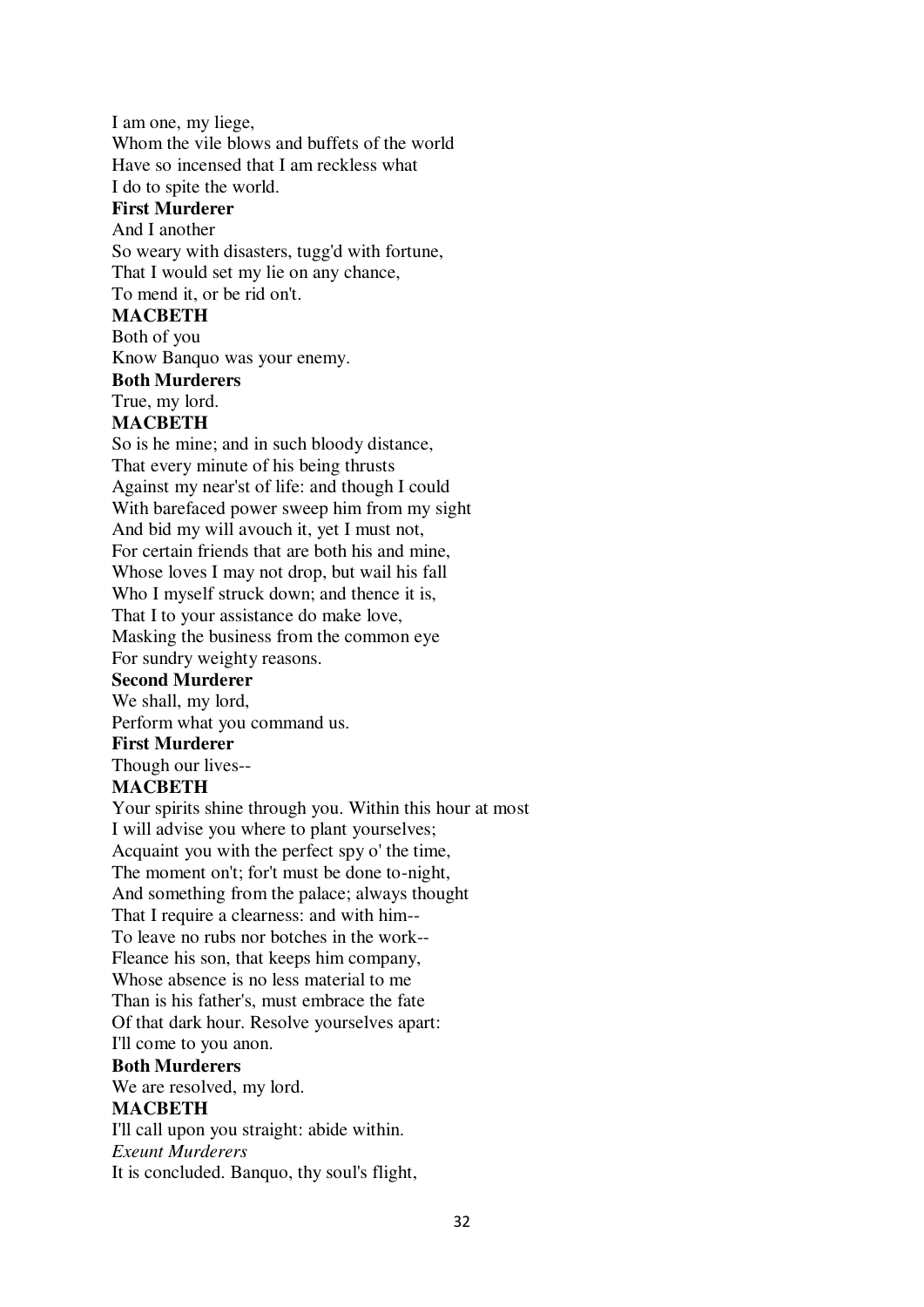If it find heaven, must find it out to-night. *Exit*

# **SCENE II. The palace.**

# *Enter LADY MACBETH and a Servant*

# **LADY MACBETH**

Is Banquo gone from court?

# **Servant**

Ay, madam, but returns again to-night.

# **LADY MACBETH**

Say to the king, I would attend his leisure For a few words.

# **Servant**

Madam, I will. *Exit*

# **LADY MACBETH**

Nought's had, all's spent,

Where our desire is got without content:

'Tis safer to be that which we destroy

Than by destruction dwell in doubtful joy.

# *Enter MACBETH*

How now, my lord! why do you keep alone, Of sorriest fancies your companions making, Using those thoughts which should indeed have died With them they think on? Things without all remedy Should be without regard: what's done is done.

# **MACBETH**

We have scotch'd the snake, not kill'd it: She'll close and be herself, whilst our poor malice Remains in danger of her former tooth. But let the frame of things disjoint, both the worlds suffer,

Ere we will eat our meal in fear and sleep

In the affliction of these terrible dreams

That shake us nightly: better be with the dead,

Whom we, to gain our peace, have sent to peace,

Than on the torture of the mind to lie

In restless ecstasy. Duncan is in his grave;

After life's fitful fever he sleeps well;

Treason has done his worst: nor steel, nor poison,

Malice domestic, foreign levy, nothing,

Can touch him further.

# **LADY MACBETH**

Come on;

Gentle my lord, sleek o'er your rugged looks; Be bright and jovial among your guests to-night. **MACBETH**

So shall I, love; and so, I pray, be you: Let your remembrance apply to Banquo;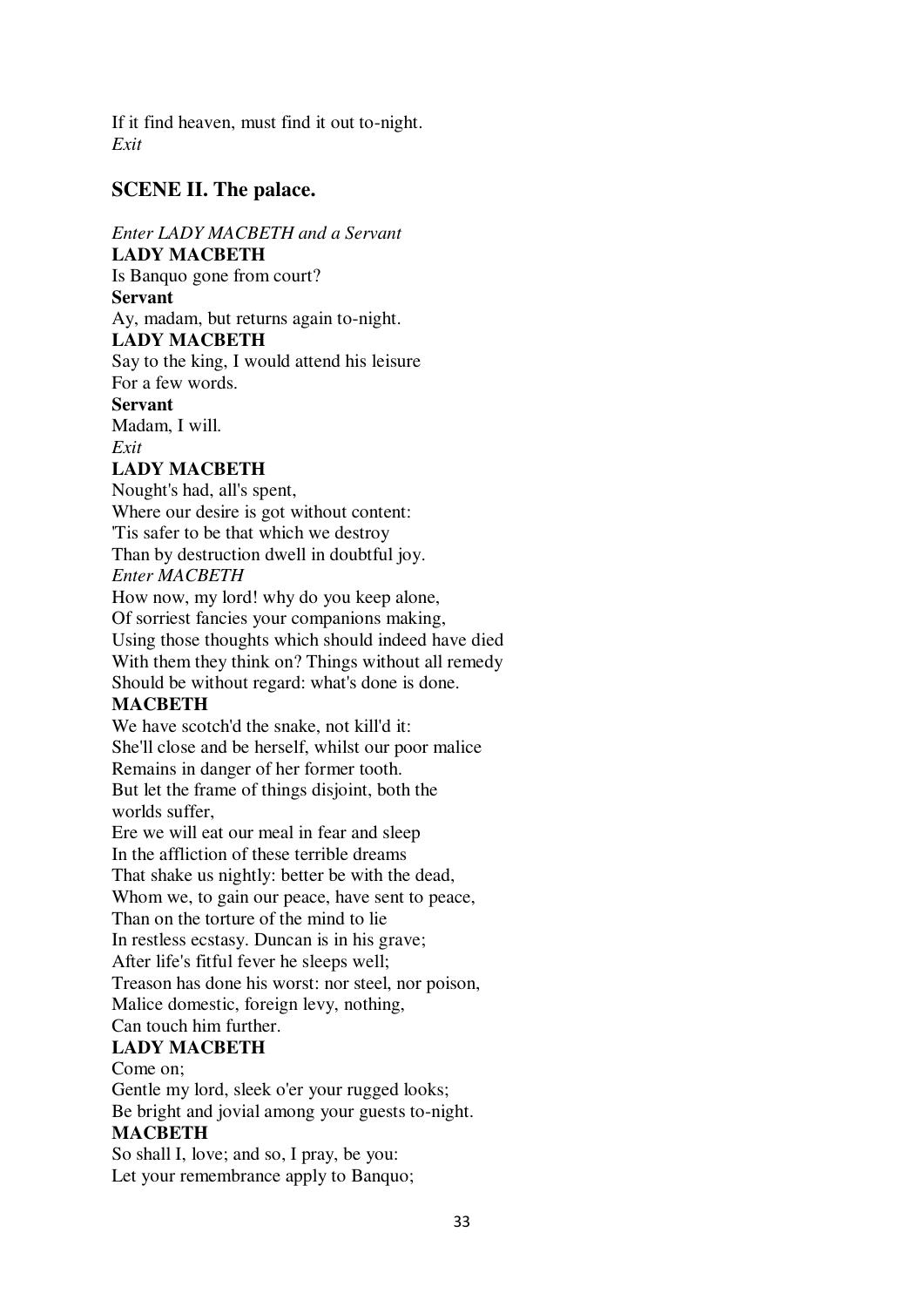Present him eminence, both with eye and tongue: Unsafe the while, that we Must lave our honours in these flattering streams, And make our faces vizards to our hearts, Disguising what they are.

# **LADY MACBETH**

You must leave this.

# **MACBETH**

O, full of scorpions is my mind, dear wife! Thou know'st that Banquo, and his Fleance, lives.

#### **LADY MACBETH**

But in them nature's copy's not eterne.

# **MACBETH**

There's comfort yet; they are assailable; Then be thou jocund: ere the bat hath flown His cloister'd flight, ere to black Hecate's summons The shard-borne beetle with his drowsy hums Hath rung night's yawning peal, there shall be done A deed of dreadful note.

# **LADY MACBETH**

What's to be done?

# **MACBETH**

Be innocent of the knowledge, dearest chuck, Till thou applaud the deed. Come, seeling night, Scarf up the tender eye of pitiful day; And with thy bloody and invisible hand Cancel and tear to pieces that great bond Which keeps me pale! Light thickens; and the crow Makes wing to the rooky wood: Good things of day begin to droop and drowse; While night's black agents to their preys do rouse. Thou marvell'st at my words: but hold thee still; Things bad begun make strong themselves by ill. So, prithee, go with me. *Exeunt*

# **SCENE III. A park near the palace.**

*Enter three Murderers* **First Murderer** But who did bid thee join with us? **Third Murderer** Macbeth. **Second Murderer** He needs not our mistrust, since he delivers Our offices and what we have to do To the direction just. **First Murderer** Then stand with us. The west yet glimmers with some streaks of day: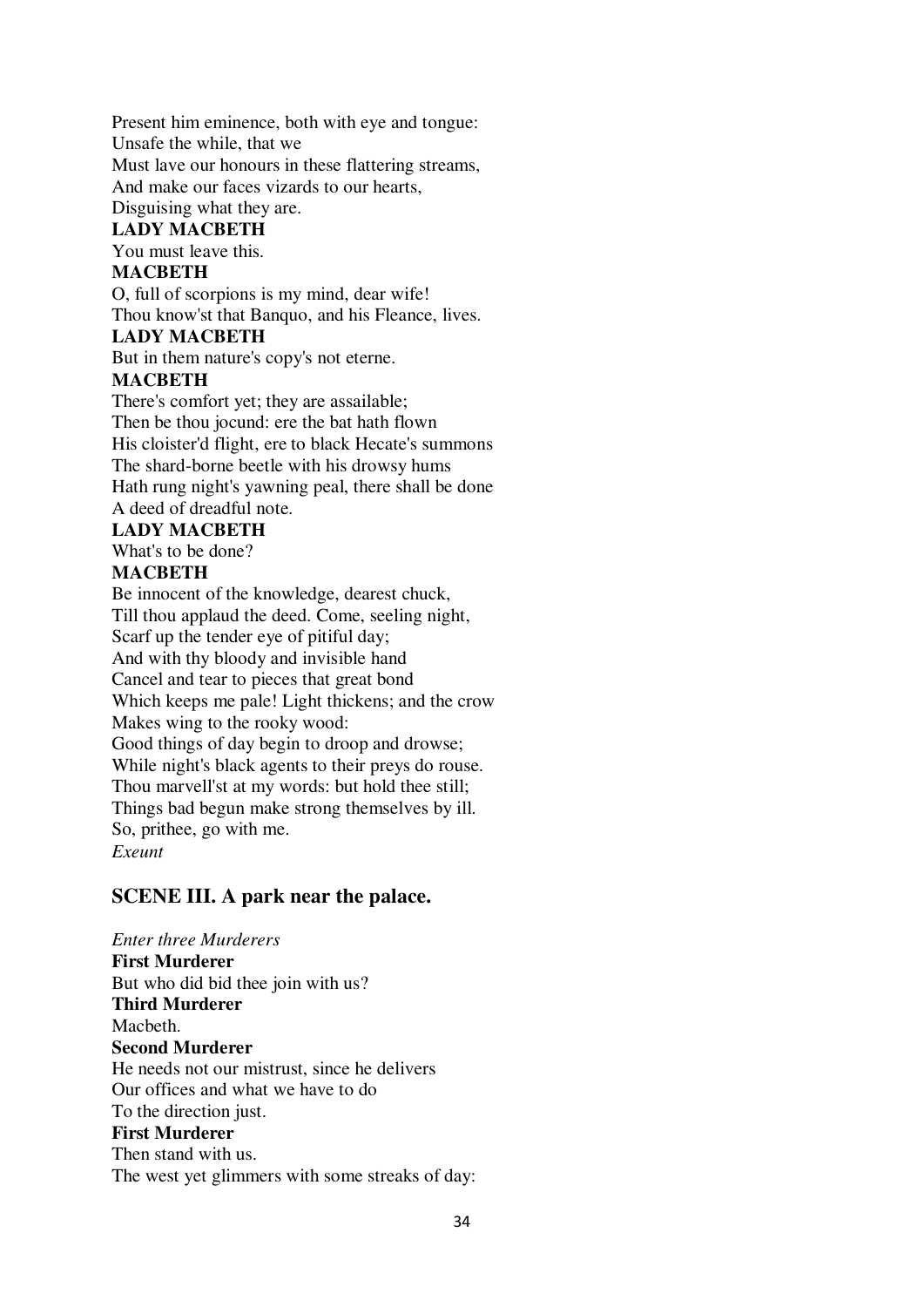Now spurs the lated traveller apace To gain the timely inn; and near approaches The subject of our watch. **Third Murderer** Hark! I hear horses. **BANQUO** [Within] Give us a light there, ho! **Second Murderer** Then 'tis he: the rest That are within the note of expectation Already are i' the court. **First Murderer** His horses go about. **Third Murderer** Almost a mile: but he does usually, So all men do, from hence to the palace gate Make it their walk. **Second Murderer** A light, a light! *Enter BANQUO, and FLEANCE with a torch* **Third Murderer** 'Tis he. **First Murderer** Stand to't. **BANQUO** It will be rain to-night. **First Murderer** Let it come down. *They set upon BANQUO* **BANQUO** O, treachery! Fly, good Fleance, fly, fly, fly! Thou mayst revenge. O slave! *Dies. FLEANCE escapes* **Third Murderer** Who did strike out the light? **First Murderer** Wast not the way? **Third Murderer** There's but one down; the son is fled. **Second Murderer** We have lost Best half of our affair. **First Murderer** Well, let's away, and say how much is done. *Exeunt*

# **SCENE IV. The same. Hall in the palace.**

*A banquet prepared. Enter MACBETH, LADY MACBETH, ROSS, LENNOX, Lords, and Attendants*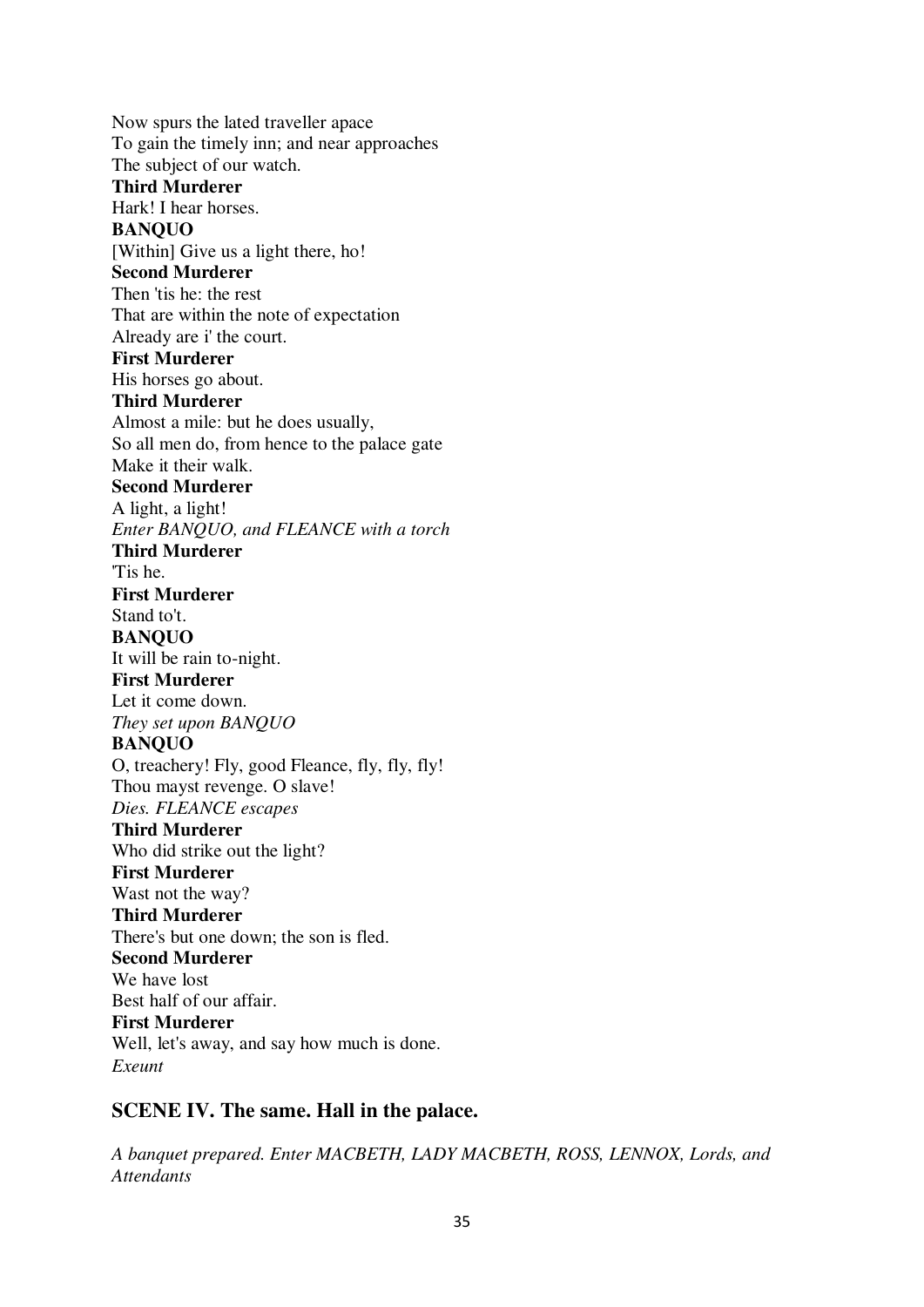# **MACBETH**

You know your own degrees; sit down: at first And last the hearty welcome.

#### **Lords**

Thanks to your majesty.

# **MACBETH**

Ourself will mingle with society, And play the humble host. Our hostess keeps her state, but in best time We will require her welcome.

# **LADY MACBETH**

Pronounce it for me, sir, to all our friends; For my heart speaks they are welcome. *First Murderer appears at the door*

# **MACBETH**

See, they encounter thee with their hearts' thanks. Both sides are even: here I'll sit i' the midst: Be large in mirth; anon we'll drink a measure The table round. *Approaching the door* There's blood on thy face. **First Murderer** 'Tis Banquo's then. **MACBETH** 'Tis better thee without than he within. Is he dispatch'd?

# **First Murderer**

My lord, his throat is cut; that I did for him.

# **MACBETH**

Thou art the best o' the cut-throats: yet he's good That did the like for Fleance: if thou didst it, Thou art the nonpareil.

# **First Murderer**

Most royal sir,

Fleance is 'scaped.

# **MACBETH**

Then comes my fit again: I had else been perfect, Whole as the marble, founded as the rock, As broad and general as the casing air: But now I am cabin'd, cribb'd, confined, bound in To saucy doubts and fears. But Banquo's safe?

# **First Murderer**

Ay, my good lord: safe in a ditch he bides, With twenty trenched gashes on his head;

# The least a death to nature.

# **MACBETH**

Thanks for that: There the grown serpent lies; the worm that's fled Hath nature that in time will venom breed, No teeth for the present. Get thee gone: to-morrow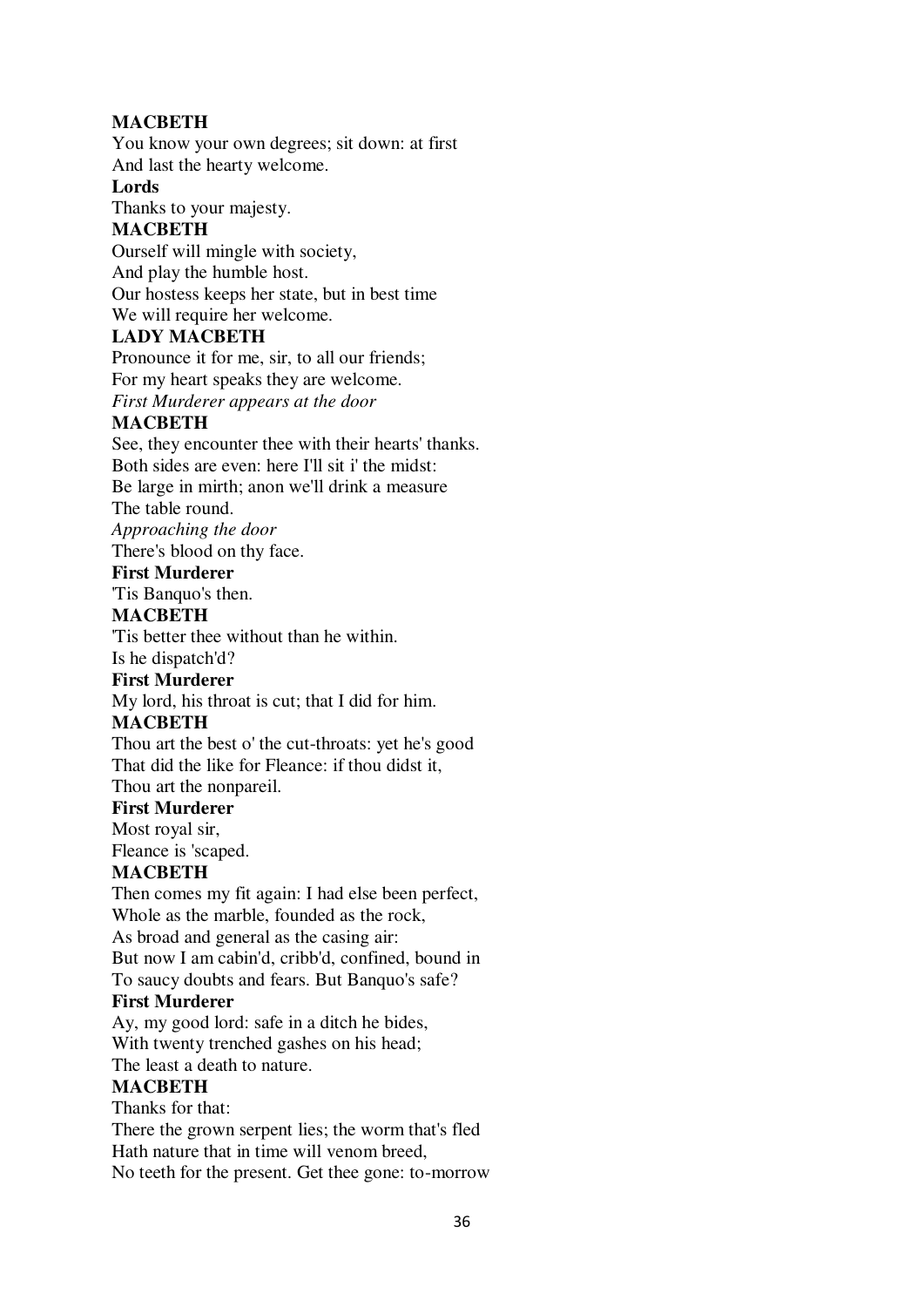We'll hear, ourselves, again.

#### *Exit Murderer*

# **LADY MACBETH**

My royal lord, You do not give the cheer: the feast is sold That is not often vouch'd, while 'tis a-making, 'Tis given with welcome: to feed were best at home; From thence the sauce to meat is ceremony; Meeting were bare without it.

# **MACBETH**

Sweet remembrancer! Now, good digestion wait on appetite, And health on both!

# **LENNOX**

May't please your highness sit. *The GHOST OF BANQUO enters, and sits in MACBETH's place*

# **MACBETH**

Here had we now our country's honour roof'd, Were the graced person of our Banquo present; Who may I rather challenge for unkindness Than pity for mischance! **ROSS** His absence, sir, Lays blame upon his promise. Please't your highness To grace us with your royal company. **MACBETH** The table's full.

# **LENNOX**

Here is a place reserved, sir.

# **MACBETH**

Where?

# **LENNOX**

Here, my good lord. What is't that moves your highness?

# **MACBETH**

Which of you have done this?

# **Lords**

What, my good lord?

# **MACBETH**

Thou canst not say I did it: never shake

Thy gory locks at me.

# **ROSS**

Gentlemen, rise: his highness is not well.

# **LADY MACBETH**

Sit, worthy friends: my lord is often thus, And hath been from his youth: pray you, keep seat; The fit is momentary; upon a thought He will again be well: if much you note him, You shall offend him and extend his passion: Feed, and regard him not. Are you a man? **MACBETH**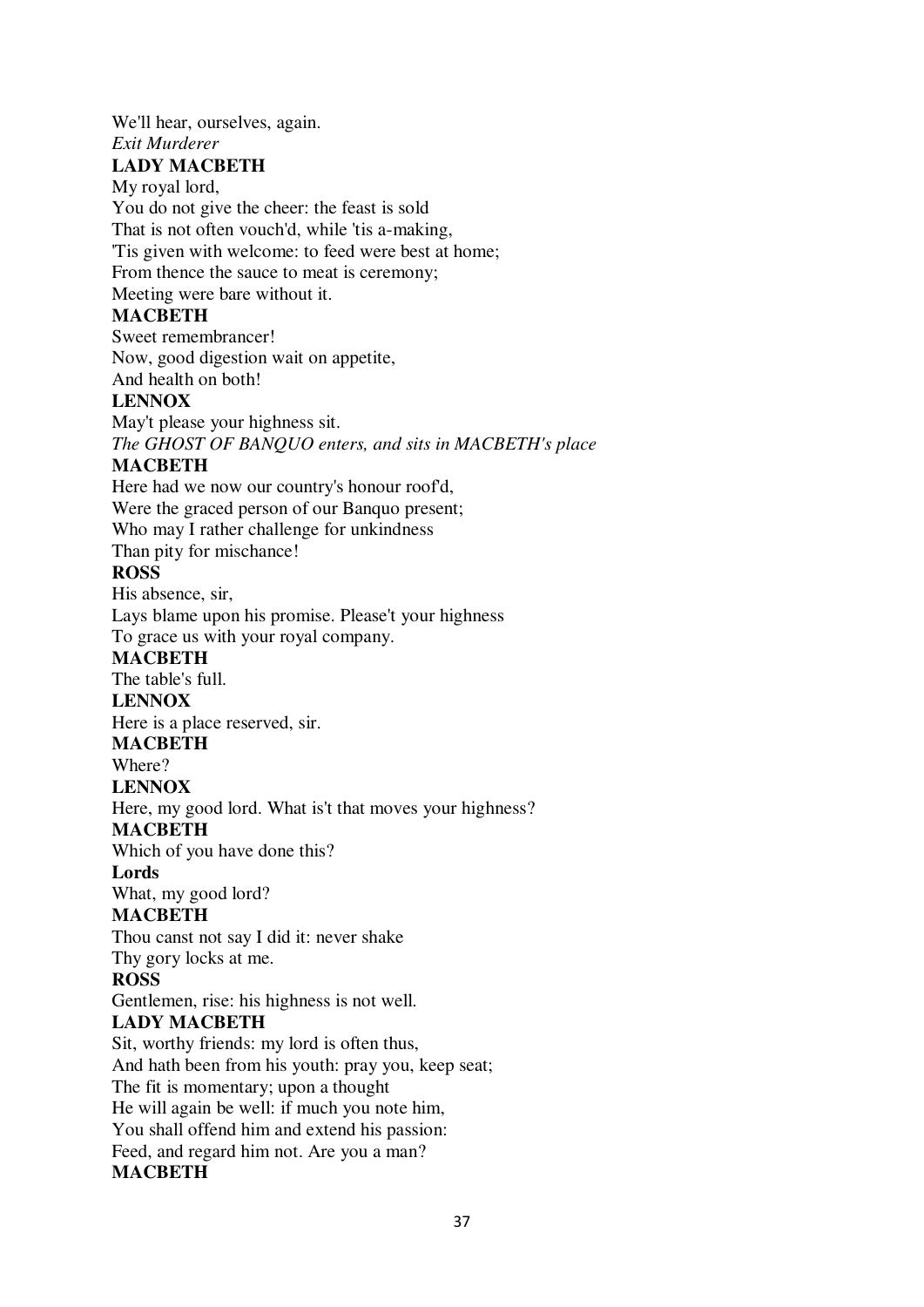Ay, and a bold one, that dare look on that Which might appal the devil.

# **LADY MACBETH**

O proper stuff!

This is the very painting of your fear: This is the air-drawn dagger which, you said, Led you to Duncan. O, these flaws and starts, Impostors to true fear, would well become A woman's story at a winter's fire, Authorized by her grandam. Shame itself! Why do you make such faces? When all's done, You look but on a stool.

# **MACBETH**

Prithee, see there! behold! look! lo! how say you? Why, what care I? If thou canst nod, speak too. If charnel-houses and our graves must send Those that we bury back, our monuments Shall be the maws of kites. *GHOST OF BANQUO vanishes*

# **LADY MACBETH**

What, quite unmann'd in folly?

# **MACBETH**

If I stand here, I saw him.

**LADY MACBETH**

Fie, for shame!

# **MACBETH**

Blood hath been shed ere now, i' the olden time, Ere human statute purged the gentle weal; Ay, and since too, murders have been perform'd Too terrible for the ear: the times have been, That, when the brains were out, the man would die, And there an end; but now they rise again, With twenty mortal murders on their crowns, And push us from our stools: this is more strange Than such a murder is.

# **LADY MACBETH**

My worthy lord,

Your noble friends do lack you.

# **MACBETH**

I do forget.

Do not muse at me, my most worthy friends, I have a strange infirmity, which is nothing To those that know me. Come, love and health to all; Then I'll sit down. Give me some wine; fill full. I drink to the general joy o' the whole table, And to our dear friend Banquo, whom we miss; Would he were here! to all, and him, we thirst, And all to all. **Lords**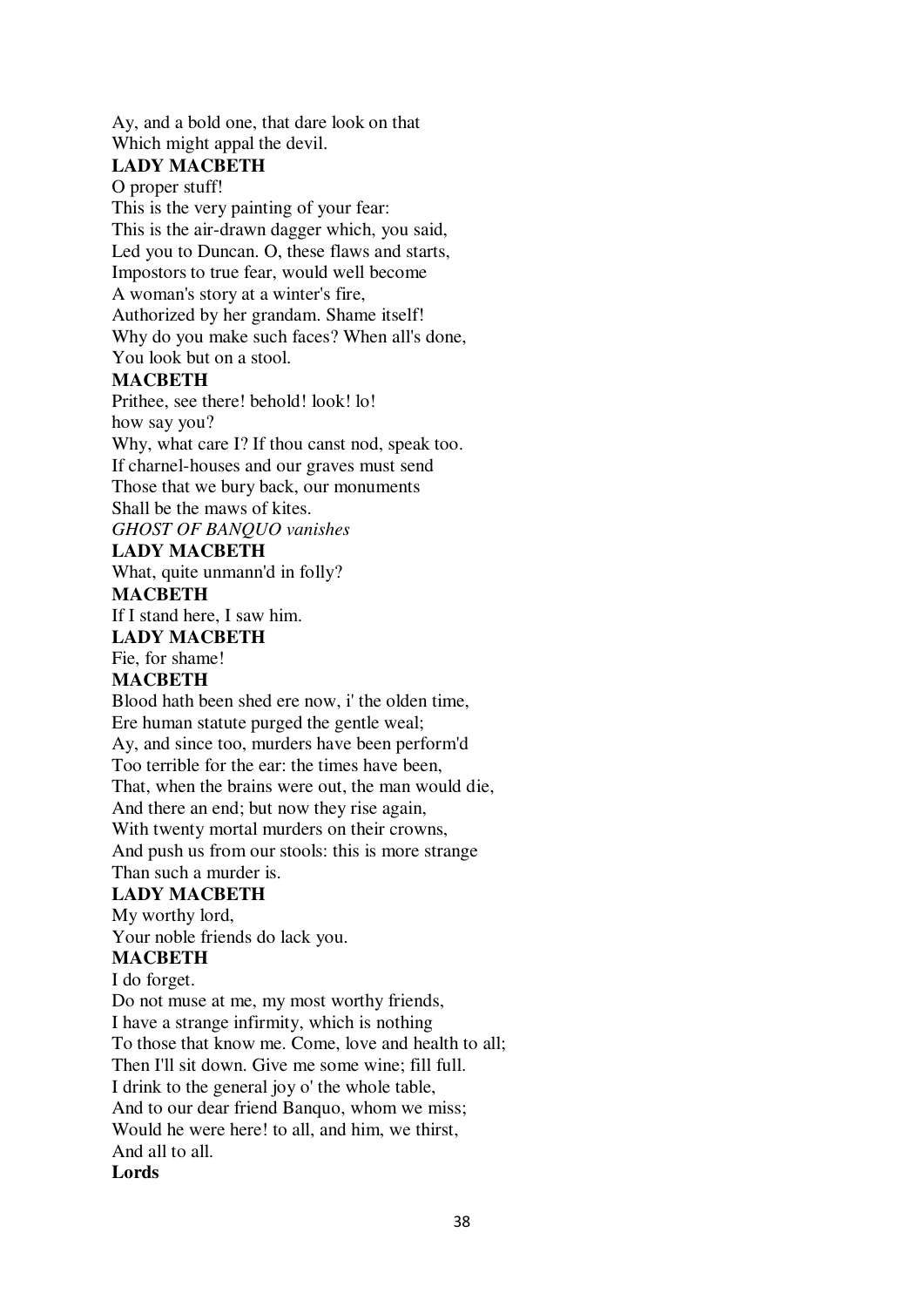Our duties, and the pledge. *Re-enter GHOST OF BANQUO*

# **MACBETH**

Avaunt! and quit my sight! let the earth hide thee! Thy bones are marrowless, thy blood is cold; Thou hast no speculation in those eyes Which thou dost glare with!

# **LADY MACBETH**

Think of this, good peers, But as a thing of custom: 'tis no other; Only it spoils the pleasure of the time.

# **MACBETH**

What man dare, I dare: Approach thou like the rugged Russian bear, The arm'd rhinoceros, or the Hyrcan tiger; Take any shape but that, and my firm nerves Shall never tremble: or be alive again, And dare me to the desert with thy sword; If trembling I inhabit then, protest me The baby of a girl. Hence, horrible shadow! Unreal mockery, hence! *GHOST OF BANQUO vanishes* Why, so: being gone,

I am a man again. Pray you, sit still.

# **LADY MACBETH**

You have displaced the mirth, broke the good meeting, With most admired disorder.

# **MACBETH**

Can such things be, And overcome us like a summer's cloud, Without our special wonder? You make me strange Even to the disposition that I owe, When now I think you can behold such sights, And keep the natural ruby of your cheeks, When mine is blanched with fear.

# **ROSS**

What sights, my lord?

# **LADY MACBETH**

I pray you, speak not; he grows worse and worse; Question enrages him. At once, good night: Stand not upon the order of your going,

# But go at once.

# **LENNOX**

Good night; and better health

# Attend his majesty!

**LADY MACBETH**

# A kind good night to all!

*Exeunt all but MACBETH and LADY MACBETH*

# **MACBETH**

It will have blood; they say, blood will have blood: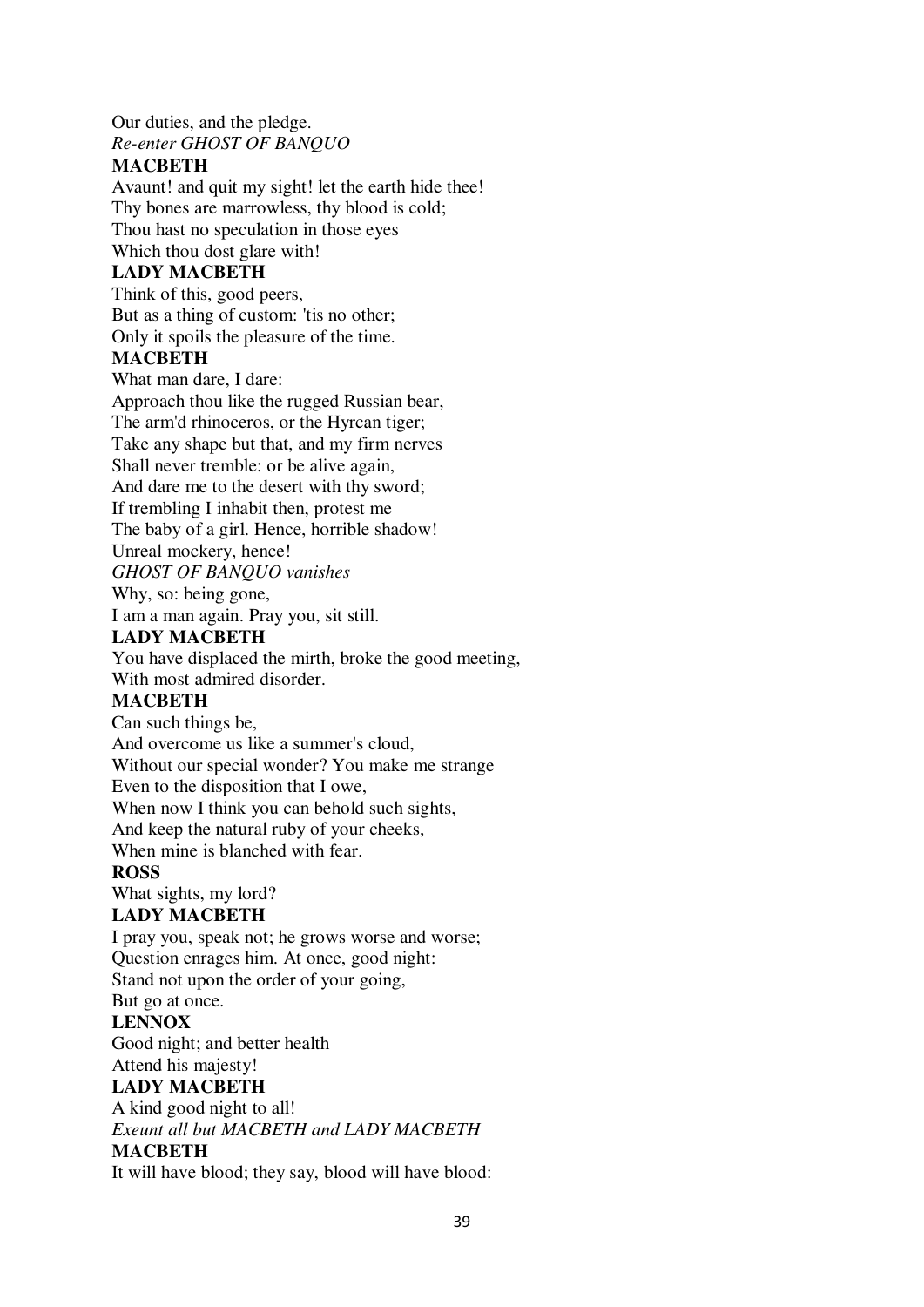Stones have been known to move and trees to speak; Augurs and understood relations have

By magot-pies and choughs and rooks brought forth

The secret'st man of blood. What is the night?

# **LADY MACBETH**

Almost at odds with morning, which is which.

# **MACBETH**

How say'st thou, that Macduff denies his person

# At our great bidding?

# **LADY MACBETH**

Did you send to him, sir? **MACBETH**

I hear it by the way; but I will send: There's not a one of them but in his house I keep a servant fee'd. I will to-morrow, And betimes I will, to the weird sisters: More shall they speak; for now I am bent to know, By the worst means, the worst. For mine own good, All causes shall give way: I am in blood Stepp'd in so far that, should I wade no more, Returning were as tedious as go o'er: Strange things I have in head, that will to hand; Which must be acted ere they may be scann'd.

# **LADY MACBETH**

You lack the season of all natures, sleep.

# **MACBETH**

Come, we'll to sleep. My strange and self-abuse Is the initiate fear that wants hard use: We are yet but young in deed. *Exeunt*

# **SCENE V. A Heath.**

*Thunder. Enter the three Witches meeting HECATE* **First Witch** Why, how now, Hecate! you look angerly. **HECATE** Have I not reason, beldams as you are, Saucy and overbold? How did you dare To trade and traffic with Macbeth In riddles and affairs of death; And I, the mistress of your charms, The close contriver of all harms, Was never call'd to bear my part, Or show the glory of our art? And, which is worse, all you have done Hath been but for a wayward son, Spiteful and wrathful, who, as others do, Loves for his own ends, not for you. But make amends now: get you gone,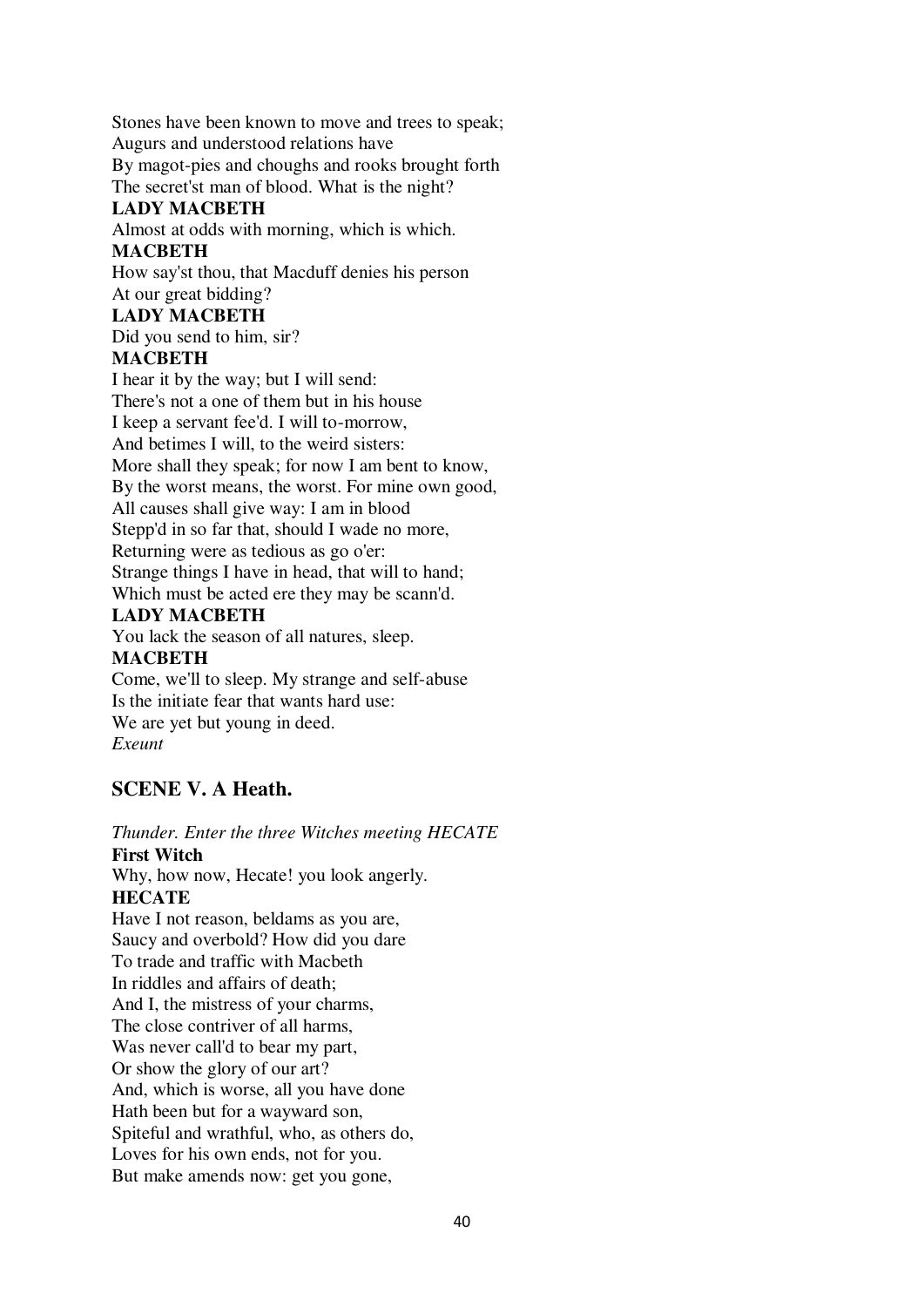And at the pit of Acheron Meet me i' the morning: thither he Will come to know his destiny: Your vessels and your spells provide, Your charms and every thing beside. I am for the air; this night I'll spend Unto a dismal and a fatal end: Great business must be wrought ere noon: Upon the corner of the moon There hangs a vaporous drop profound; I'll catch it ere it come to ground: And that distill'd by magic sleights Shall raise such artificial sprites As by the strength of their illusion Shall draw him on to his confusion: He shall spurn fate, scorn death, and bear He hopes 'bove wisdom, grace and fear: And you all know, security Is mortals' chiefest enemy. *Music and a song within: 'Come away, come away,' & c* Hark! I am call'd; my little spirit, see, Sits in a foggy cloud, and stays for me. *Exit*

# **First Witch**

Come, let's make haste; she'll soon be back again. *Exeunt*

# **SCENE VI. Forres. The palace.**

# *Enter LENNOX and another Lord*

# **LENNOX**

My former speeches have but hit your thoughts, Which can interpret further: only, I say, Things have been strangely borne. The gracious Duncan Was pitied of Macbeth: marry, he was dead: And the right-valiant Banquo walk'd too late; Whom, you may say, if't please you, Fleance kill'd, For Fleance fled: men must not walk too late. Who cannot want the thought how monstrous It was for Malcolm and for Donalbain To kill their gracious father? damned fact! How it did grieve Macbeth! did he not straight In pious rage the two delinquents tear, That were the slaves of drink and thralls of sleep? Was not that nobly done? Ay, and wisely too; For 'twould have anger'd any heart alive To hear the men deny't. So that, I say, He has borne all things well: and I do think That had he Duncan's sons under his key--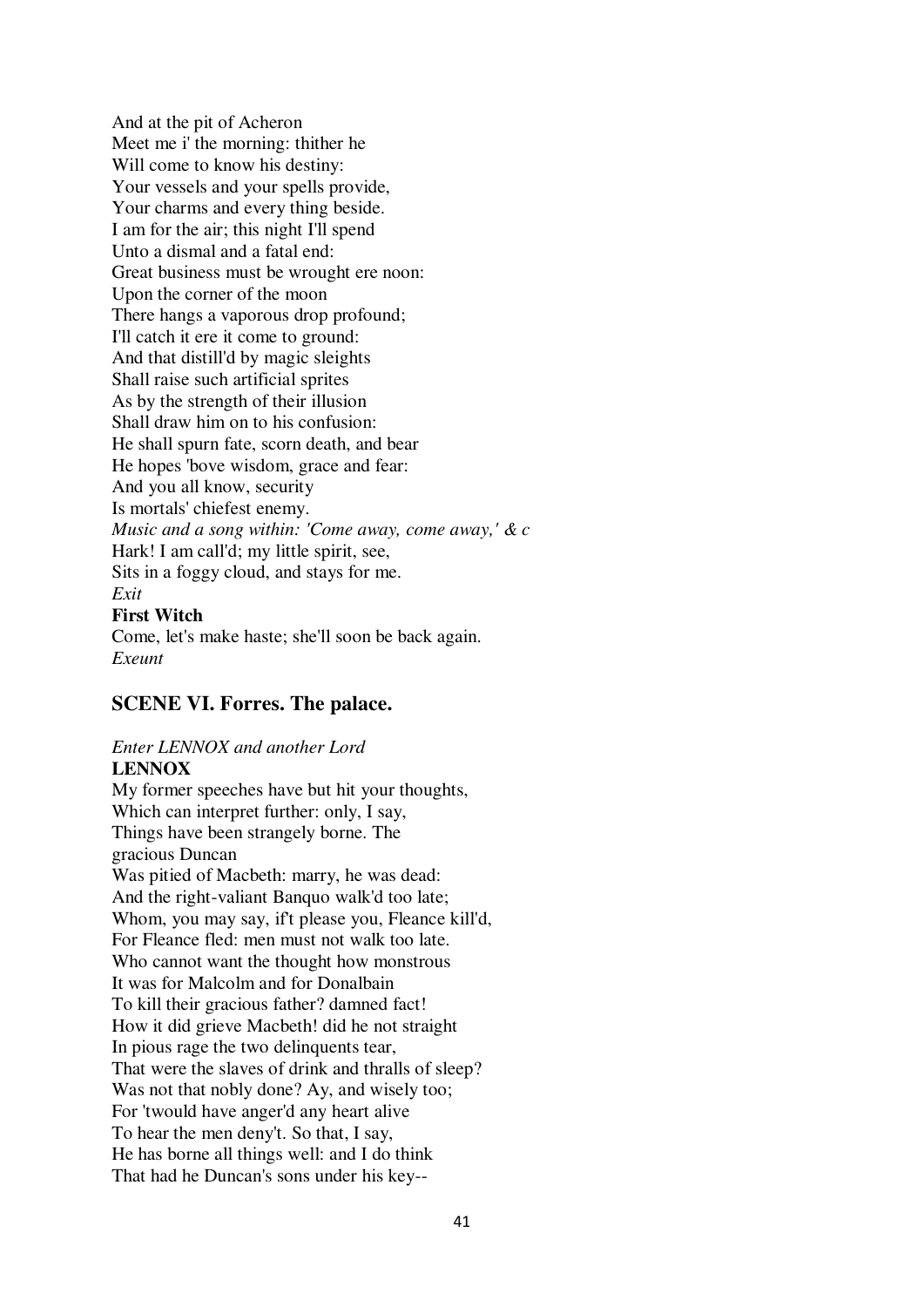As, an't please heaven, he shall not--they should find What 'twere to kill a father; so should Fleance. But, peace! for from broad words and 'cause he fail'd His presence at the tyrant's feast, I hear Macduff lives in disgrace: sir, can you tell Where he bestows himself? **Lord**

The son of Duncan,

From whom this tyrant holds the due of birth Lives in the English court, and is received Of the most pious Edward with such grace That the malevolence of fortune nothing Takes from his high respect: thither Macduff Is gone to pray the holy king, upon his aid To wake Northumberland and warlike Siward: That, by the help of these--with Him above To ratify the work--we may again Give to our tables meat, sleep to our nights, Free from our feasts and banquets bloody knives, Do faithful homage and receive free honours: All which we pine for now: and this report Hath so exasperate the king that he

Prepares for some attempt of war.

# **LENNOX**

Sent he to Macduff?

# **Lord**

He did: and with an absolute 'Sir, not I,' The cloudy messenger turns me his back, And hums, as who should say 'You'll rue the time That clogs me with this answer.'

# **LENNOX**

And that well might Advise him to a caution, to hold what distance His wisdom can provide. Some holy angel Fly to the court of England and unfold His message ere he come, that a swift blessing May soon return to this our suffering country Under a hand accursed!

# **Lord**

I'll send my prayers with him. *Exeunt*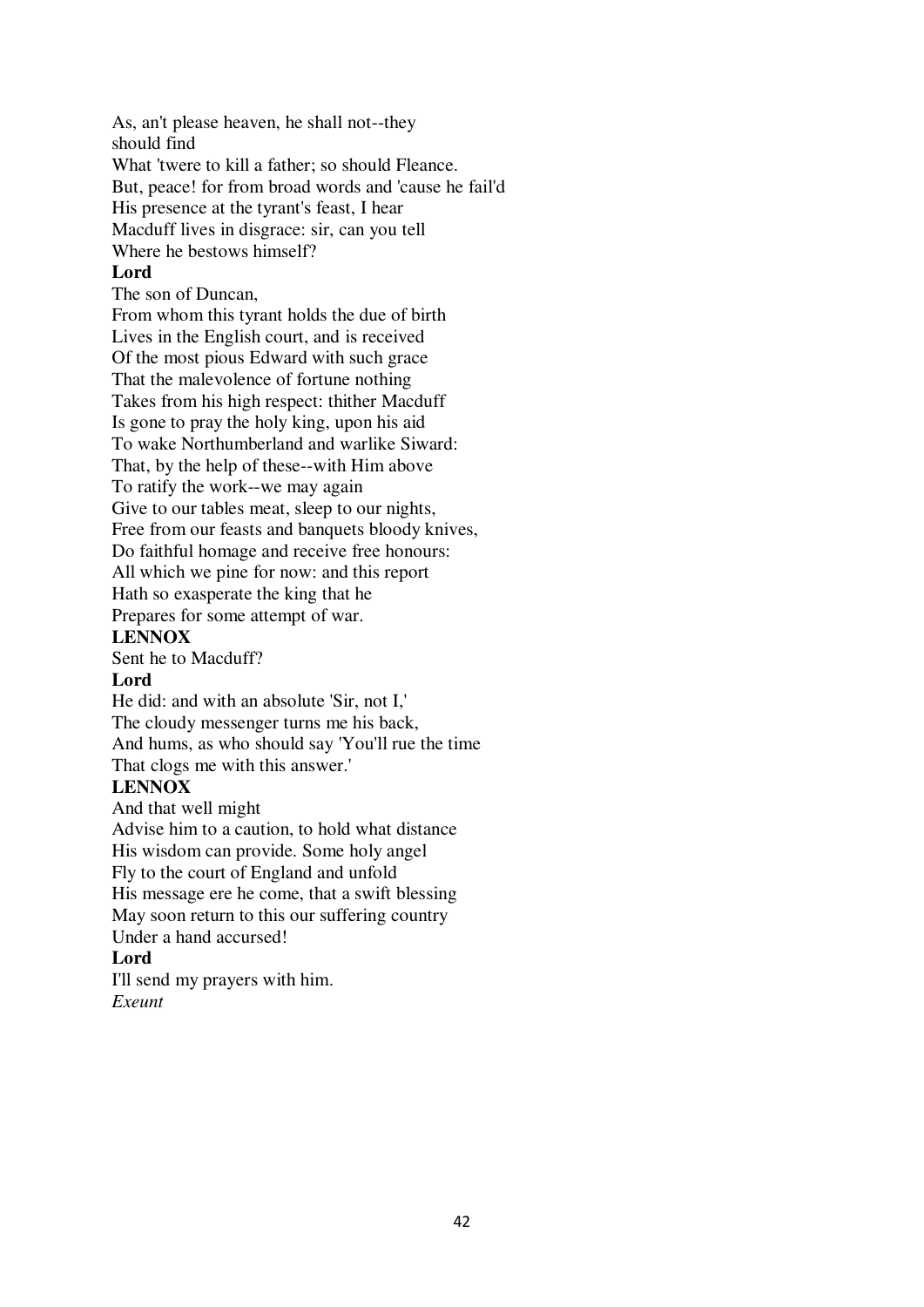# **ACT IV**

# **SCENE I. A cavern. In the middle, a boiling cauldron.**

*Thunder. Enter the three Witches* **First Witch** Thrice the brinded cat hath mew'd. **Second Witch** Thrice and once the hedge-pig whined. **Third Witch** Harpier cries 'Tis time, 'tis time. **First Witch** Round about the cauldron go; In the poison'd entrails throw. Toad, that under cold stone Days and nights has thirty-one Swelter'd venom sleeping got, Boil thou first i' the charmed pot. **ALL** Double, double toil and trouble; Fire burn, and cauldron bubble. **Second Witch** Fillet of a fenny snake, In the cauldron boil and bake; Eye of newt and toe of frog, Wool of bat and tongue of dog, Adder's fork and blind-worm's sting, Lizard's leg and owlet's wing, For a charm of powerful trouble, Like a hell-broth boil and bubble. **ALL** Double, double toil and trouble; Fire burn and cauldron bubble. **Third Witch** Scale of dragon, tooth of wolf, Witches' mummy, maw and gulf Of the ravin'd salt-sea shark, Root of hemlock digg'd i' the dark, Liver of blaspheming Jew,

Ditch-deliver'd by a drab, Make the gruel thick and slab: Add thereto a tiger's chaudron, For the ingredients of our cauldron. **ALL** Double, double toil and trouble; Fire burn and cauldron bubble.

Gall of goat, and slips of yew Silver'd in the moon's eclipse, Nose of Turk and Tartar's lips, Finger of birth-strangled babe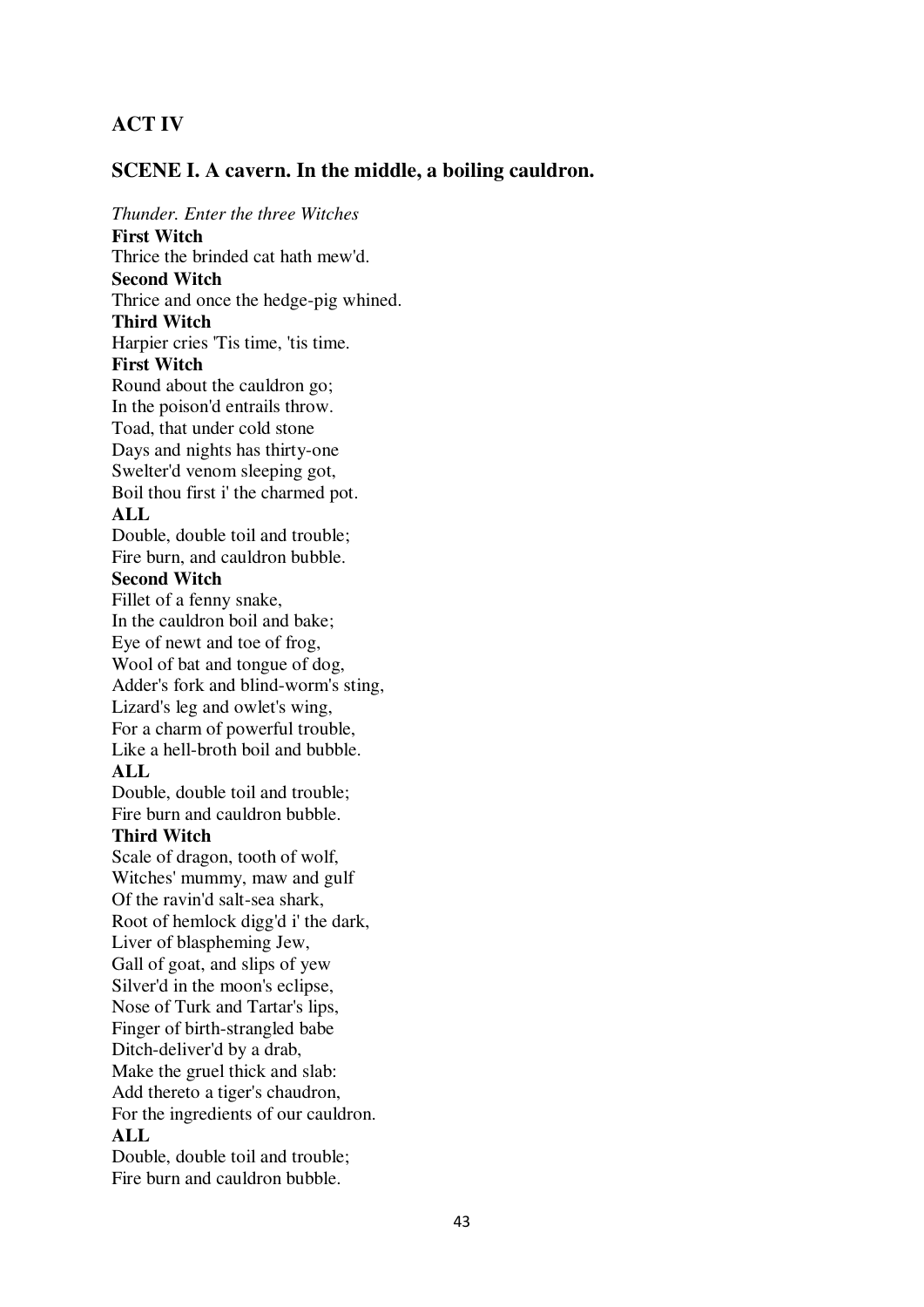#### **Second Witch**

Cool it with a baboon's blood, Then the charm is firm and good. *Enter HECATE to the other three Witches*

# **HECATE**

O well done! I commend your pains; And every one shall share i' the gains; And now about the cauldron sing, Live elves and fairies in a ring, Enchanting all that you put in. *Music and a song: 'Black spirits,' & c HECATE retires*

#### **Second Witch**

By the pricking of my thumbs, Something wicked this way comes. Open, locks, Whoever knocks!

*Enter MACBETH*

#### **MACBETH**

How now, you secret, black, and midnight hags! What is't you do?

# **ALL**

A deed without a name.

#### **MACBETH**

I conjure you, by that which you profess, Howe'er you come to know it, answer me: Though you untie the winds and let them fight Against the churches; though the yesty waves Confound and swallow navigation up; Though bladed corn be lodged and trees blown down; Though castles topple on their warders' heads; Though palaces and pyramids do slope Their heads to their foundations; though the treasure Of nature's germens tumble all together, Even till destruction sicken; answer me To what I ask you. **First Witch** Speak. **Second Witch** Demand. **Third Witch** We'll answer. **First Witch** Say, if thou'dst rather hear it from our mouths, Or from our masters? **MACBETH** Call 'em; let me see 'em. **First Witch** Pour in sow's blood, that hath eaten Her nine farrow; grease that's sweaten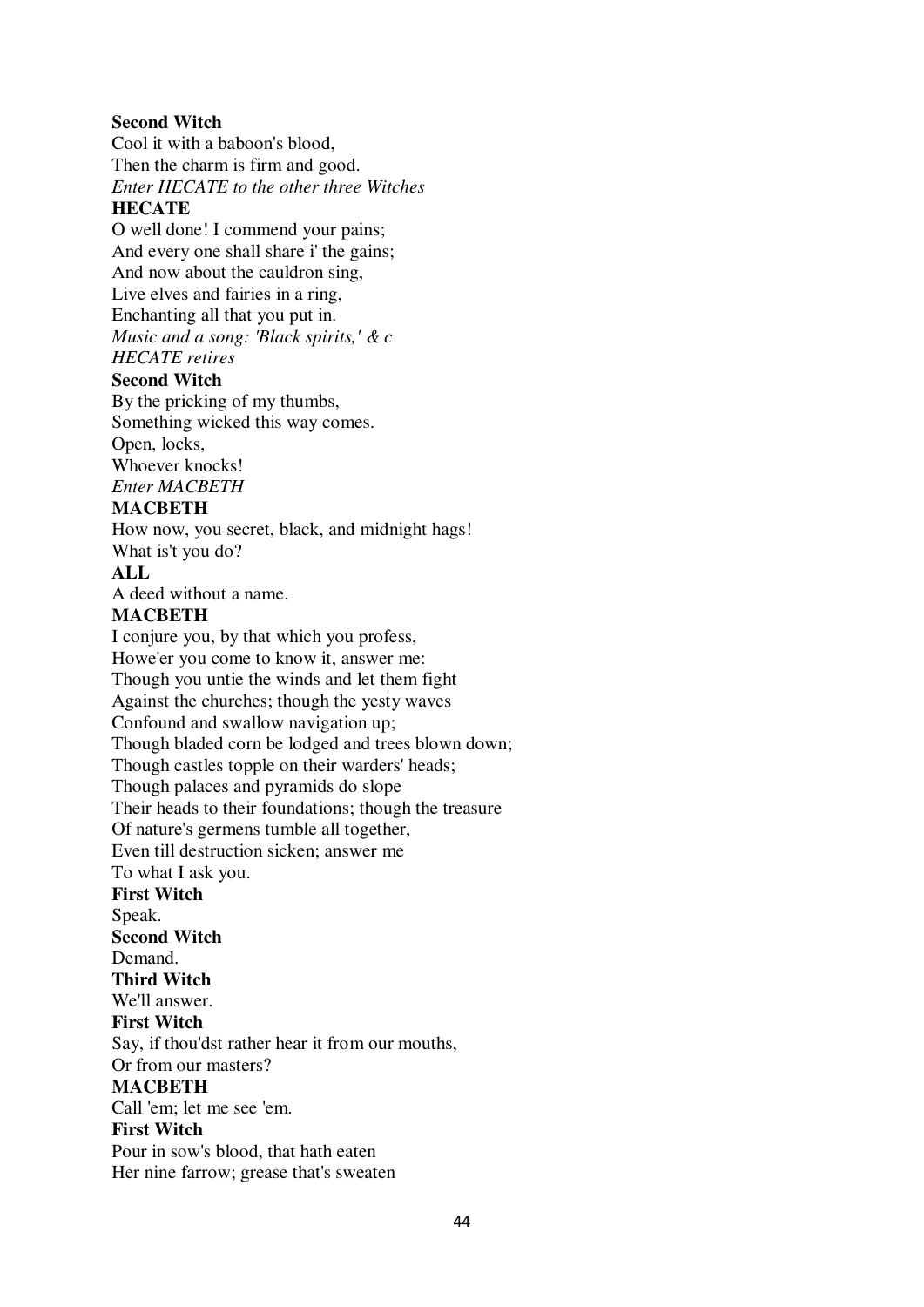From the murderer's gibbet throw Into the flame.

**ALL**

Come, high or low; Thyself and office deftly show! *Thunder. First Apparition: an armed Head*

# **MACBETH**

Tell me, thou unknown power,--

# **First Witch**

He knows thy thought:

Hear his speech, but say thou nought.

# **First Apparition**

Macbeth! Macbeth! Macbeth! beware Macduff; Beware the thane of Fife. Dismiss me. Enough. *Descends*

# **MACBETH**

Whate'er thou art, for thy good caution, thanks; Thou hast harp'd my fear aright: but one word more,--

# **First Witch**

He will not be commanded: here's another, More potent than the first.

*Thunder. Second Apparition: A bloody Child*

# **Second Apparition**

Macbeth! Macbeth! Macbeth!

# **MACBETH**

Had I three ears, I'ld hear thee.

# **Second Apparition**

Be bloody, bold, and resolute; laugh to scorn The power of man, for none of woman born Shall harm Macbeth.

# *Descends*

# **MACBETH**

Then live, Macduff: what need I fear of thee? But yet I'll make assurance double sure, And take a bond of fate: thou shalt not live; That I may tell pale-hearted fear it lies, And sleep in spite of thunder. *Thunder. Third Apparition: a Child crowned, with a tree in his hand* What is this That rises like the issue of a king, And wears upon his baby-brow the round And top of sovereignty? **ALL** Listen, but speak not to't. **Third Apparition** Be lion-mettled, proud; and take no care

Who chafes, who frets, or where conspirers are:

Macbeth shall never vanquish'd be until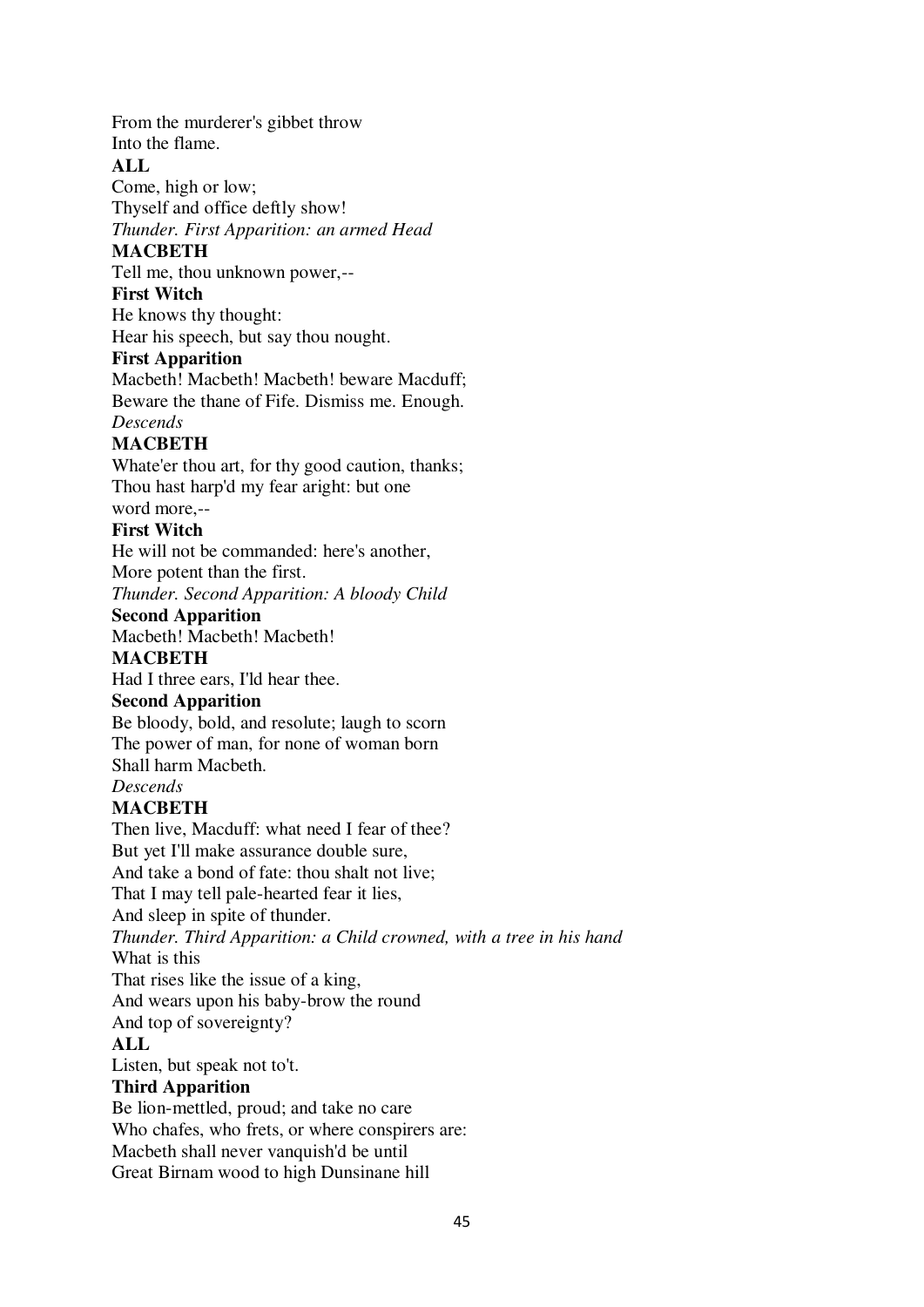Shall come against him.

#### *Descends*

# **MACBETH**

That will never be Who can impress the forest, bid the tree Unfix his earth-bound root? Sweet bodements! good! Rebellion's head, rise never till the wood Of Birnam rise, and our high-placed Macbeth Shall live the lease of nature, pay his breath To time and mortal custom. Yet my heart Throbs to know one thing: tell me, if your art Can tell so much: shall Banquo's issue ever Reign in this kingdom? **ALL**

Seek to know no more.

# **MACBETH**

I will be satisfied: deny me this, And an eternal curse fall on you! Let me know. Why sinks that cauldron? and what noise is this? *Hautboys* **First Witch** Show! **Second Witch** Show! **Third Witch** Show! **ALL** Show his eyes, and grieve his heart; Come like shadows, so depart! *A show of Eight Kings, the last with a glass in his hand; GHOST OF BANQUO following*

# **MACBETH**

Thou art too like the spirit of Banquo: down! Thy crown does sear mine eye-balls. And thy hair, Thou other gold-bound brow, is like the first. A third is like the former. Filthy hags! Why do you show me this? A fourth! Start, eyes! What, will the line stretch out to the crack of doom? Another yet! A seventh! I'll see no more: And yet the eighth appears, who bears a glass Which shows me many more; and some I see That two-fold balls and treble scepters carry: Horrible sight! Now, I see, 'tis true; For the blood-bolter'd Banquo smiles upon me, And points at them for his. *Apparitions vanish* What, is this so? **First Witch** Ay, sir, all this is so: but why Stands Macbeth thus amazedly? Come, sisters, cheer we up his sprites,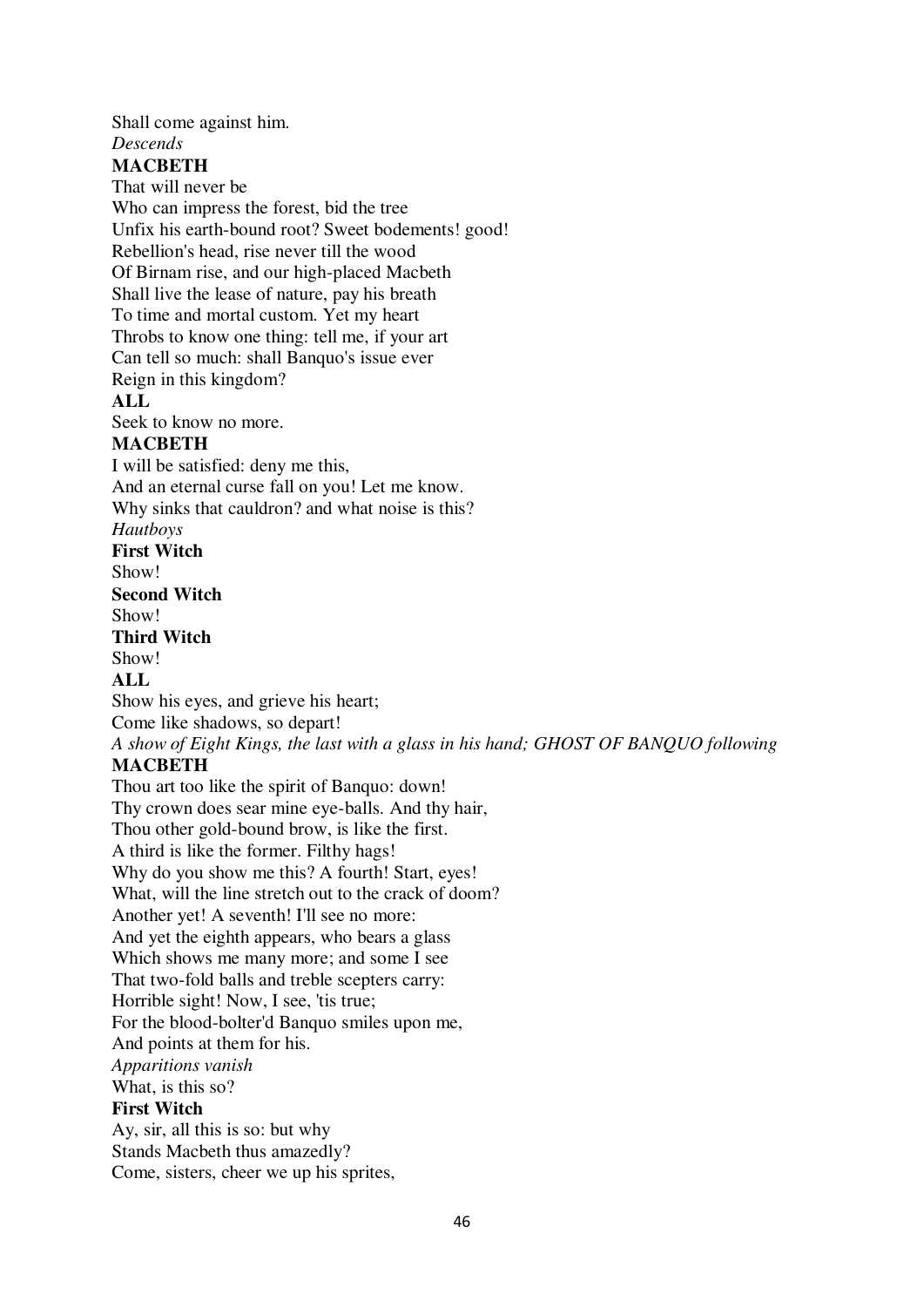And show the best of our delights:

I'll charm the air to give a sound,

While you perform your antic round:

That this great king may kindly say,

Our duties did his welcome pay.

*Music. The witches dance and then vanish, with HECATE*

# **MACBETH**

Where are they? Gone? Let this pernicious hour

Stand aye accursed in the calendar!

Come in, without there!

*Enter LENNOX*

# **LENNOX**

What's your grace's will?

# **MACBETH**

Saw you the weird sisters?

# **LENNOX**

No, my lord.

# **MACBETH**

Came they not by you?

#### **LENNOX**

No, indeed, my lord.

# **MACBETH**

Infected be the air whereon they ride; And damn'd all those that trust them! I did hear The galloping of horse: who was't came by?

# **LENNOX**

'Tis two or three, my lord, that bring you word Macduff is fled to England.

# **MACBETH**

Fled to England!

# **LENNOX**

Ay, my good lord.

# **MACBETH**

Time, thou anticipatest my dread exploits: The flighty purpose never is o'ertook Unless the deed go with it; from this moment The very firstlings of my heart shall be The firstlings of my hand. And even now, To crown my thoughts with acts, be it thought and done: The castle of Macduff I will surprise; Seize upon Fife; give to the edge o' the sword His wife, his babes, and all unfortunate souls That trace him in his line. No boasting like a fool; This deed I'll do before this purpose cool. But no more sights!--Where are these gentlemen? Come, bring me where they are. *Exeunt*

# **SCENE II. Fife. Macduff's castle.**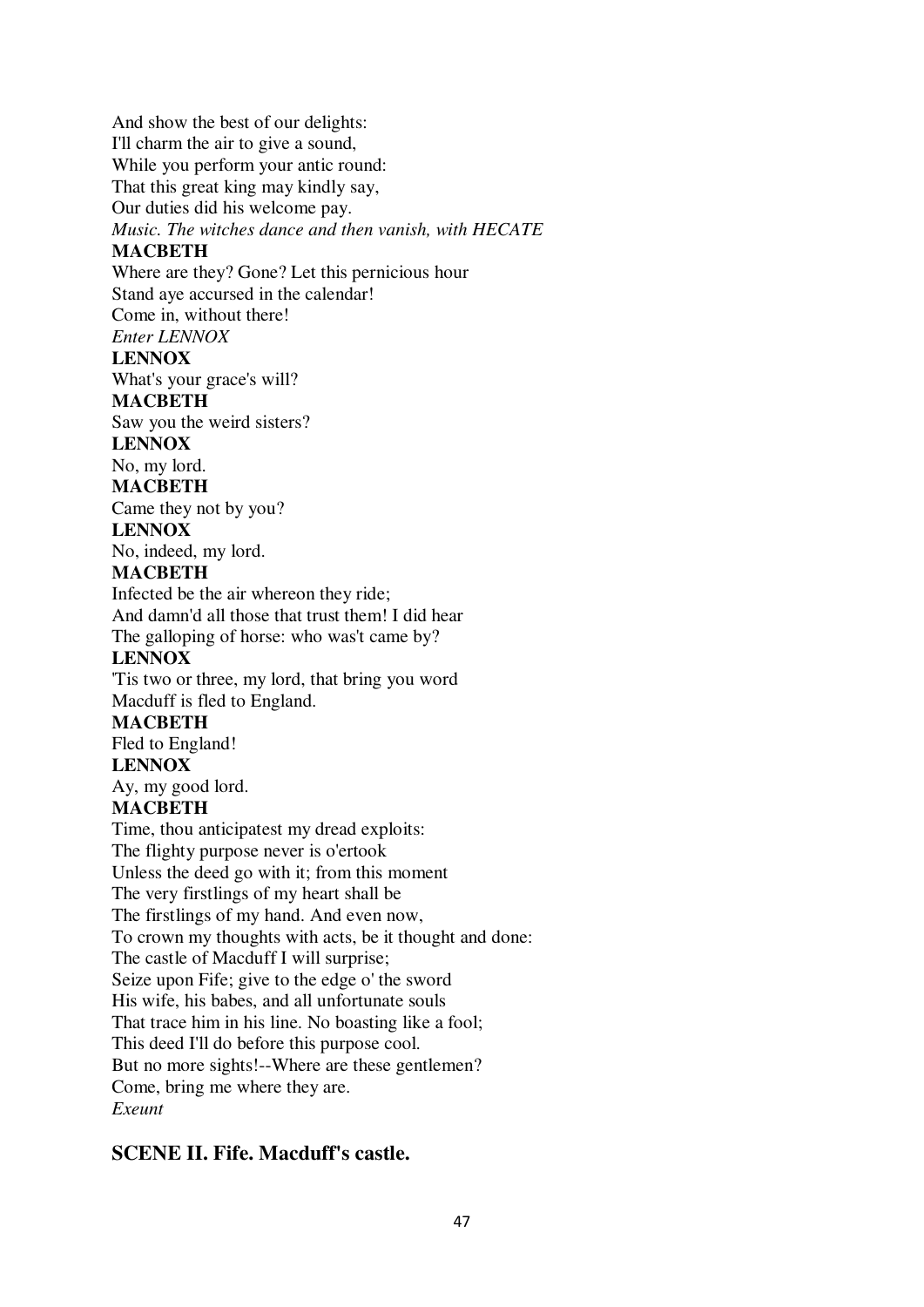# *Enter LADY MACDUFF, her Son, and ROSS*

# **LADY MACDUFF**

What had he done, to make him fly the land? **ROSS**

You must have patience, madam.

# **LADY MACDUFF**

He had none: His flight was madness: when our actions do not, Our fears do make us traitors.

# **ROSS**

You know not Whether it was his wisdom or his fear.

# **LADY MACDUFF**

Wisdom! to leave his wife, to leave his babes, His mansion and his titles in a place From whence himself does fly? He loves us not; He wants the natural touch: for the poor wren, The most diminutive of birds, will fight, Her young ones in her nest, against the owl. All is the fear and nothing is the love; As little is the wisdom, where the flight So runs against all reason.

# **ROSS**

My dearest coz,

I pray you, school yourself: but for your husband, He is noble, wise, judicious, and best knows The fits o' the season. I dare not speak much further; But cruel are the times, when we are traitors And do not know ourselves, when we hold rumour

From what we fear, yet know not what we fear,

But float upon a wild and violent sea

Each way and move. I take my leave of you:

Shall not be long but I'll be here again:

Things at the worst will cease, or else climb upward

To what they were before. My pretty cousin,

# Blessing upon you!

# **LADY MACDUFF**

Father'd he is, and yet he's fatherless.

# **ROSS**

I am so much a fool, should I stay longer, It would be my disgrace and your discomfort: I take my leave at once. *Exit*

# **LADY MACDUFF**

Sirrah, your father's dead; And what will you do now? How will you live? **Son** As birds do, mother. **LADY MACDUFF**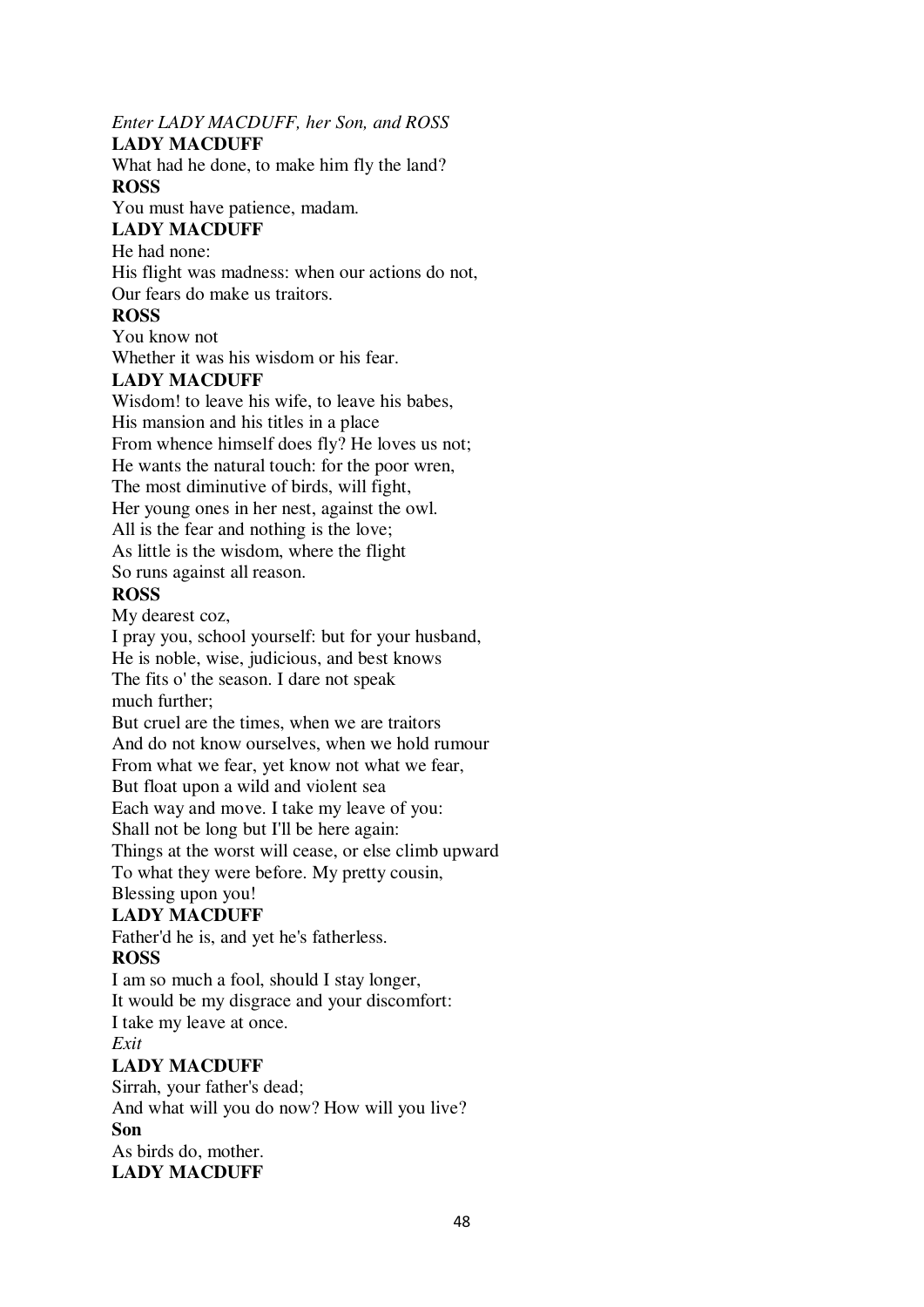What, with worms and flies? **Son** With what I get, I mean; and so do they. **LADY MACDUFF** Poor bird! thou'ldst never fear the net nor lime, The pitfall nor the gin. **Son** Why should I, mother? Poor birds they are not set for. My father is not dead, for all your saying. **LADY MACDUFF** Yes, he is dead; how wilt thou do for a father? **Son** Nay, how will you do for a husband? **LADY MACDUFF** Why, I can buy me twenty at any market. **Son** Then you'll buy 'em to sell again. **LADY MACDUFF** Thou speak'st with all thy wit: and yet, i' faith, With wit enough for thee. **Son** Was my father a traitor, mother? **LADY MACDUFF** Ay, that he was. **Son** What is a traitor? **LADY MACDUFF** Why, one that swears and lies. **Son** And be all traitors that do so? **LADY MACDUFF** Every one that does so is a traitor, and must be hanged. **Son** And must they all be hanged that swear and lie? **LADY MACDUFF** Every one. **Son** Who must hang them? **LADY MACDUFF** Why, the honest men. **Son** Then the liars and swearers are fools, for there are liars and swearers enow to beat the honest men and hang up them. **LADY MACDUFF** Now, God help thee, poor monkey! But how wilt thou do for a father? **Son** If he were dead, you'ld weep for him: if you would not, it were a good sign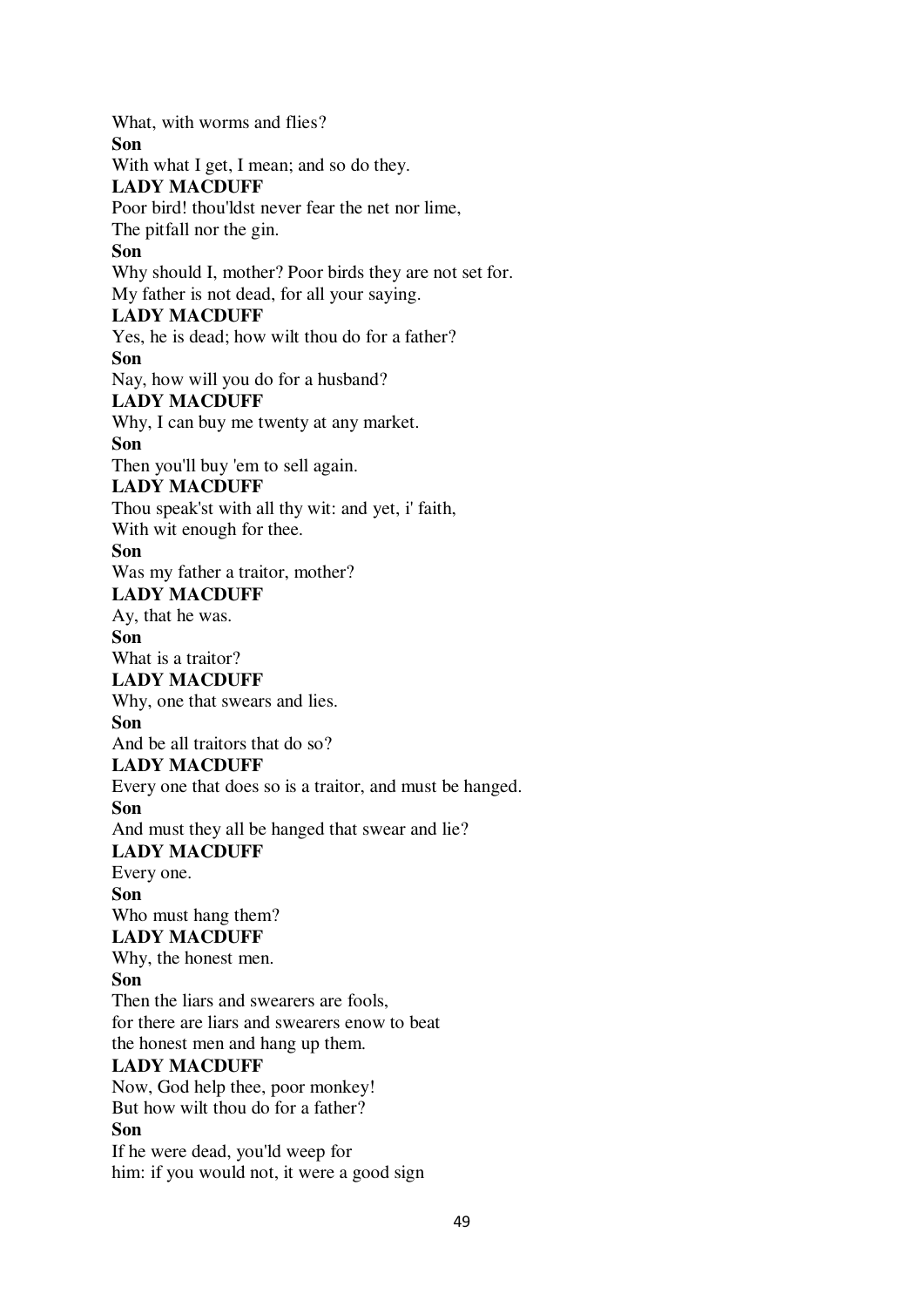that I should quickly have a new father. **LADY MACDUFF**

Poor prattler, how thou talk'st!

*Enter a Messenger*

# **Messenger**

Bless you, fair dame! I am not to you known, Though in your state of honour I am perfect. I doubt some danger does approach you nearly: If you will take a homely man's advice, Be not found here; hence, with your little ones. To fright you thus, methinks, I am too savage; To do worse to you were fell cruelty, Which is too nigh your person. Heaven preserve you! I dare abide no longer. *Exit*

# **LADY MACDUFF**

Whither should I fly? I have done no harm. But I remember now I am in this earthly world; where to do harm Is often laudable, to do good sometime Accounted dangerous folly: why then, alas, Do I put up that womanly defence, To say I have done no harm? *Enter Murderers* What are these faces? **First Murderer** Where is your husband? **LADY MACDUFF** I hope, in no place so unsanctified Where such as thou mayst find him. **First Murderer** He's a traitor. **Son** Thou liest, thou shag-hair'd villain! **First Murderer** What, you egg! *Stabbing him* Young fry of treachery! **Son** He has kill'd me, mother: Run away, I pray you! *Dies Exit LADY MACDUFF, crying 'Murder!' Exeunt Murderers, following her*

# **SCENE III. England. Before the King's palace.**

# *Enter MALCOLM and MACDUFF* **MALCOLM** Let us seek out some desolate shade, and there Weep our sad bosoms empty.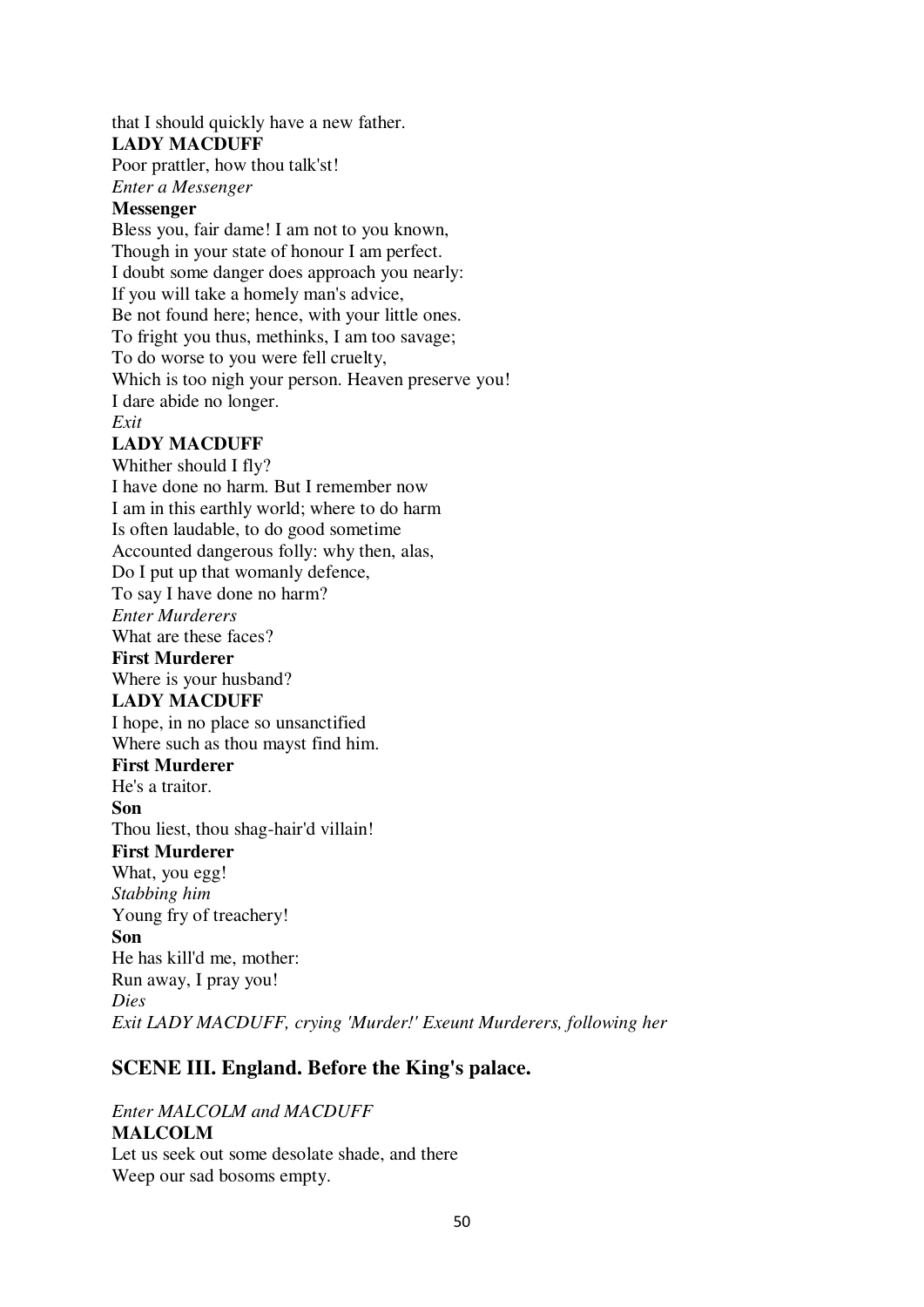# **MACDUFF**

Let us rather Hold fast the mortal sword, and like good men Bestride our down-fall'n birthdom: each new morn New widows howl, new orphans cry, new sorrows Strike heaven on the face, that it resounds As if it felt with Scotland and yell'd out Like syllable of dolour. **MALCOLM** What I believe I'll wail, What know believe, and what I can redress, As I shall find the time to friend, I will. What you have spoke, it may be so perchance. This tyrant, whose sole name blisters our tongues, Was once thought honest: you have loved him well. He hath not touch'd you yet. I am young; but something You may deserve of him through me, and wisdom

To offer up a weak poor innocent lamb

To appease an angry god.

# **MACDUFF**

I am not treacherous.

# **MALCOLM**

But Macbeth is.

A good and virtuous nature may recoil

In an imperial charge. But I shall crave

your pardon;

That which you are my thoughts cannot transpose:

Angels are bright still, though the brightest fell;

Though all things foul would wear the brows of grace,

Yet grace must still look so.

#### **MACDUFF**

I have lost my hopes.

# **MALCOLM**

Perchance even there where I did find my doubts. Why in that rawness left you wife and child, Those precious motives, those strong knots of love, Without leave-taking? I pray you, Let not my jealousies be your dishonours, But mine own safeties. You may be rightly just, Whatever I shall think.

# **MACDUFF**

Bleed, bleed, poor country! Great tyranny! lay thou thy basis sure, For goodness dare not cheque thee: wear thou thy wrongs; The title is affeer'd! Fare thee well, lord: I would not be the villain that thou think'st For the whole space that's in the tyrant's grasp, And the rich East to boot.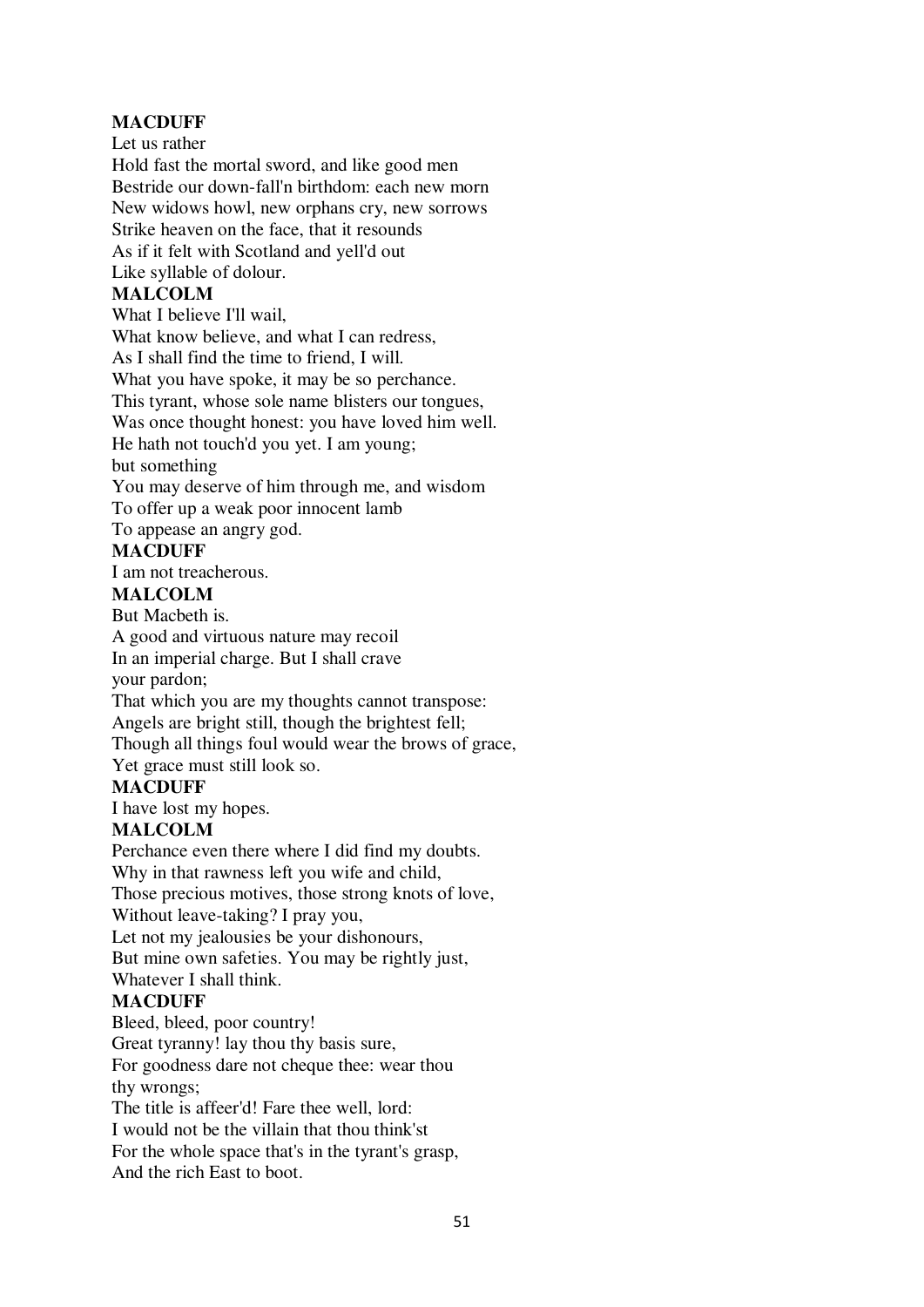# **MALCOLM**

Be not offended:

I speak not as in absolute fear of you. I think our country sinks beneath the yoke; It weeps, it bleeds; and each new day a gash Is added to her wounds: I think withal There would be hands uplifted in my right; And here from gracious England have I offer Of goodly thousands: but, for all this, When I shall tread upon the tyrant's head, Or wear it on my sword, yet my poor country Shall have more vices than it had before, More suffer and more sundry ways than ever, By him that shall succeed.

#### **MACDUFF**

What should he be?

# **MALCOLM**

It is myself I mean: in whom I know All the particulars of vice so grafted That, when they shall be open'd, black Macbeth Will seem as pure as snow, and the poor state Esteem him as a lamb, being compared With my confineless harms.

# **MACDUFF**

Not in the legions Of horrid hell can come a devil more damn'd In evils to top Macbeth.

# **MALCOLM**

I grant him bloody, Luxurious, avaricious, false, deceitful, Sudden, malicious, smacking of every sin That has a name: but there's no bottom, none, In my voluptuousness: your wives, your daughters, Your matrons and your maids, could not fill up The cistern of my lust, and my desire All continent impediments would o'erbear That did oppose my will: better Macbeth Than such an one to reign.

# **MACDUFF**

Boundless intemperance In nature is a tyranny; it hath been The untimely emptying of the happy throne And fall of many kings. But fear not yet To take upon you what is yours: you may Convey your pleasures in a spacious plenty, And yet seem cold, the time you may so hoodwink. We have willing dames enough: there cannot be That vulture in you, to devour so many As will to greatness dedicate themselves, Finding it so inclined.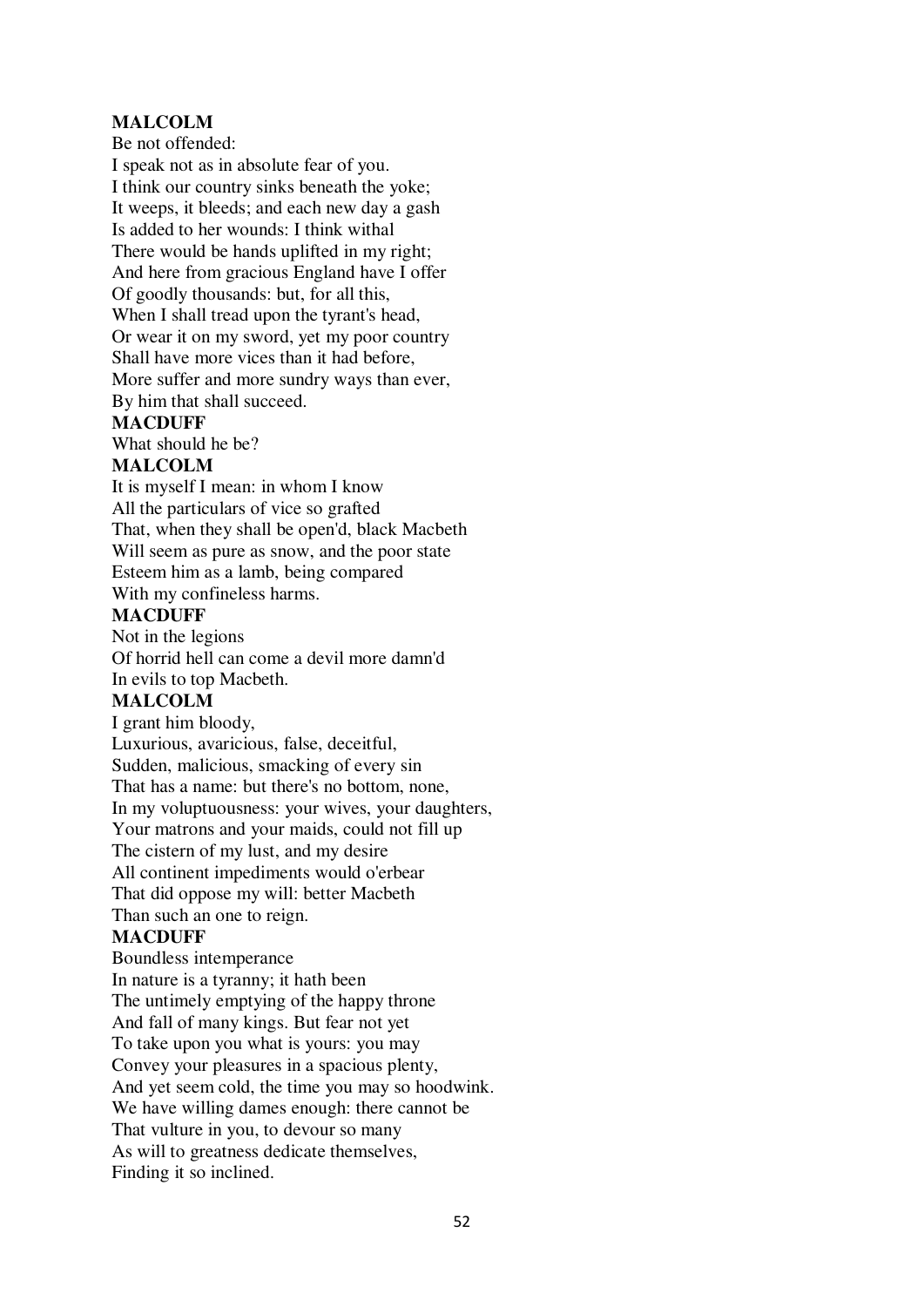# **MALCOLM**

With this there grows

In my most ill-composed affection such A stanchless avarice that, were I king, I should cut off the nobles for their lands, Desire his jewels and this other's house: And my more-having would be as a sauce To make me hunger more; that I should forge Quarrels unjust against the good and loyal, Destroying them for wealth.

# **MACDUFF**

This avarice

Sticks deeper, grows with more pernicious root Than summer-seeming lust, and it hath been The sword of our slain kings: yet do not fear; Scotland hath foisons to fill up your will. Of your mere own: all these are portable, With other graces weigh'd.

#### **MALCOLM**

But I have none: the king-becoming graces, As justice, verity, temperance, stableness, Bounty, perseverance, mercy, lowliness, Devotion, patience, courage, fortitude, I have no relish of them, but abound In the division of each several crime, Acting it many ways. Nay, had I power, I should Pour the sweet milk of concord into hell, Uproar the universal peace, confound All unity on earth.

#### **MACDUFF**

O Scotland, Scotland!

#### **MALCOLM**

If such a one be fit to govern, speak:

I am as I have spoken.

# **MACDUFF**

Fit to govern!

No, not to live. O nation miserable, With an untitled tyrant bloody-scepter'd, When shalt thou see thy wholesome days again, Since that the truest issue of thy throne By his own interdiction stands accursed, And does blaspheme his breed? Thy royal father Was a most sainted king: the queen that bore thee, Oftener upon her knees than on her feet, Died every day she lived. Fare thee well! These evils thou repeat'st upon thyself Have banish'd me from Scotland. O my breast, Thy hope ends here! **MALCOLM**

Macduff, this noble passion,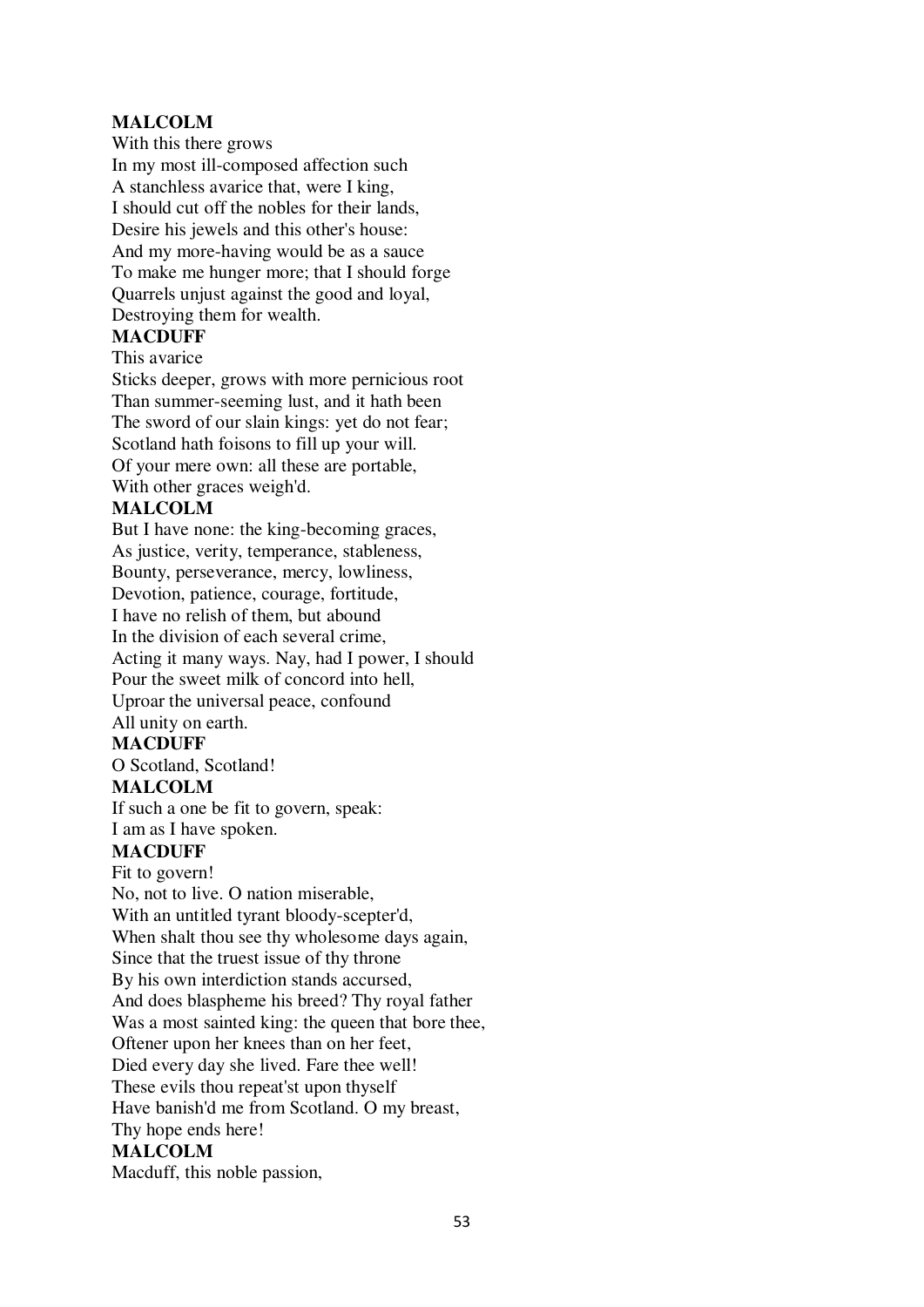Child of integrity, hath from my soul Wiped the black scruples, reconciled my thoughts To thy good truth and honour. Devilish Macbeth By many of these trains hath sought to win me Into his power, and modest wisdom plucks me From over-credulous haste: but God above Deal between thee and me! for even now I put myself to thy direction, and Unspeak mine own detraction, here abjure The taints and blames I laid upon myself, For strangers to my nature. I am yet Unknown to woman, never was forsworn, Scarcely have coveted what was mine own, At no time broke my faith, would not betray The devil to his fellow and delight No less in truth than life: my first false speaking Was this upon myself: what I am truly, Is thine and my poor country's to command: Whither indeed, before thy here-approach, Old Siward, with ten thousand warlike men, Already at a point, was setting forth. Now we'll together; and the chance of goodness Be like our warranted quarrel! Why are you silent? **MACDUFF**

Such welcome and unwelcome things at once 'Tis hard to reconcile.

# *Enter a Doctor*

**MALCOLM**

Well; more anon.--Comes the king forth, I pray you? **Doctor**

Ay, sir; there are a crew of wretched souls That stay his cure: their malady convinces The great assay of art; but at his touch-- Such sanctity hath heaven given his hand--

# They presently amend.

# **MALCOLM**

I thank you, doctor.

#### *Exit Doctor* **MACDUFF**

What's the disease he means?

# **MALCOLM**

'Tis call'd the evil: A most miraculous work in this good king; Which often, since my here-remain in England, I have seen him do. How he solicits heaven, Himself best knows: but strangely-visited people, All swoln and ulcerous, pitiful to the eye, The mere despair of surgery, he cures, Hanging a golden stamp about their necks, Put on with holy prayers: and 'tis spoken,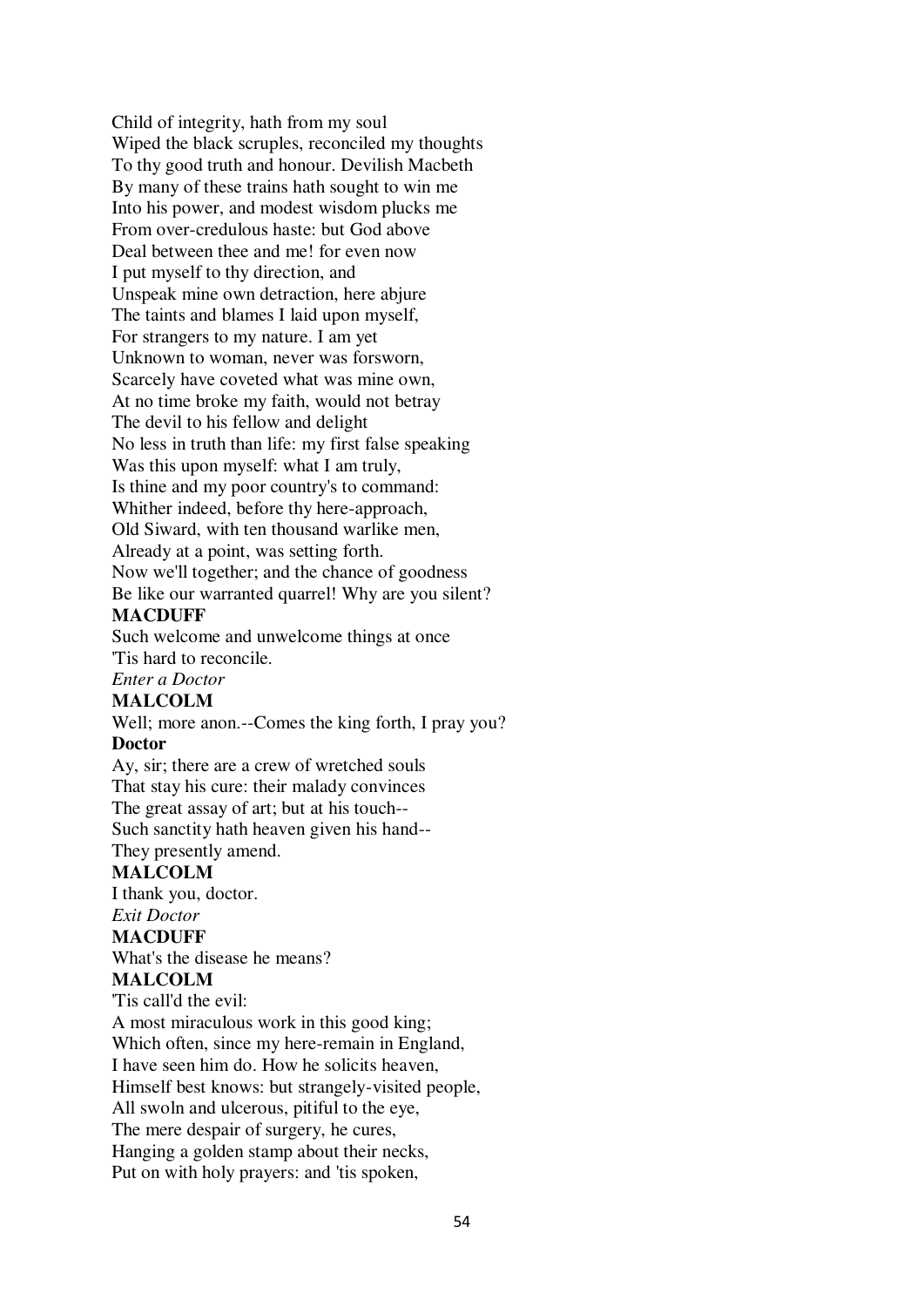To the succeeding royalty he leaves The healing benediction. With this strange virtue, He hath a heavenly gift of prophecy, And sundry blessings hang about his throne, That speak him full of grace. *Enter ROSS* **MACDUFF** See, who comes here? **MALCOLM** My countryman; but yet I know him not. **MACDUFF** My ever-gentle cousin, welcome hither. **MALCOLM** I know him now. Good God, betimes remove The means that makes us strangers! **ROSS** Sir, amen. **MACDUFF** Stands Scotland where it did? **ROSS** Alas, poor country! Almost afraid to know itself. It cannot Be call'd our mother, but our grave; where nothing, But who knows nothing, is once seen to smile; Where sighs and groans and shrieks that rend the air Are made, not mark'd; where violent sorrow seems A modern ecstasy; the dead man's knell Is there scarce ask'd for who; and good men's lives Expire before the flowers in their caps, Dying or ere they sicken. **MACDUFF** O, relation Too nice, and yet too true! **MALCOLM** What's the newest grief? **ROSS** That of an hour's age doth hiss the speaker: Each minute teems a new one. **MACDUFF** How does my wife? **ROSS** Why, well. **MACDUFF** And all my children? **ROSS** Well too. **MACDUFF** The tyrant has not batter'd at their peace? **ROSS** No; they were well at peace when I did leave 'em.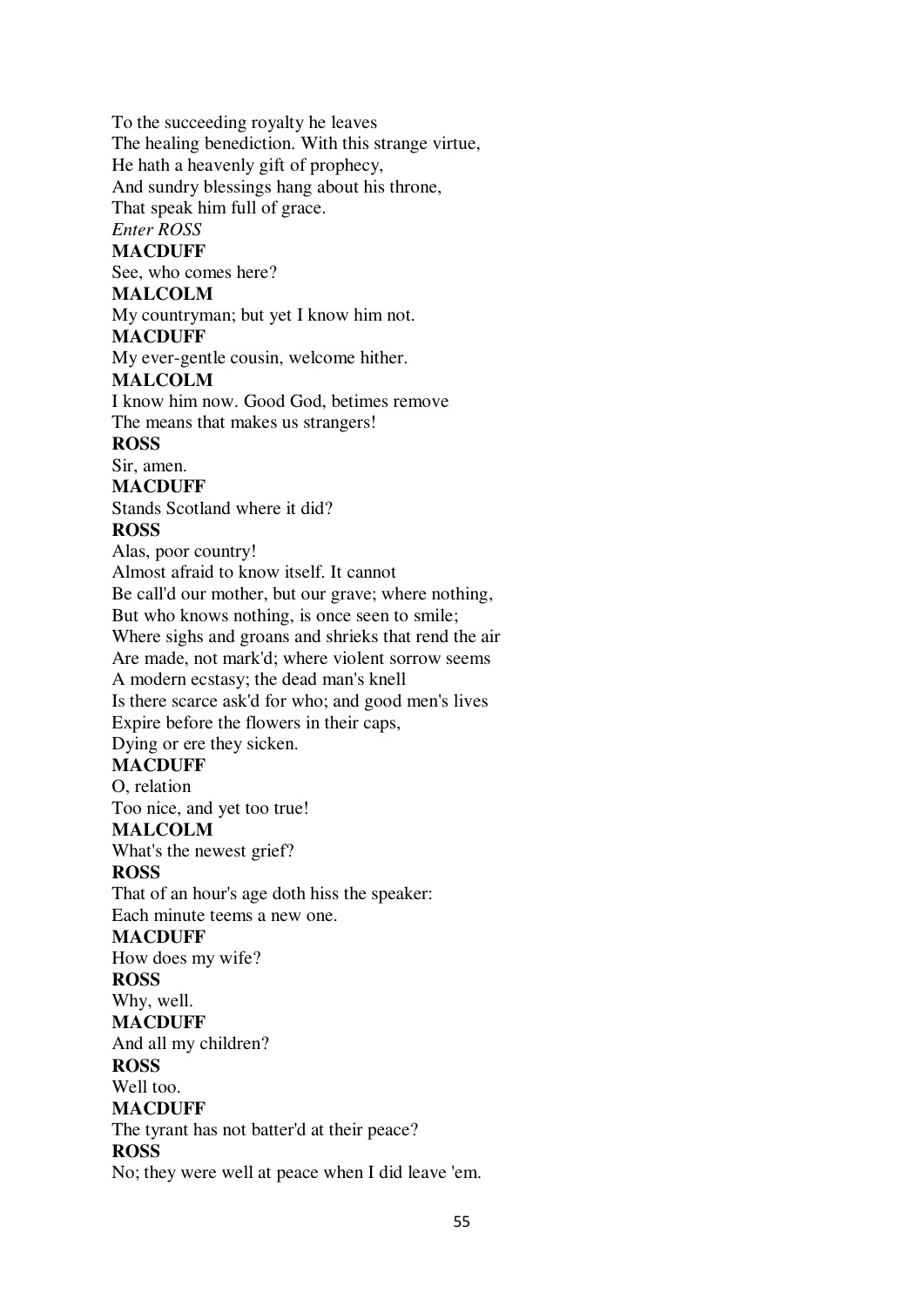# **MACDUFF**

But not a niggard of your speech: how goes't? **ROSS**

When I came hither to transport the tidings, Which I have heavily borne, there ran a rumour Of many worthy fellows that were out; Which was to my belief witness'd the rather, For that I saw the tyrant's power a-foot: Now is the time of help; your eye in Scotland Would create soldiers, make our women fight, To doff their dire distresses.

# **MALCOLM**

Be't their comfort

We are coming thither: gracious England hath Lent us good Siward and ten thousand men; An older and a better soldier none

That Christendom gives out.

# **ROSS**

Would I could answer

This comfort with the like! But I have words

That would be howl'd out in the desert air,

Where hearing should not latch them.

# **MACDUFF**

What concern they?

The general cause? or is it a fee-grief

Due to some single breast?

# **ROSS**

No mind that's honest

But in it shares some woe; though the main part Pertains to you alone.

# **MACDUFF**

If it be mine,

Keep it not from me, quickly let me have it.

# **ROSS**

Let not your ears despise my tongue for ever, Which shall possess them with the heaviest sound That ever yet they heard.

# **MACDUFF**

Hum! I guess at it.

# **ROSS**

Your castle is surprised; your wife and babes Savagely slaughter'd: to relate the manner, Were, on the quarry of these murder'd deer,

To add the death of you.

# **MALCOLM**

Merciful heaven!

What, man! ne'er pull your hat upon your brows; Give sorrow words: the grief that does not speak Whispers the o'er-fraught heart and bids it break. **MACDUFF**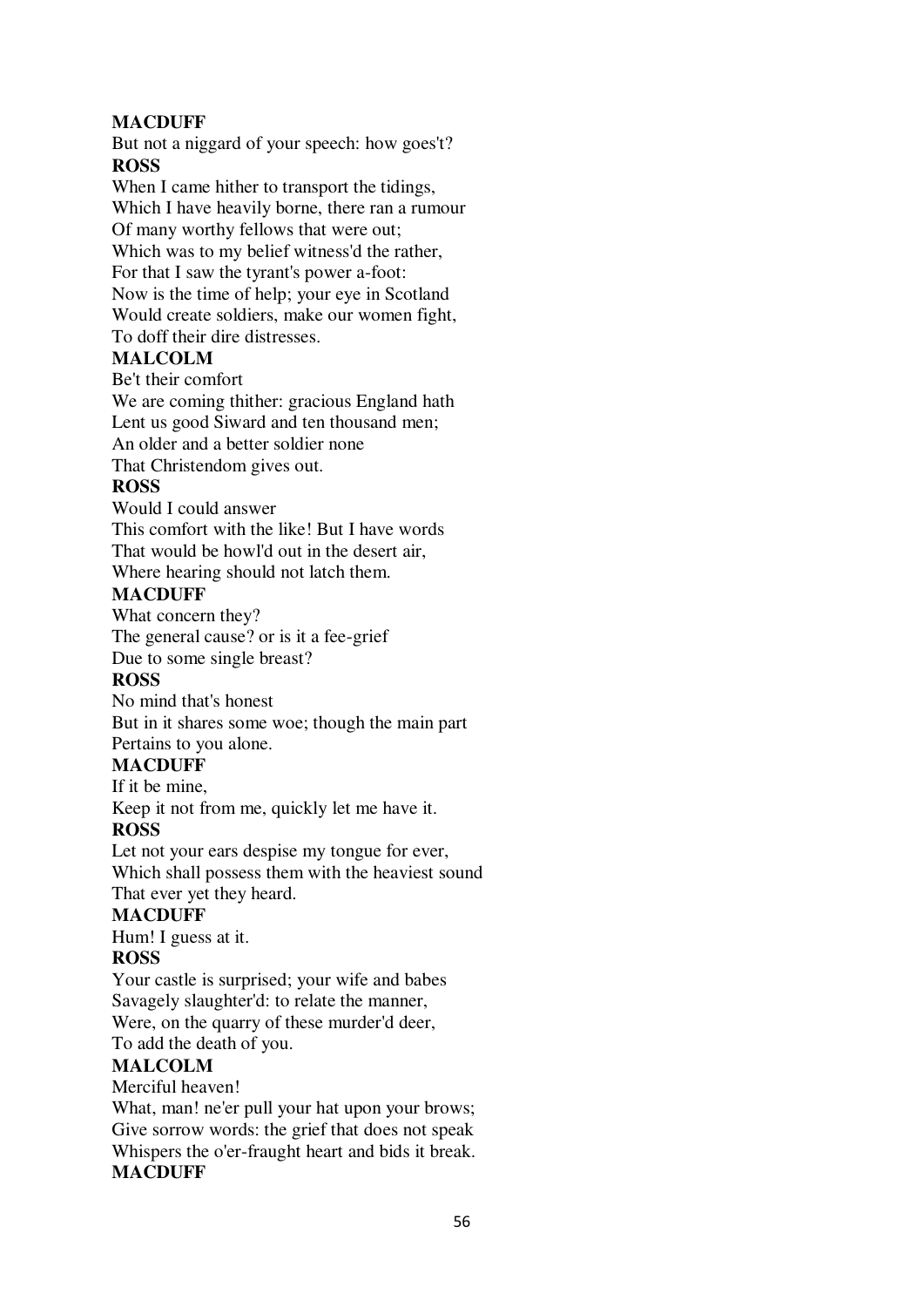# My children too?

# **ROSS**

Wife, children, servants, all

That could be found.

# **MACDUFF**

And I must be from thence! My wife kill'd too?

# **ROSS**

# I have said.

# **MALCOLM**

Be comforted:

Let's make us medicines of our great revenge,

To cure this deadly grief.

# **MACDUFF**

He has no children. All my pretty ones? Did you say all? O hell-kite! All?

What, all my pretty chickens and their dam

At one fell swoop?

# **MALCOLM**

Dispute it like a man.

# **MACDUFF**

I shall do so;

But I must also feel it as a man: I cannot but remember such things were, That were most precious to me. Did heaven look on, And would not take their part? Sinful Macduff, They were all struck for thee! naught that I am, Not for their own demerits, but for mine, Fell slaughter on their souls. Heaven rest them now!

# **MALCOLM**

Be this the whetstone of your sword: let grief Convert to anger; blunt not the heart, enrage it.

# **MACDUFF**

O, I could play the woman with mine eyes And braggart with my tongue! But, gentle heavens, Cut short all intermission; front to front Bring thou this fiend of Scotland and myself; Within my sword's length set him; if he 'scape, Heaven forgive him too!

# **MALCOLM**

This tune goes manly. Come, go we to the king; our power is ready; Our lack is nothing but our leave; Macbeth Is ripe for shaking, and the powers above Put on their instruments. Receive what cheer you may: The night is long that never finds the day. *Exeunt*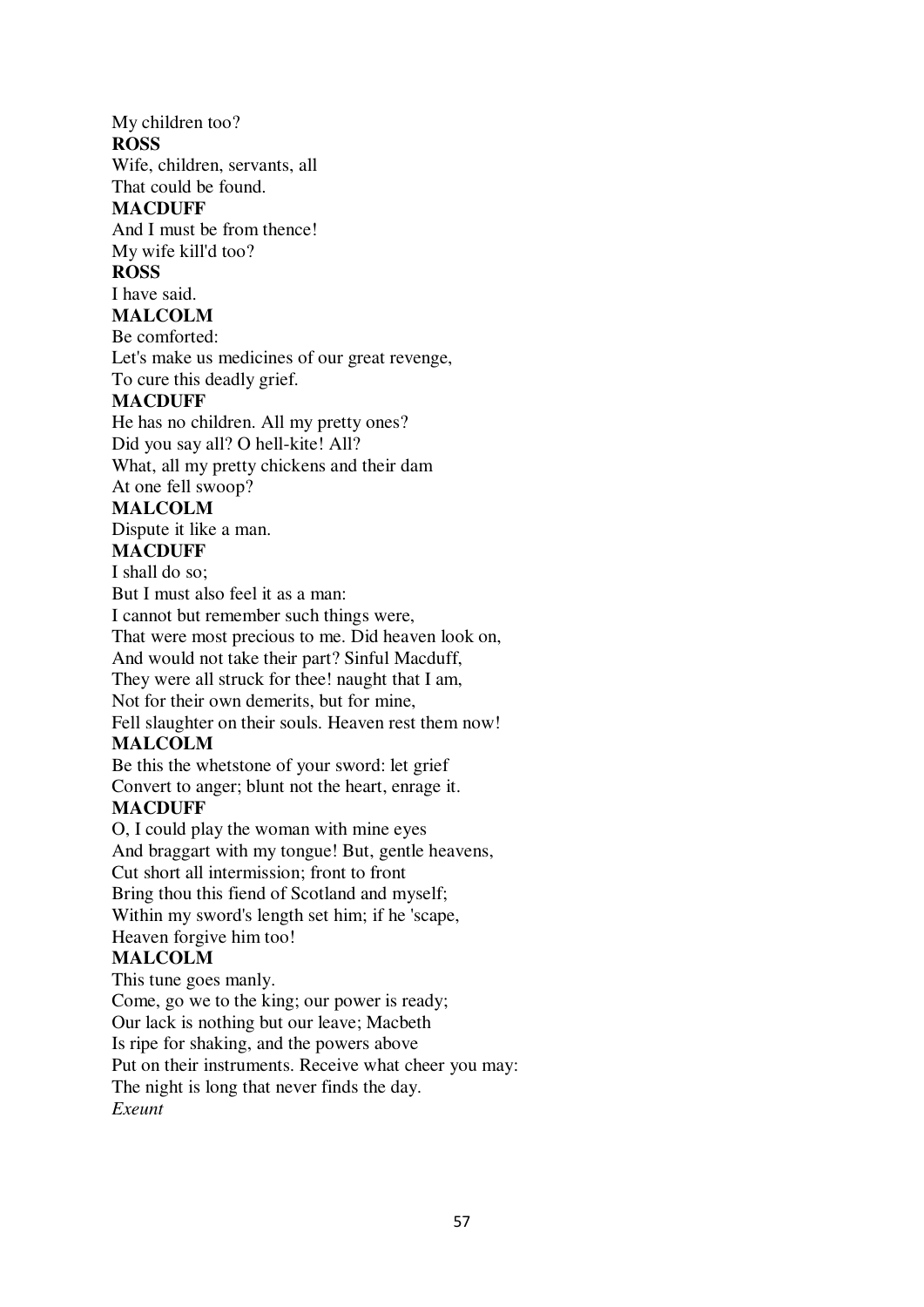# **ACT V**

# **SCENE I. Dunsinane. Ante-room in the castle.**

#### *Enter a Doctor of Physic and a Waiting-Gentlewoman* **Doctor**

I have two nights watched with you, but can perceive no truth in your report. When was it she last walked? **Gentlewoman**

Since his majesty went into the field, I have seen her rise from her bed, throw her night-gown upon her, unlock her closet, take forth paper, fold it, write upon't, read it, afterwards seal it, and again return to bed; yet all this while in a most fast sleep.

# **Doctor**

A great perturbation in nature, to receive at once the benefit of sleep, and do the effects of watching! In this slumbery agitation, besides her walking and other actual performances, what, at any time, have you heard her say?

# **Gentlewoman**

That, sir, which I will not report after her.

#### **Doctor**

You may to me: and 'tis most meet you should.

# **Gentlewoman**

Neither to you nor any one; having no witness to confirm my speech.

#### *Enter LADY MACBETH, with a taper*

Lo you, here she comes! This is her very guise; and, upon my life, fast asleep. Observe her; stand close.

# **Doctor**

How came she by that light?

# **Gentlewoman**

Why, it stood by her: she has light by her continually; 'tis her command.

# **Doctor**

You see, her eyes are open.

# **Gentlewoman**

Ay, but their sense is shut.

# **Doctor**

What is it she does now? Look, how she rubs her hands.

# **Gentlewoman**

It is an accustomed action with her, to seem thus washing her hands: I have known her continue in this a quarter of an hour.

# **LADY MACBETH**

Yet here's a spot.

# **Doctor**

Hark! she speaks: I will set down what comes from her, to satisfy my remembrance the more strongly.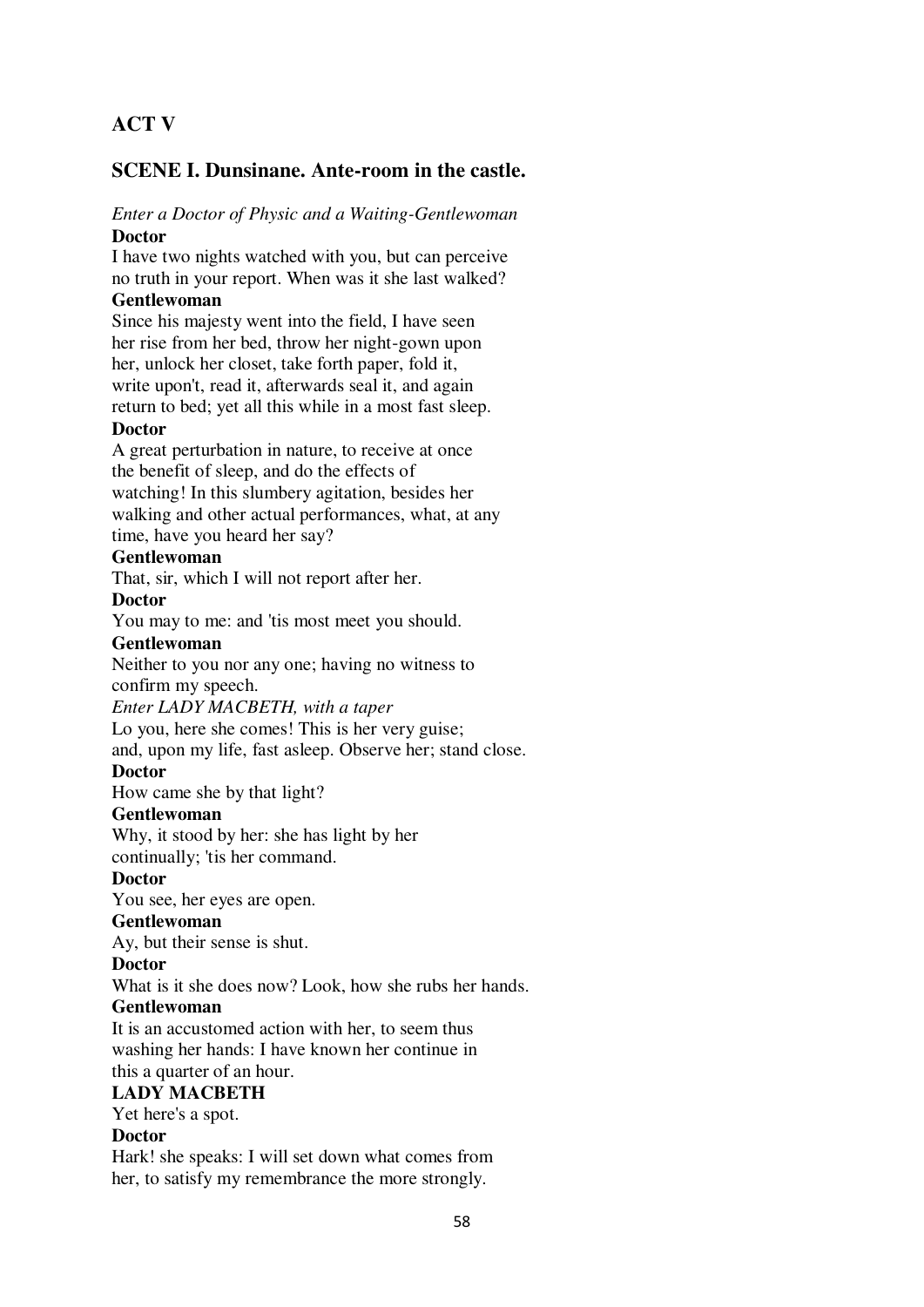# **LADY MACBETH**

Out, damned spot! out, I say!--One: two: why, then, 'tis time to do't.--Hell is murky!--Fie, my lord, fie! a soldier, and afeard? What need we fear who knows it, when none can call our power to account?--Yet who would have thought the old man to have had so much blood in him.

# **Doctor**

Do you mark that?

# **LADY MACBETH**

The thane of Fife had a wife: where is she now?-- What, will these hands ne'er be clean?--No more o' that, my lord, no more o' that: you mar all with this starting.

# **Doctor**

Go to, go to; you have known what you should not.

# **Gentlewoman**

She has spoke what she should not, I am sure of that: heaven knows what she has known.

# **LADY MACBETH**

Here's the smell of the blood still: all the perfumes of Arabia will not sweeten this little hand. Oh, oh, oh!

# **Doctor**

What a sigh is there! The heart is sorely charged.

# **Gentlewoman**

I would not have such a heart in my bosom for the dignity of the whole body.

# **Doctor**

Well, well, well,--

# **Gentlewoman**

Pray God it be, sir.

# **Doctor**

This disease is beyond my practise: yet I have known those which have walked in their sleep who have died holily in their beds.

# **LADY MACBETH**

Wash your hands, put on your nightgown; look not so pale.--I tell you yet again, Banquo's buried; he cannot come out on's grave.

# **Doctor**

# Even so?

# **LADY MACBETH**

To bed, to bed! there's knocking at the gate: come, come, come, come, give me your hand. What's done cannot be undone.--To bed, to bed, to bed! *Exit*

# **Doctor**

Will she go now to bed? **Gentlewoman**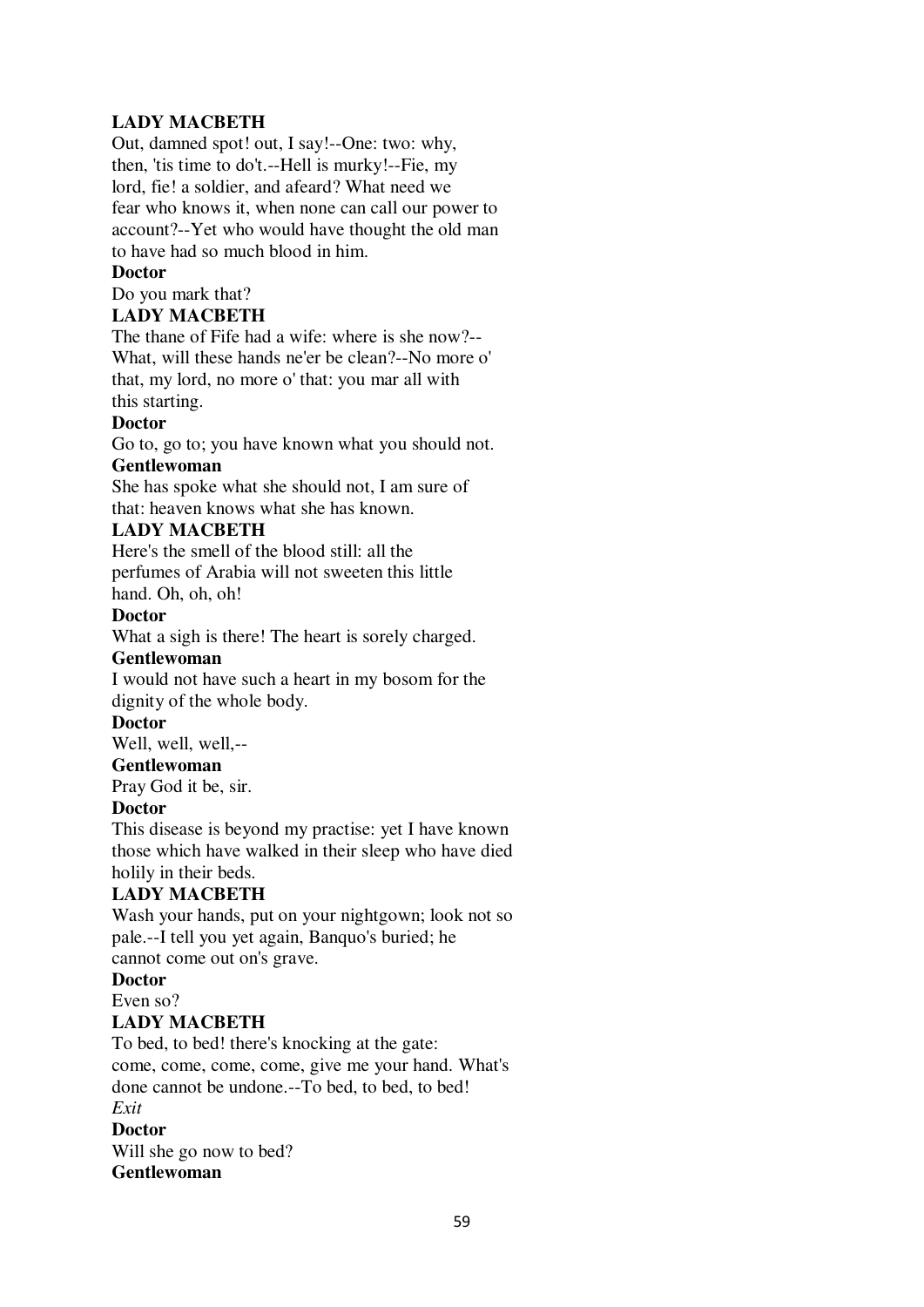Directly.

**Doctor**

Foul whisperings are abroad: unnatural deeds Do breed unnatural troubles: infected minds To their deaf pillows will discharge their secrets: More needs she the divine than the physician. God, God forgive us all! Look after her; Remove from her the means of all annoyance, And still keep eyes upon her. So, good night: My mind she has mated, and amazed my sight. I think, but dare not speak. **Gentlewoman** Good night, good doctor. *Exeunt*

# **SCENE II. The country near Dunsinane.**

*Drum and colours. Enter MENTEITH, CAITHNESS, ANGUS, LENNOX, and Soldiers* **MENTEITH**

The English power is near, led on by Malcolm, His uncle Siward and the good Macduff: Revenges burn in them; for their dear causes Would to the bleeding and the grim alarm Excite the mortified man. **ANGUS** Near Birnam wood Shall we well meet them; that way are they coming. **CAITHNESS** Who knows if Donalbain be with his brother? **LENNOX** For certain, sir, he is not: I have a file Of all the gentry: there is Siward's son, And many unrough youths that even now Protest their first of manhood. **MENTEITH** What does the tyrant? **CAITHNESS** Great Dunsinane he strongly fortifies: Some say he's mad; others that lesser hate him Do call it valiant fury: but, for certain, He cannot buckle his distemper'd cause Within the belt of rule. **ANGUS** Now does he feel His secret murders sticking on his hands; Now minutely revolts upbraid his faith-breach; Those he commands move only in command, Nothing in love: now does he feel his title Hang loose about him, like a giant's robe

Upon a dwarfish thief.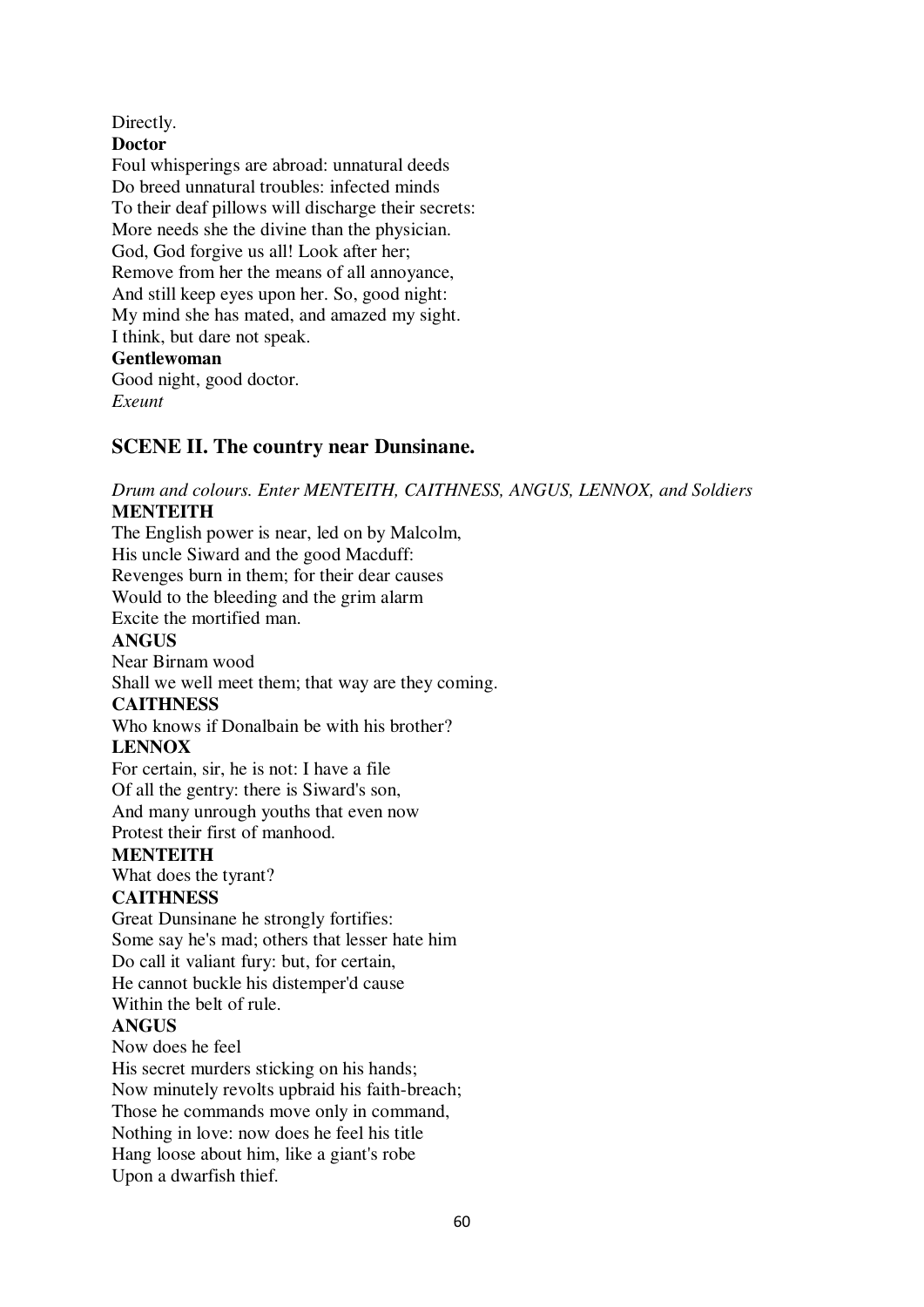# **MENTEITH**

Who then shall blame His pester'd senses to recoil and start, When all that is within him does condemn Itself for being there?

# **CAITHNESS**

Well, march we on, To give obedience where 'tis truly owed: Meet we the medicine of the sickly weal, And with him pour we in our country's purge Each drop of us. **LENNOX** Or so much as it needs, To dew the sovereign flower and drown the weeds. Make we our march towards Birnam.

*Exeunt, marching*

# **SCENE III. Dunsinane. A room in the castle.**

#### *Enter MACBETH, Doctor, and Attendants* **MACBETH**

Bring me no more reports; let them fly all: Till Birnam wood remove to Dunsinane, I cannot taint with fear. What's the boy Malcolm? Was he not born of woman? The spirits that know All mortal consequences have pronounced me thus: 'Fear not, Macbeth; no man that's born of woman Shall e'er have power upon thee.' Then fly, false thanes, And mingle with the English epicures: The mind I sway by and the heart I bear Shall never sag with doubt nor shake with fear. *Enter a Servant* The devil damn thee black, thou cream-faced loon! Where got'st thou that goose look? **Servant** There is ten thousand-- **MACBETH** Geese, villain! **Servant** Soldiers, sir. **MACBETH** Go prick thy face, and over-red thy fear, Thou lily-liver'd boy. What soldiers, patch? Death of thy soul! those linen cheeks of thine Are counsellors to fear. What soldiers, whey-face? **Servant** The English force, so please you.

#### **MACBETH**

Take thy face hence.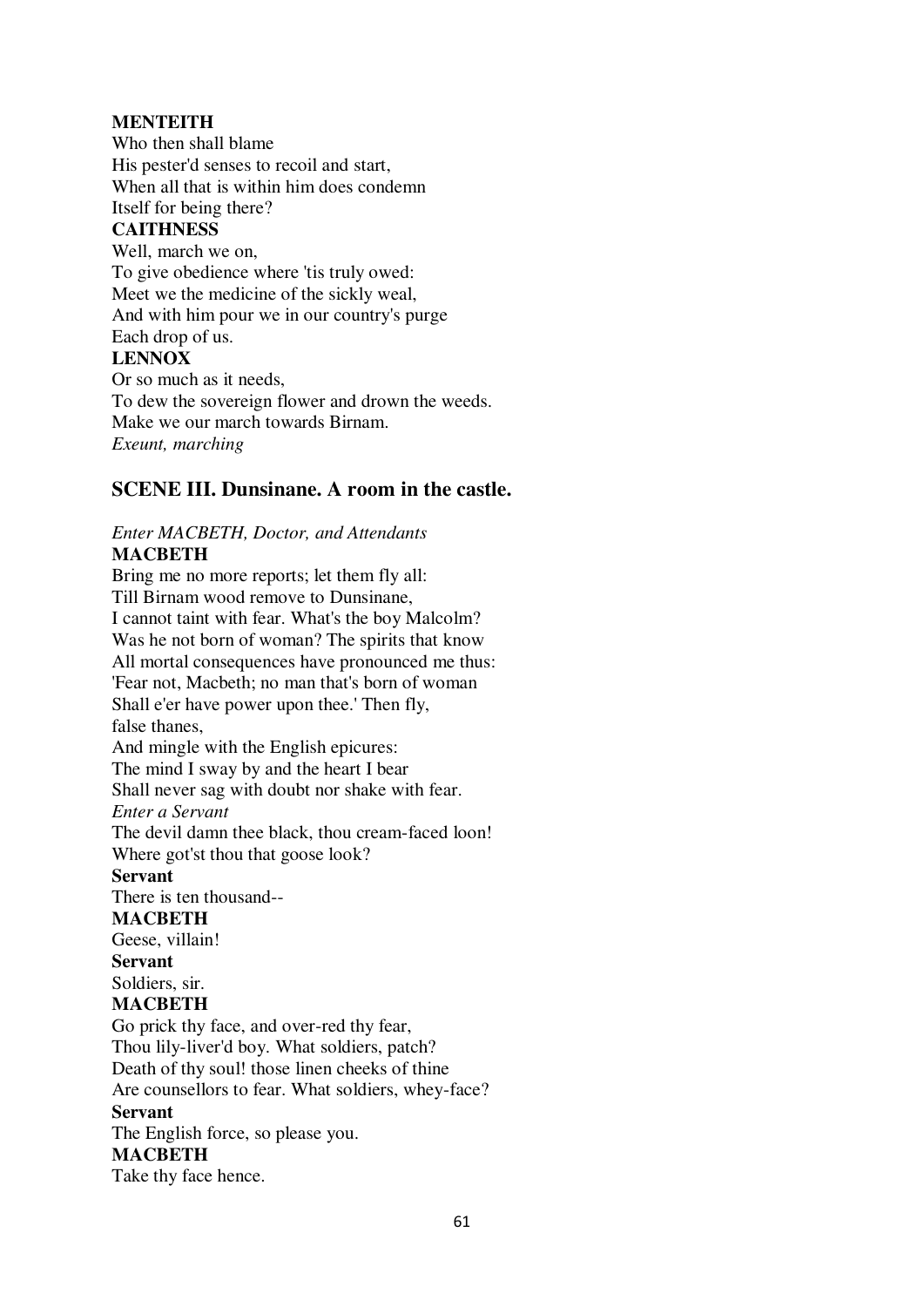*Exit Servant*

Seyton!--I am sick at heart,

When I behold--Seyton, I say!--This push

Will cheer me ever, or disseat me now.

I have lived long enough: my way of life

Is fall'n into the sear, the yellow leaf;

And that which should accompany old age,

As honour, love, obedience, troops of friends,

I must not look to have; but, in their stead,

Curses, not loud but deep, mouth-honour, breath,

Which the poor heart would fain deny, and dare not. Seyton!

*Enter SEYTON*

# **SEYTON**

What is your gracious pleasure?

# **MACBETH**

What news more?

# **SEYTON**

All is confirm'd, my lord, which was reported.

# **MACBETH**

I'll fight till from my bones my flesh be hack'd. Give me my armour.

# **SEYTON**

'Tis not needed yet.

# **MACBETH**

I'll put it on. Send out more horses; skirr the country round; Hang those that talk of fear. Give me mine armour. How does your patient, doctor?

# **Doctor**

Not so sick, my lord, As she is troubled with thick coming fancies, That keep her from her rest.

# **MACBETH**

Cure her of that.

Canst thou not minister to a mind diseased, Pluck from the memory a rooted sorrow, Raze out the written troubles of the brain And with some sweet oblivious antidote Cleanse the stuff'd bosom of that perilous stuff

Which weighs upon the heart?

# **Doctor**

Therein the patient

Must minister to himself.

# **MACBETH**

Throw physic to the dogs; I'll none of it. Come, put mine armour on; give me my staff. Seyton, send out. Doctor, the thanes fly from me. Come, sir, dispatch. If thou couldst, doctor, cast The water of my land, find her disease, And purge it to a sound and pristine health,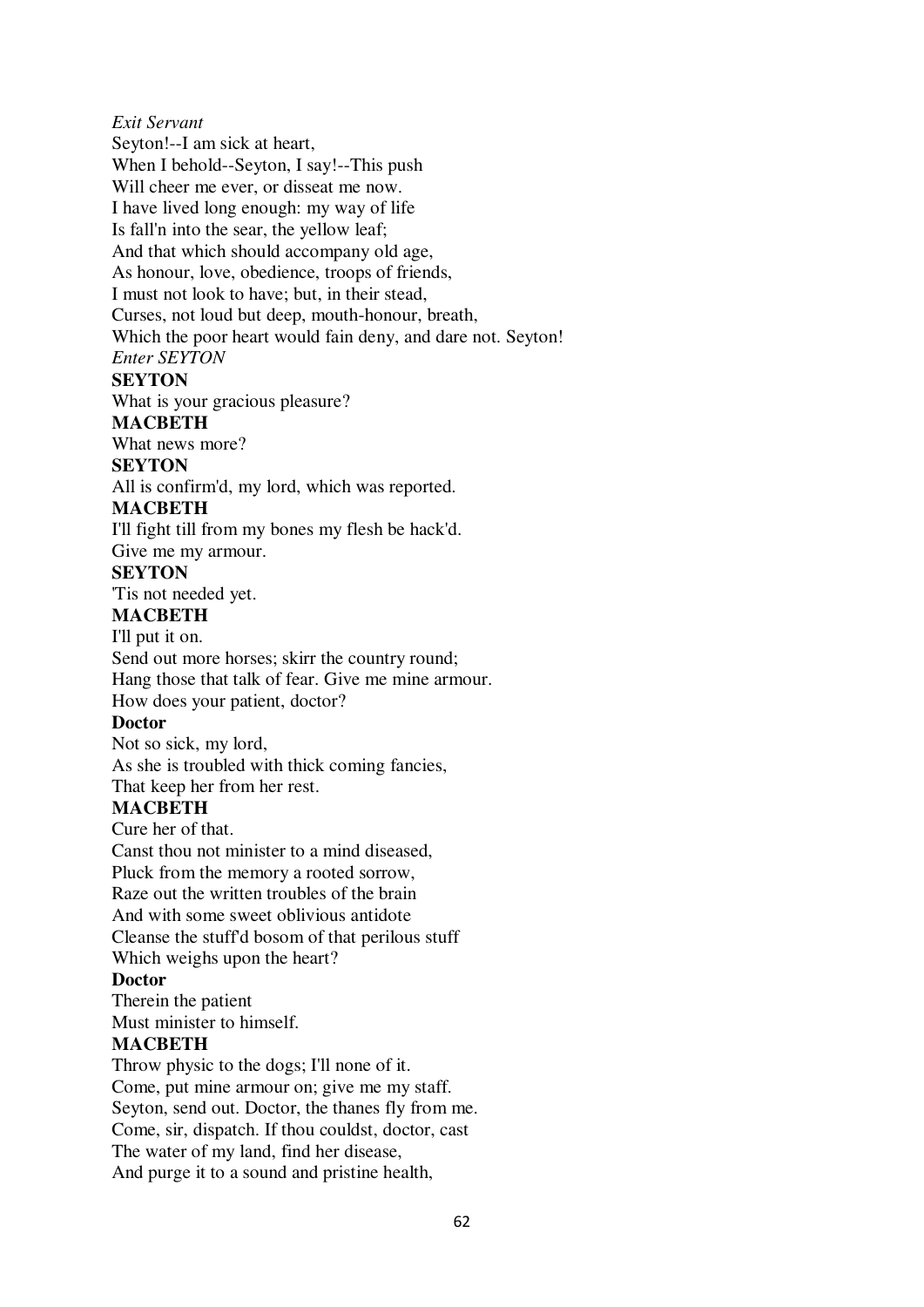I would applaud thee to the very echo, That should applaud again.--Pull't off, I say.-- What rhubarb, cyme, or what purgative drug, Would scour these English hence? Hear'st thou of them? **Doctor** Ay, my good lord; your royal preparation Makes us hear something. **MACBETH** Bring it after me. I will not be afraid of death and bane, Till Birnam forest come to Dunsinane. **Doctor** [Aside] Were I from Dunsinane away and clear, Profit again should hardly draw me here. *Exeunt*

# **SCENE IV. Country near Birnam wood.**

*Drum and colours. Enter MALCOLM, SIWARD and YOUNG SIWARD, MACDUFF, MENTEITH, CAITHNESS, ANGUS, LENNOX, ROSS, and Soldiers, marching*

# **MALCOLM**

Cousins, I hope the days are near at hand That chambers will be safe.

# **MENTEITH**

We doubt it nothing.

#### **SIWARD**

What wood is this before us?

# **MENTEITH**

The wood of Birnam.

# **MALCOLM**

Let every soldier hew him down a bough And bear't before him: thereby shall we shadow The numbers of our host and make discovery Err in report of us.

#### **Soldiers**

It shall be done.

# **SIWARD**

We learn no other but the confident tyrant Keeps still in Dunsinane, and will endure Our setting down before 't.

#### **MALCOLM**

'Tis his main hope: For where there is advantage to be given, Both more and less have given him the revolt, And none serve with him but constrained things

Whose hearts are absent too.

#### **MACDUFF**

Let our just censures Attend the true event, and put we on Industrious soldiership.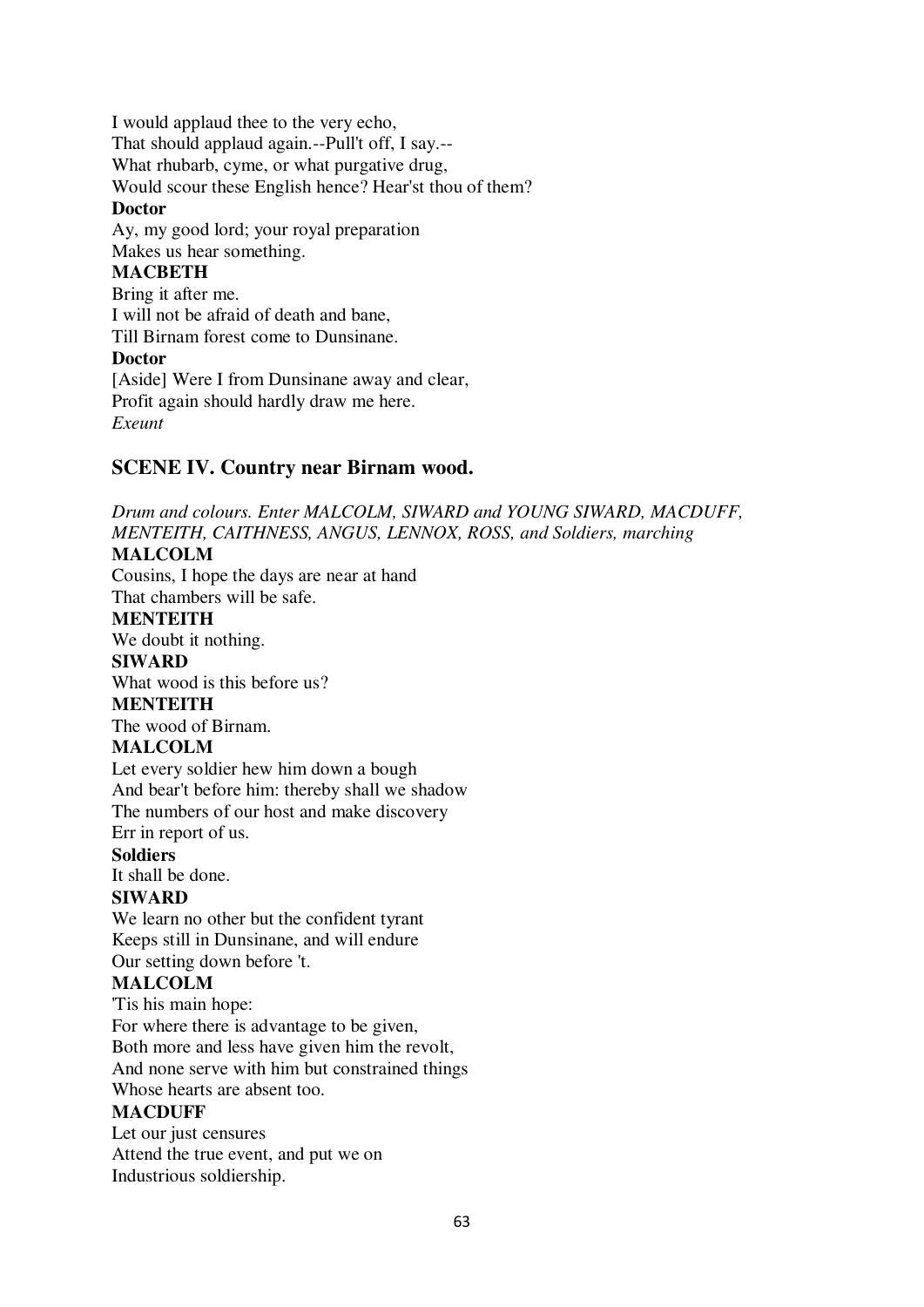# **SIWARD**

The time approaches That will with due decision make us know What we shall say we have and what we owe. Thoughts speculative their unsure hopes relate, But certain issue strokes must arbitrate: Towards which advance the war. *Exeunt, marching*

# **SCENE V. Dunsinane. Within the castle.**

# *Enter MACBETH, SEYTON, and Soldiers, with drum and colours* **MACBETH**

Hang out our banners on the outward walls; The cry is still 'They come:' our castle's strength Will laugh a siege to scorn: here let them lie Till famine and the ague eat them up: Were they not forced with those that should be ours, We might have met them dareful, beard to beard, And beat them backward home. *A cry of women within* What is that noise?

**SEYTON**

It is the cry of women, my good lord. *Exit*

# **MACBETH**

I have almost forgot the taste of fears; The time has been, my senses would have cool'd To hear a night-shriek; and my fell of hair Would at a dismal treatise rouse and stir As life were in't: I have supp'd full with horrors; Direness, familiar to my slaughterous thoughts Cannot once start me. *Re-enter SEYTON* Wherefore was that cry? **SEYTON** The queen, my lord, is dead. **MACBETH** She should have died hereafter; There would have been a time for such a word. To-morrow, and to-morrow, and to-morrow, Creeps in this petty pace from day to day To the last syllable of recorded time, And all our yesterdays have lighted fools The way to dusty death. Out, out, brief candle! Life's but a walking shadow, a poor player That struts and frets his hour upon the stage And then is heard no more: it is a tale Told by an idiot, full of sound and fury, Signifying nothing.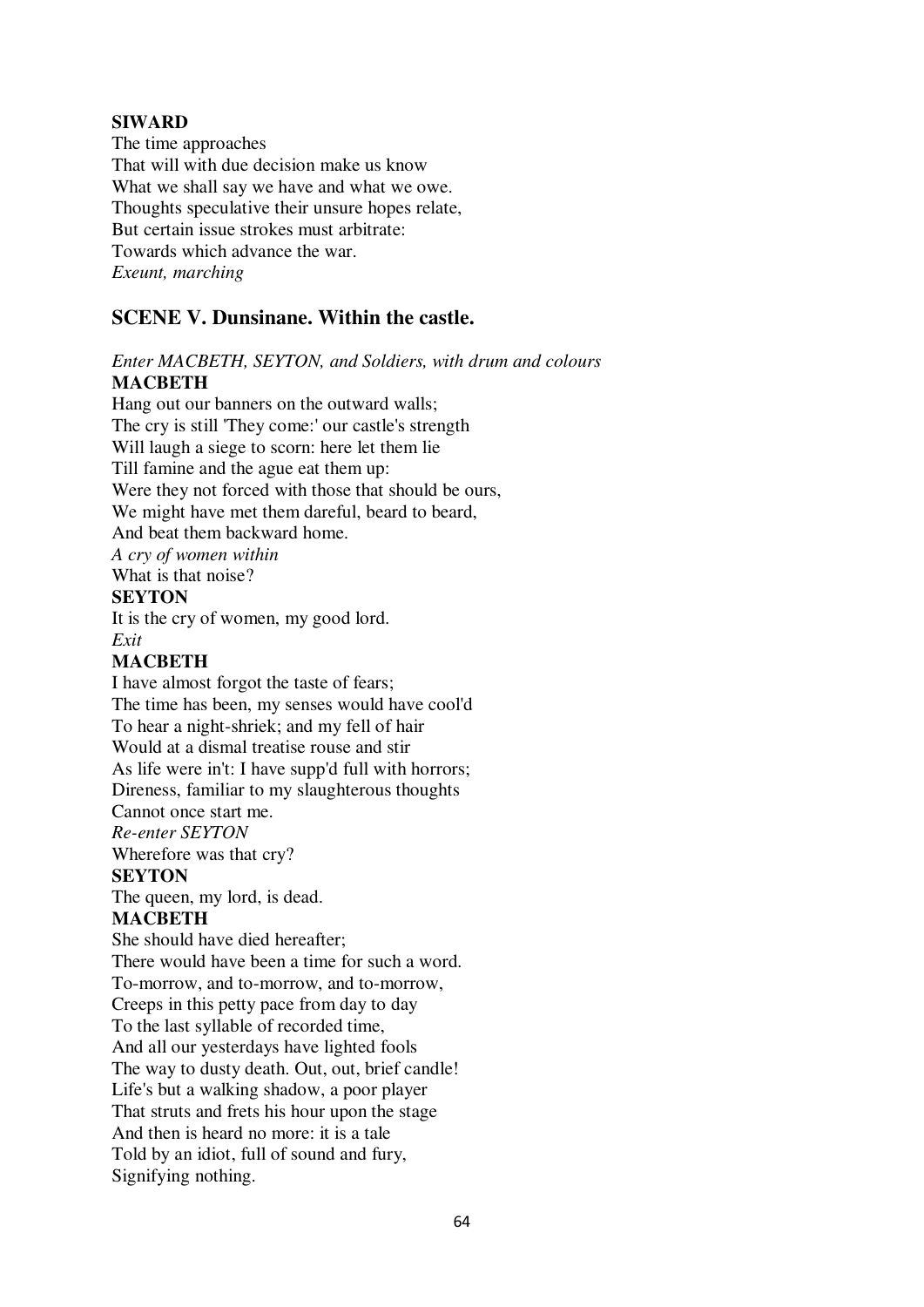# *Enter a Messenger*

Thou comest to use thy tongue; thy story quickly.

#### **Messenger**

Gracious my lord,

I should report that which I say I saw, But know not how to do it.

# **MACBETH**

Well, say, sir.

# **Messenger**

As I did stand my watch upon the hill, I look'd toward Birnam, and anon, methought, The wood began to move.

# **MACBETH**

Liar and slave!

# **Messenger**

Let me endure your wrath, if't be not so: Within this three mile may you see it coming; I say, a moving grove. **MACBETH** If thou speak'st false, Upon the next tree shalt thou hang alive, Till famine cling thee: if thy speech be sooth, I care not if thou dost for me as much. I pull in resolution, and begin To doubt the equivocation of the fiend That lies like truth: 'Fear not, till Birnam wood Do come to Dunsinane:' and now a wood Comes toward Dunsinane. Arm, arm, and out! If this which he avouches does appear, There is nor flying hence nor tarrying here. I gin to be aweary of the sun, And wish the estate o' the world were now undone. Ring the alarum-bell! Blow, wind! come, wrack! At least we'll die with harness on our back. *Exeunt*

# **SCENE VI. Dunsinane. Before the castle.**

# *Drum and colours. Enter MALCOLM, SIWARD, MACDUFF, and their Army, with boughs* **MALCOLM**

Now near enough: your leafy screens throw down. And show like those you are. You, worthy uncle, Shall, with my cousin, your right-noble son, Lead our first battle: worthy Macduff and we Shall take upon 's what else remains to do, According to our order.

# **SIWARD**

Fare you well. Do we but find the tyrant's power to-night, Let us be beaten, if we cannot fight.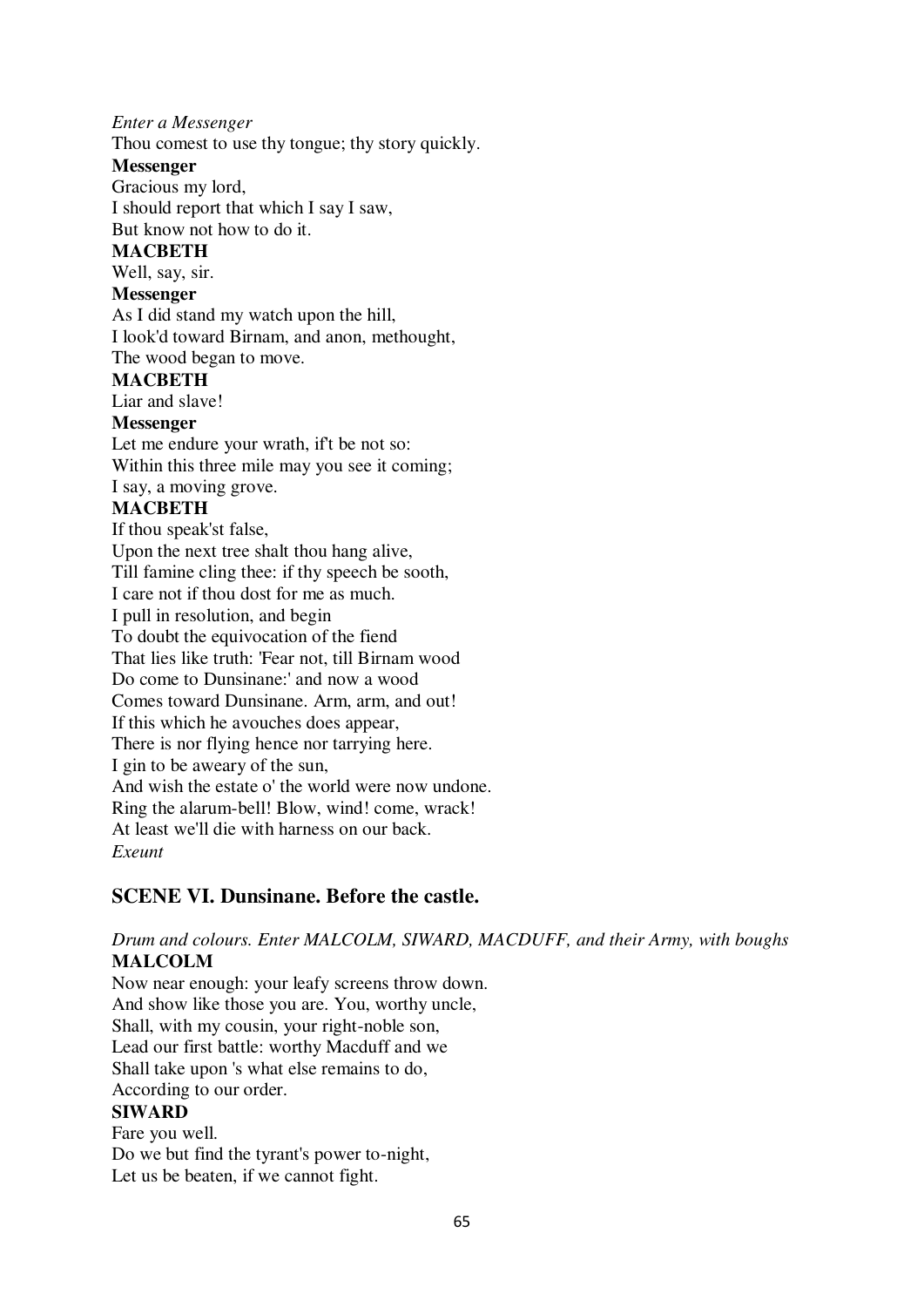# **MACDUFF**

Make all our trumpets speak; give them all breath, Those clamorous harbingers of blood and death. *Exeunt*

# **SCENE VII. Another part of the field.**

*Alarums. Enter MACBETH* **MACBETH** They have tied me to a stake; I cannot fly, But, bear-like, I must fight the course. What's he That was not born of woman? Such a one Am I to fear, or none. *Enter YOUNG SIWARD* **YOUNG SIWARD** What is thy name? **MACBETH** Thou'lt be afraid to hear it. **YOUNG SIWARD** No; though thou call'st thyself a hotter name Than any is in hell. **MACBETH** My name's Macbeth. **YOUNG SIWARD** The devil himself could not pronounce a title More hateful to mine ear. **MACBETH** No, nor more fearful. **YOUNG SIWARD** Thou liest, abhorred tyrant; with my sword I'll prove the lie thou speak'st. *They fight and YOUNG SIWARD is slain* **MACBETH** Thou wast born of woman But swords I smile at, weapons laugh to scorn, Brandish'd by man that's of a woman born. *Exit Alarums. Enter MACDUFF* **MACDUFF** That way the noise is. Tyrant, show thy face!

If thou be'st slain and with no stroke of mine, My wife and children's ghosts will haunt me still. I cannot strike at wretched kerns, whose arms Are hired to bear their staves: either thou, Macbeth, Or else my sword with an unbatter'd edge I sheathe again undeeded. There thou shouldst be; By this great clatter, one of greatest note Seems bruited. Let me find him, fortune! And more I beg not. *Exit. Alarums*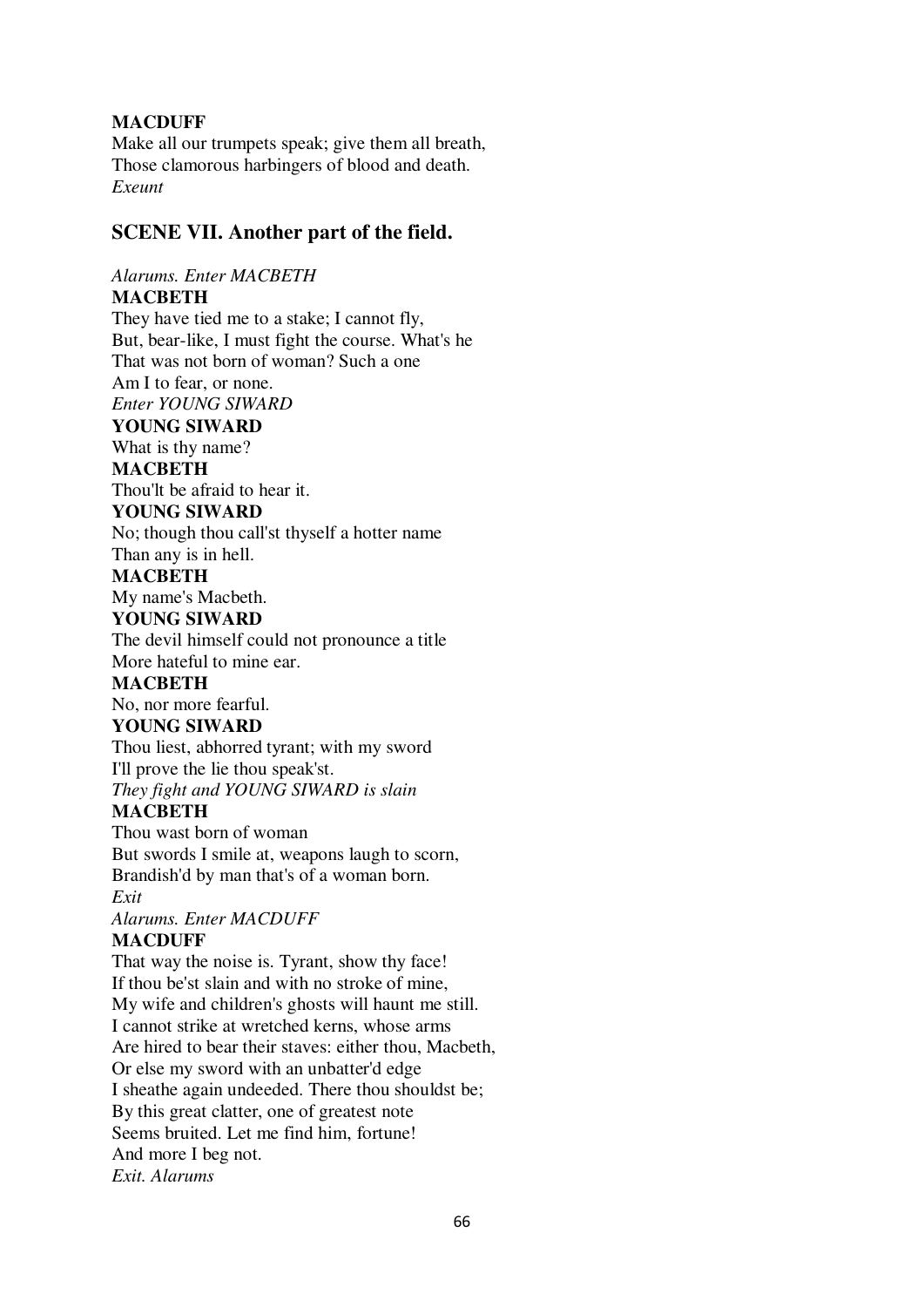# *Enter MALCOLM and SIWARD*

# **SIWARD**

This way, my lord; the castle's gently render'd: The tyrant's people on both sides do fight; The noble thanes do bravely in the war; The day almost itself professes yours, And little is to do. **MALCOLM** We have met with foes

That strike beside us.

# **SIWARD**

Enter, sir, the castle. *Exeunt. Alarums*

# **SCENE VIII. Another part of the field.**

# *Enter MACBETH*

# **MACBETH**

Why should I play the Roman fool, and die On mine own sword? whiles I see lives, the gashes Do better upon them.

*Enter MACDUFF*

# **MACDUFF**

Turn, hell-hound, turn!

# **MACBETH**

Of all men else I have avoided thee: But get thee back; my soul is too much charged With blood of thine already.

# **MACDUFF**

I have no words: My voice is in my sword: thou bloodier villain Than terms can give thee out!

*They fight*

# **MACBETH**

Thou losest labour: As easy mayst thou the intrenchant air With thy keen sword impress as make me bleed: Let fall thy blade on vulnerable crests; I bear a charmed life, which must not yield, To one of woman born.

# **MACDUFF**

Despair thy charm; And let the angel whom thou still hast served Tell thee, Macduff was from his mother's womb Untimely ripp'd.

# **MACBETH**

Accursed be that tongue that tells me so, For it hath cow'd my better part of man! And be these juggling fiends no more believed, That palter with us in a double sense;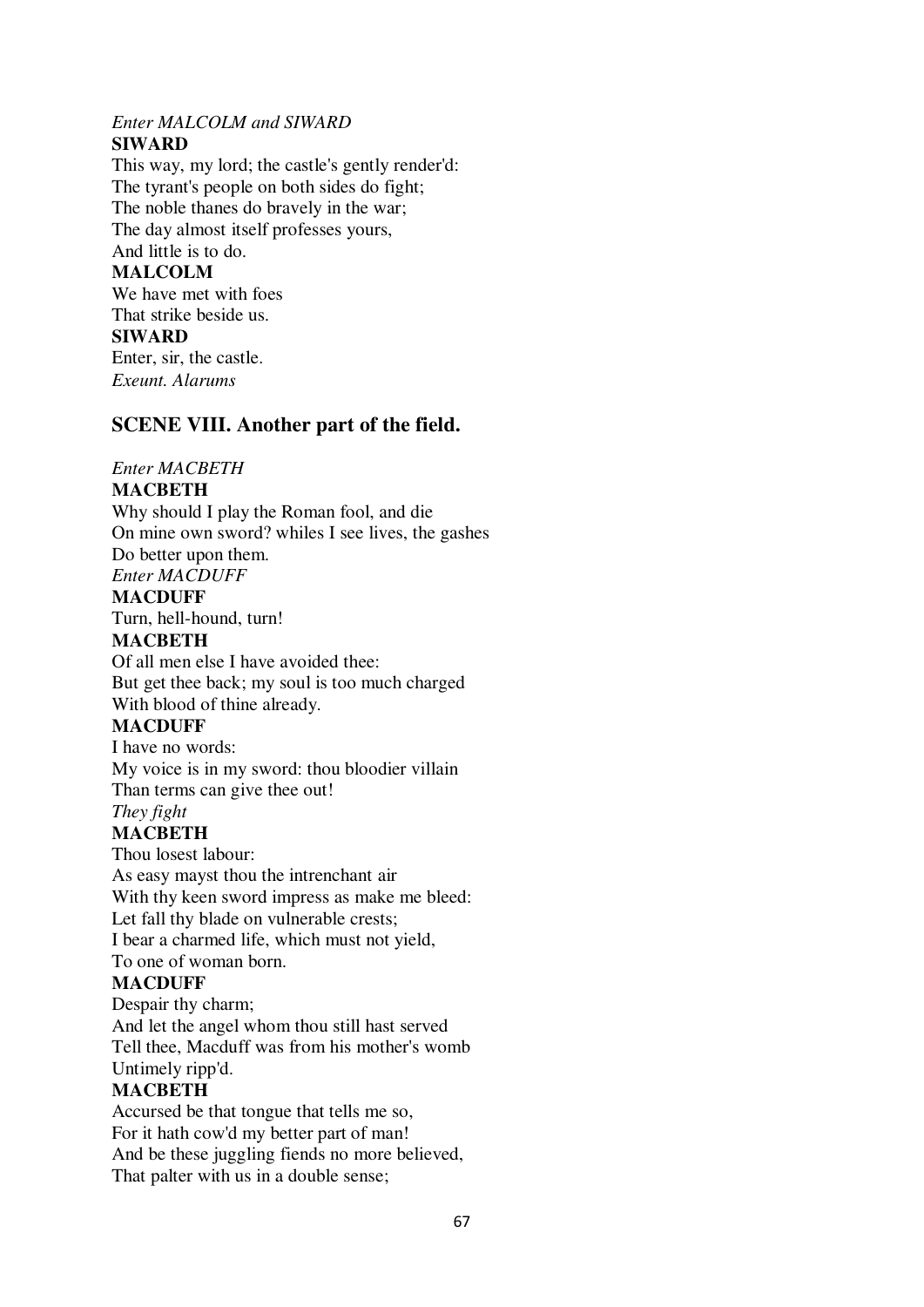That keep the word of promise to our ear, And break it to our hope. I'll not fight with thee. **MACDUFF**

# Then yield thee, coward,

And live to be the show and gaze o' the time:

We'll have thee, as our rarer monsters are,

Painted on a pole, and underwrit,

'Here may you see the tyrant.'

# **MACBETH**

# I will not yield,

To kiss the ground before young Malcolm's feet,

And to be baited with the rabble's curse.

Though Birnam wood be come to Dunsinane,

And thou opposed, being of no woman born,

Yet I will try the last. Before my body

I throw my warlike shield. Lay on, Macduff,

And damn'd be him that first cries, 'Hold, enough!'

*Exeunt, fighting. Alarums*

*Retreat. Flourish. Enter, with drum and colours, MALCOLM, SIWARD, ROSS, the other Thanes, and Soldiers*

# **MALCOLM**

I would the friends we miss were safe arrived.

# **SIWARD**

Some must go off: and yet, by these I see,

So great a day as this is cheaply bought.

# **MALCOLM**

Macduff is missing, and your noble son.

# **ROSS**

Your son, my lord, has paid a soldier's debt:

He only lived but till he was a man;

The which no sooner had his prowess confirm'd

In the unshrinking station where he fought,

But like a man he died.

# **SIWARD**

Then he is dead?

# **ROSS**

Ay, and brought off the field: your cause of sorrow Must not be measured by his worth, for then It hath no end.

# **SIWARD**

Had he his hurts before?

# **ROSS**

Ay, on the front.

# **SIWARD**

Why then, God's soldier be he! Had I as many sons as I have hairs, I would not wish them to a fairer death: And so, his knell is knoll'd.

# **MALCOLM**

He's worth more sorrow,